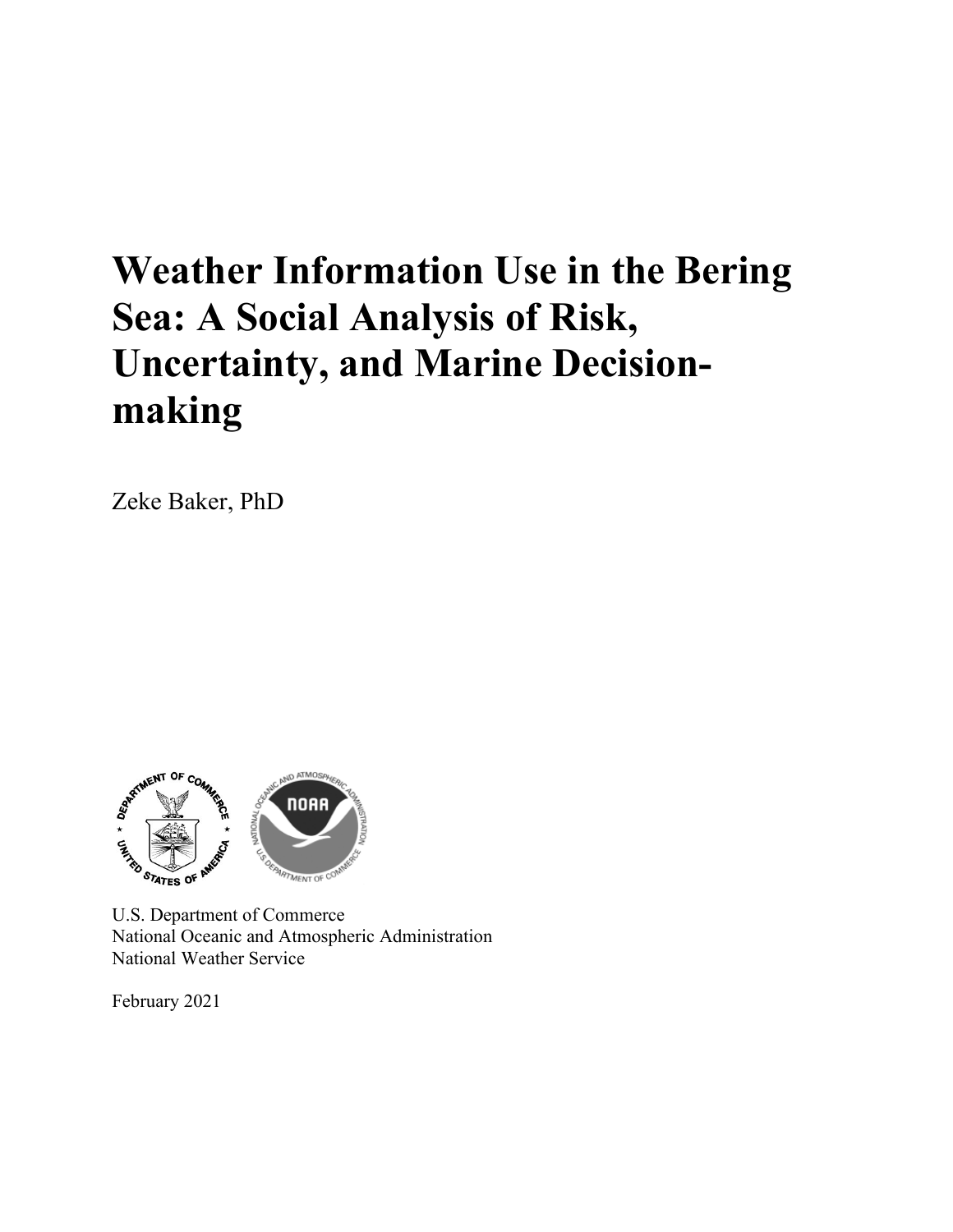## Weather Information Use in the Bering Sea: A Social Analysis of Risk, Uncertainty, and Marine Decision-making

Zeke Baker

## **1. Highlights**

Based on in-person interviews and fieldwork among fishermen and residents in Unalaska and Saint Paul Island, this report describes mariner experiences of weather impacts in the Bering Sea, analyzes the value of and context for weather information use, and portrays how mariners incorporate information into critical decisions regarding weather. The report relies upon rich data drawn from mariners' perspectives to emphasize the following arguments:

- Risk thresholds for decision-making in severe weather are not simply a matter of meteorological parameters, but also depends upon contextual factors, including economic and regulatory pressures, environmental change, mariners' orientation to risk, and the social organization of decisions among marine-related actors.
- Weather information is highly important to everyday operations and critical (safety, economic, and livelihood) decisions that mariners must make in the Bering Sea context. Mariners believe weather forecast availability, accessibility, communication, and accuracy have generally improved in recent years.
- The use of weather forecasts for decision-making is changing, particularly insofar as mariners engage a novel, pluralistic informational environment supported most significantly by the rise of internet-based private weather forecasts. Synthesizing information sources, mariners report, provides greater confidence in the capacity to anticipate weather systems, but it creates additional uncertainty regarding differences and changes among forecasts across information sources.
- The National Weather Service is well-regarded among mariners, especially by providing local expertise, embodied in knowledgeable human forecasters. Opportunities for improving weather services include (1) navigating informational pluralism by focusing attention on key decision mediators that can help reduce risk during extreme events, (2) communicating forecast uncertainty to improve decision-making past a 48-hour timeframe, and (3) building relationships to support the needs of tribal entities that serve local Bering Sea communities, particularly by providing information that spans the weather forecast timeframe to longer (climatic) timeframes relevant to livelihood in indigenous lands and marine environments.

## **2. Introduction and Background**

Fisheries and marine transportation are critical to many facets of the society and economy of Alaskan communities. Weather conditions have a significant impact on mariners and marinedependent coastal communities in Alaska, and therefore to Alaskan society altogether. The Bering Sea hosts among the most productive and economically significant fisheries in the United States and the world. It also holds extreme weather conditions, storm events, and a challenging climate in which to live and operate. Alaska waters experience an average of 11 hurricane force wind events a year. The harsh northern climate leads to distinct challenges when compared to those of mid-latitudes: Freezing spray is the number one cause of fatalities, while sea ice significantly impacts access to ports, fisheries activities, and nearshore subsistence hunting, transportation, and everyday cultural life. Poor communications infrastructure, paired with a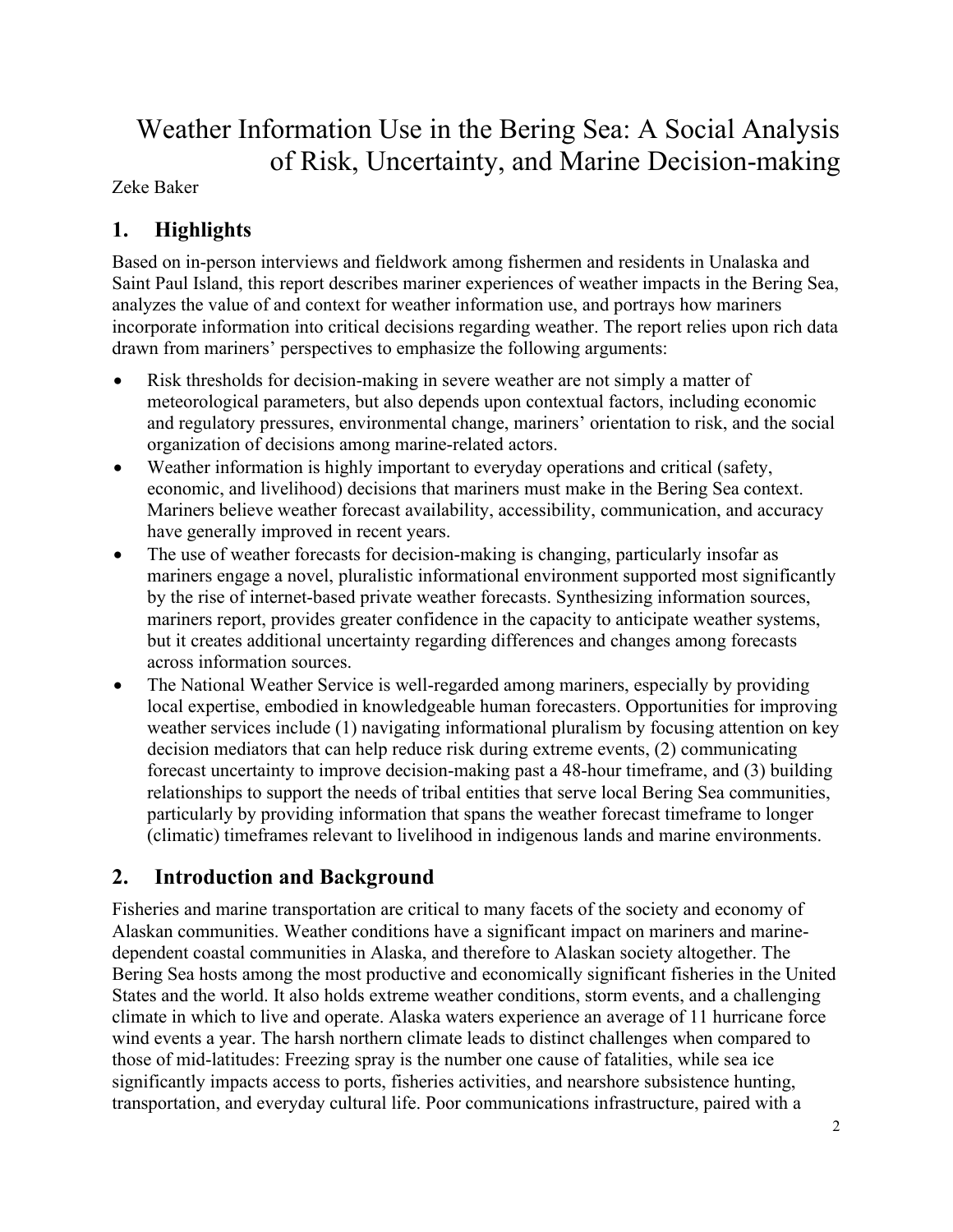changing communication and media landscape in the Bering Sea region can complicate messaging of significant events, especially to remote vessels and communities.

Moreover, the Bering Sea and coastal environments are changing in unprecedented ways. Global warming is significantly altering the climate dynamics of the region, particularly by shifting seasonal sea ice and weather patterns, changing atmospheric and ocean temperatures, altering regional marine ecosystems, advancing ocean acidification, and changing near-shore dynamics including sea level rise, coastal erosion, and storm impacts (Markon, et al. 2018; Marino 2012). Reduced seasonal sea ice extent has resulted in increased marine transportation and activity in open ocean areas (Stephenson et al., 2019; Patel and Fountain 2017), while making nearshore travel and use of shorefast ice challenging in others (Gearheard, et al. 2006; Druckenmiller et al. 2013). Climate change is projected to continue to alter coastal environments, ocean dynamics, and the character and geographic extent of the marine ecosystems upon which commercial and subsistence activities and peoples' livelihoods depend (Thoman, Richter-Menge, and Druckenmiller 2020; IPCC 2018; Vorosmarty, et al. 2018; Wang et al. 2018; Brinkman et al. 2016). To summarize, environmental change means that people not only experience "new" weather, but also that they experience weather in new ways because of the larger social and ecological context marked by rapid, interrelated changes.

Weather impacts in the Bering Sea region vary by geographic location, and they constitute weather risk depending on several major factors: the nature of marine activities/operations, the vulnerability of activities to seasonal and climate patterns, and the adaptability of activities under novel environmental conditions. Marine weather hazards, marine activities, and weather risk are therefore not unitary across the Bering Sea region. Those who reside near or operate in the Bering Sea utilize vessels that span from large container ships to large commercial fishing vessels and small skiffs used by subsistence fishermen, hunters and recreationalists. Others use seasonal sea ice for hunting, fishing, recreation, and winter transportation. The impacts of experienced and anticipated weather on decision-making therefore vary among mariners and those operating in the Bering Sea.

To meet the public needs of marine and coastal groups and communities, The National Weather Service (NWS) Alaska Region provides marine forecast services, as NWS has done for over half a century in support of operations in the Bering Sea region. With the goal of improving the accessibility of decision support services (henceforth DSS), empirical research is necessary to systematically document and evaluate the value of marine weather forecasts to those that operate in and depend upon the marine environment.

A major NWS priority area, DSS requires incorporating social science into a traditionally physical-science based domain of expertise (NWS 2013, 2018, 2019; Weaver et al. 2013; Hobday et al. 2016; Kettle, Trainor, and Loring 2017; Haavisto et al. 2020). Weather patterns and events vary in meteorological terms, but the context of decision-making regarding weather risk also depends upon social factors. Formal weather forecasts may vary across users in terms of how they are valued; how credible or useful users believe they are for specific times and places; their technical accessibility and the usability of product formats; and how easily forecasts may be incorporated into other information, forms of knowledge, and exogenous factors that shape decision-making. Although NWS Alaska Region has developed partnerships and outreach efforts, specifically tailored to communicate forecast information regarding extreme events and weather hazards, the decision context has yet to be studied from a social science perspective.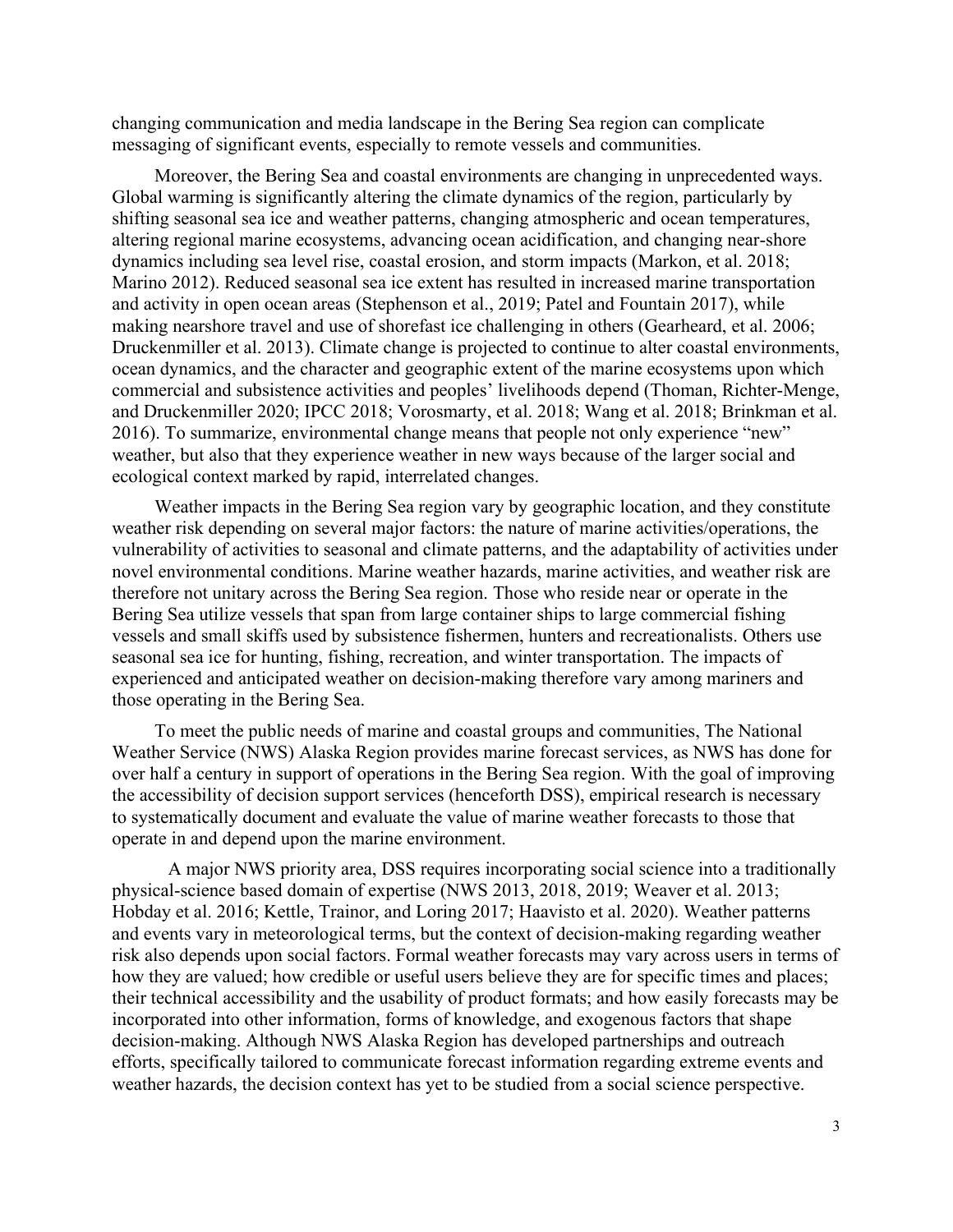Sociologists recognize that practices of anticipation are a basic feature of pragmatic action across various social domains (Tavory and Eliasoph 2013; Mische 2009, 2014; Hall 2009, 2016; Baker, Ekstrom and Bedsworth 2018; Anderson 2010; Adam 1998). What this literature shows is that what people do, how they think, and how they make decisions are all regularly shaped by how they imagine, represent, or otherwise make futures "real" in the course of experience and social interaction. It stands to reason that if information shapes how people construct the future, then the process of using predictive information is essentially cultural—it relies upon rituals, taken-for-granted practices, tacit understandings of valid knowledge, and uses of and trust in technologies and information networks. Culture—whether the rationalized culture of a formal organization or the culture of tribal and fishing communities—shapes decisionmaking processes and courses of action. To understand the use and value of weather information, therefore, the analysis presented here hinges on a concept that can be labeled *anticipatory culture*. I define anticipatory culture as the practical and symbolic ways through which actors in a given social world answer the questions, "what's next?" and "now what?"

Providing an understanding of how people participate in anticipatory culture by engaging formal weather information can help to improve the relationship between the National Weather Service and communities who use or could further benefit from weather forecasts. Lessons on similar benefits abound in related areas of expertise that have employed social science, including, as examples, developments in community-based fisheries ecology and co-produced climate science. In Alaska, fisheries social science is relatively well developed and informs fisheries governance (Carothers et al. 2012; Carothers 2015; Raymond-Yakoubian and Daniel 2018; Himes-Cornell and Hoelting 2018). Likewise, numerous studies and active programs have addressed adaptation needs or facilitated social change regarding longer timescale climate and ecosystem changes, including in the Bering Sea region (Cochran et al. 2013; Huntington et al. 2013; Romero, Corral, and Pereira 2018; Robards et al. 2018). Systematic understanding of the social context for weather information use is less formally developed in the Alaskan context. Moreover, scholarship on fisheries social science and climate change adaptation in the Bering Sea region have yet to incorporate analysis of socio-cultural factors regarding the use and interpretation of formal weather forecasts. However, insofar as climate or ecosystem change is experienced, weather events frequently form the immediately relevant context for action, observation, and interpretation (Deemer et al. 2017; Weatherhead, Gearheard and Barry 2013). The timeframe of operational weather forecasts is thus significant to how a range of social actors anticipate the future across multiple timescales and how they incorporate predictive information into decision-making.

Weather decision-making and experiences of weather in the Bering Sea are characterized by risk. This study therefore investigates the current use of weather services in specific sectors of the marine community and their *risk thresholds*—defined as points in decision-making processes at which information regarding anticipated weather alters action based on a users' evaluation of the situation and assessment of risk. Results from such an investigation may then help NWS Alaska enhance DSS in a way that effectively adds value for local communities and marine stakeholders.

Given long-term uncertainty regarding climate, ecosystem, and economic change in the Bering Sea, tailored decision support may become more significant to Bering Sea operators and communities. The rapidity of perceived and experienced changes in weather patterns, storm impacts, and sea ice dynamics mean that reliance upon traditional knowledge and related norms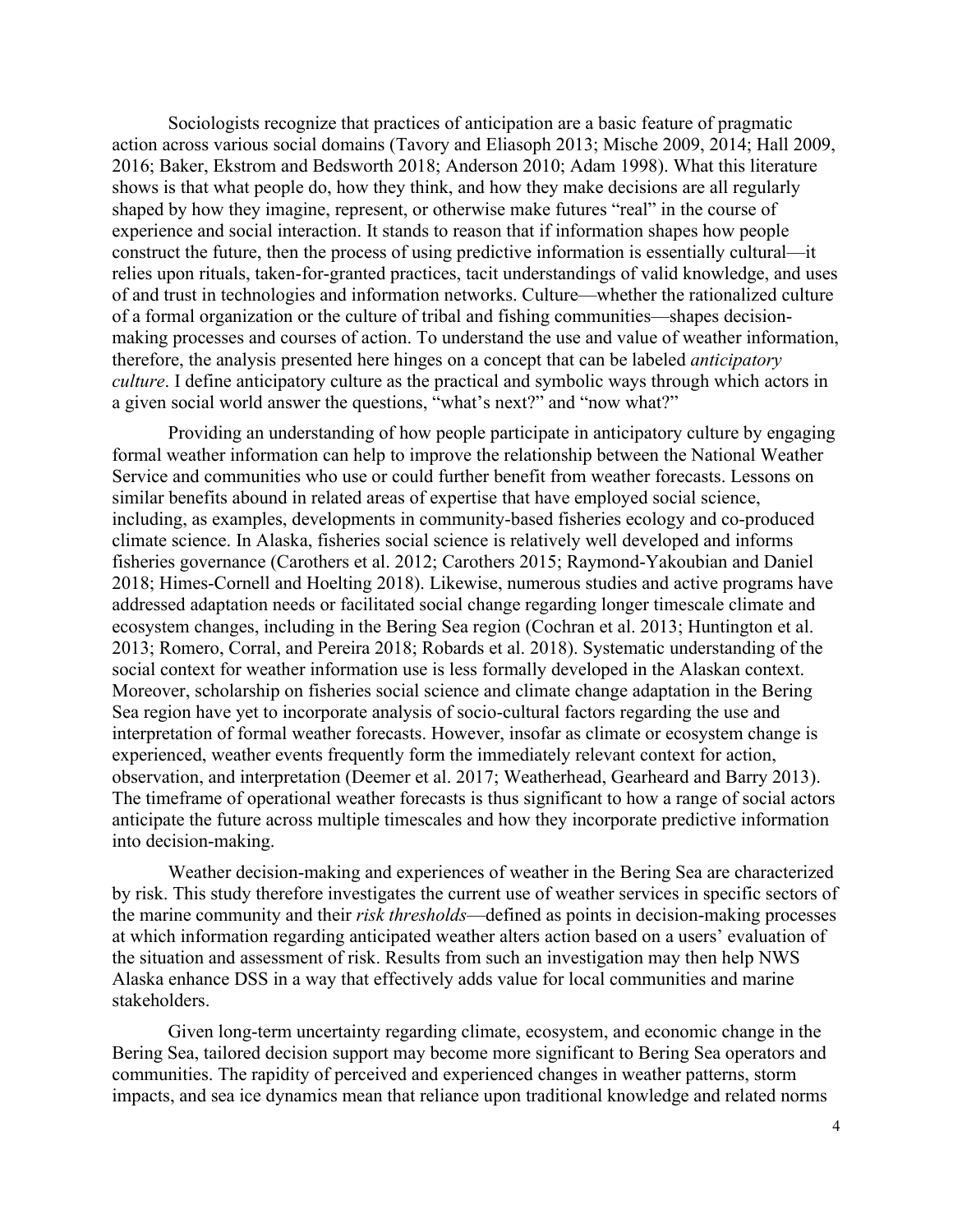around decision-making in the Arctic may increasingly upset capacity for operators and communities to adapt their practices and knowledge to new conditions (Slats et al. 2019; Krupnik et al. 2010; Gearheard et al. 2010; ELOKA 2019, 2020). As addressed in studies of indigenous communities, the problem of environmental change and indigenous livelihood is at once a matter of safety, subsistence, and the survival of cultural practices reproduced through engagement with the environment (Willette et al. 2015; Cornwall 2019; Maldonado, Colombi and Pandya 2014). Given that traditional and indigenous knowledge links weather to the holistic environment, moreover, research is required to ensure that innovative relationships between formal/scientific knowledge and traditional knowledge proceed on the basis of respect for cultural survival, tribal rights and data sovereignty (Lovett et al., 2019; Pulsifer et al. 2012). Indigenous groups and researchers have advanced innovate projects (see, e.g., Alaska Ocean Observing System 2020; Atlas of Community-Based Monitoring in a Changing Arctic 2020; Manrique, Sefarin and Pereira 2018). Tribal representatives, however, have recently documented cases of disrespect for traditional knowledge among government agencies, private industry, and research enterprises, and they consistently raise concerns that Arctic research is not sufficiently designed and carried out to respect indigenous culture and knowledge/data sovereignty (see Bahnke et al. 2020a, 2020b). To advance efforts to predict Arctic environments in a manner that is useful to communities, it is therefore important to understand the complete context in which decisions take place. Only then can weather services and related efforts effectively connect forms of knowledge and expertise across the diversity of places, situations, and cultures that characterize Alaska.

## **3. Research Questions**

Drawing from existing literature and the context for NWS priorities regarding DSS, research pursuant to this report centered around answering the following research questions:

The initial research question is descriptive: *How do various groups operating in the Bering Sea anticipate future weather, and how do weather forecasts then inform marine decisionmaking?*

The second research question concerns the relationship between social factors and decision-making, which may impact how mariners use marine weather information: *How does the institutional and cultural context for decision-making impact how individuals and communities incorporate formal weather forecasts produced by NWS and other forms of weather information?*

The third research question is critical and exploratory: *What possibilities exist for improving weather forecasting and fostering impactful partnerships between NWS, local communities, and DSS partners? What information needs and gaps exist between present forecast products (including their format, accessibility, forecast delivery, and messaging) and the activities of mariners and communities regarding anticipated weather?*

## **4. Data & Methods**

The choice to study specific communities in relative depth is guided by Crate's (2011) approach called "climate ethnography," which retools George Marcus' (1995) method of multi-site ethnography by recognizing the inter-scalar phenomena that manifest geographically expansive patterns but with local cultural particularities. An "ethnography of the Bering Sea" is hardly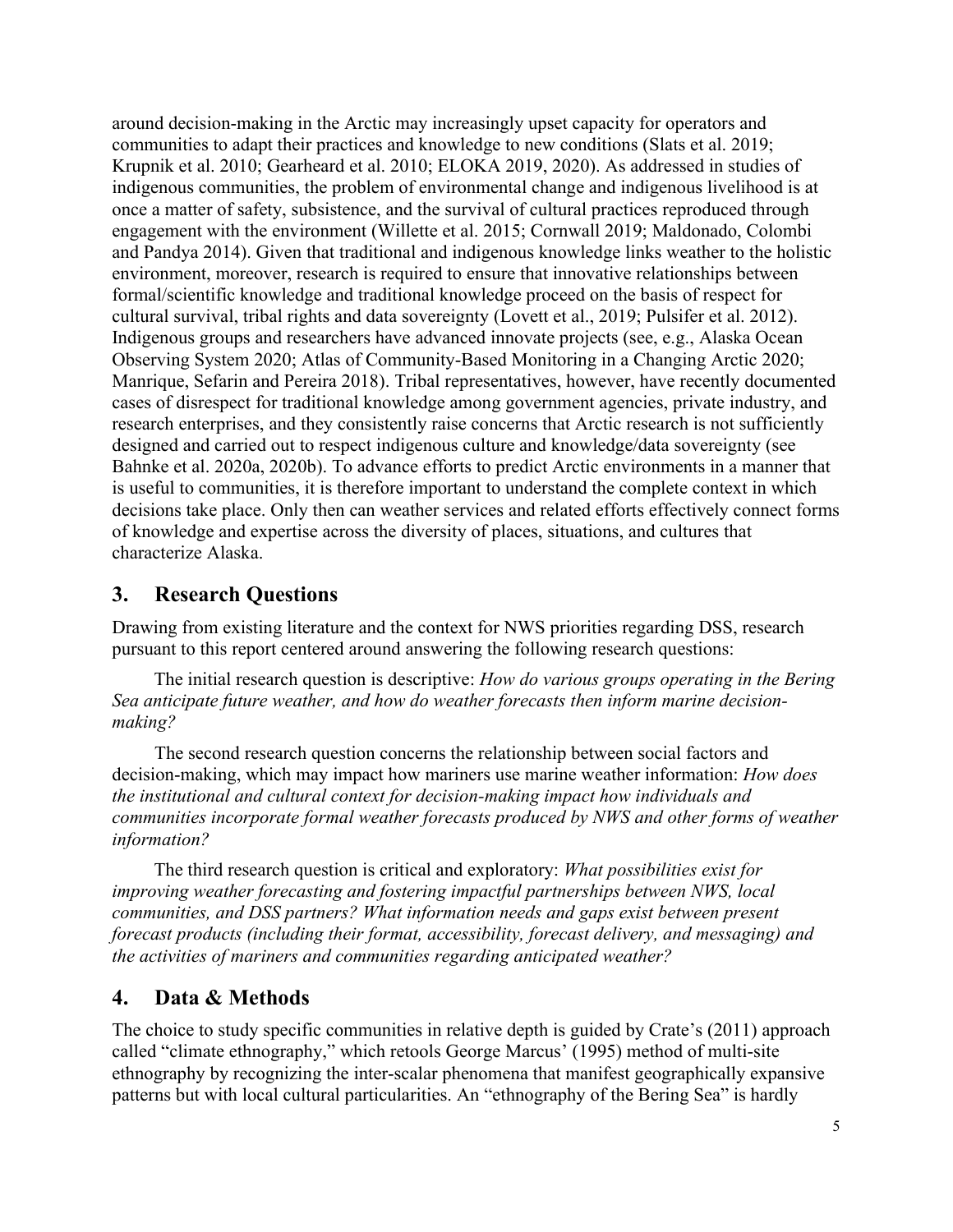possible. However, study in geographically distinct sites provides for comparison as well as insights on the inter-connections that characterize Bering Sea climatic, weather, ecosystem, and social processes.

Second, study with Alaska Natives is inspired by work in Science & Technology Studies that aims to reconfigure the relationship between formal science/information and traditional ecological knowledge in applied settings. Rather than treat formal information on weather and climate as fundamentally separate from 'traditional' knowledge, I treat all knowledge as socially produced. Therefore, the applied setting of the National Weather Service forecast offices and regional headquarters can also be considered as an active fieldsite, in which predictive knowledge take shape through social processes and a particular cultural milieu (Fine 2007; Edwards 2010; Daipha 2015). The concept of anticipatory culture helps bring into focus the relationship between, on the one hand, what Anderson (2005) calls meteorologists' "cultures of prediction," and on the other hand, culture among weather information users including maritime communities and seafaring fisherman. The goal of this approach is to facilitate the incorporation of community perspectives, concerns, and diverse needs into the operational context of National Weather Service products, messaging, and policy.

I conducted fieldwork in Unalaska/Dutch Harbor in October 2019 and on Saint Paul Island from January through February 2020. Fieldwork in Nome has been postponed due to the COVID-19 pandemic and will be completed when feasible. The timing of fieldwork was designed to correspond to major, weather- and climate-impacted marine-based activities in each location, including commercial and subsistence fishing and marine mammal hunting seasons, the growth and retreat of sea ice, and the presence of major Bering Sea storm events. Fieldwork among commercial fishermen was supplemented with interviews at the Pacific Marine Expo event in December 2019 in Seattle, Washington. Data collection in each site consisted primarily of conducting semi-structured and in-depth interviews, observational research, participating in community meetings and events, and taking fieldnotes. In Unalaska, some fieldwork (including several interviews and a workshop) was co-facilitated with NWS forecasters. On Saint Paul Island, some research activities were graciously co-facilitated by the Aleut Community of Saint Paul Tribal Government. Consultation for fieldwork in Nome involves Kawerek, Inc., the regional Native non-profit associated with the Bering Straits Native Corporation, and existing NWS partners, especially those associated with the Sea Ice for Walrus Outlook (SIWO).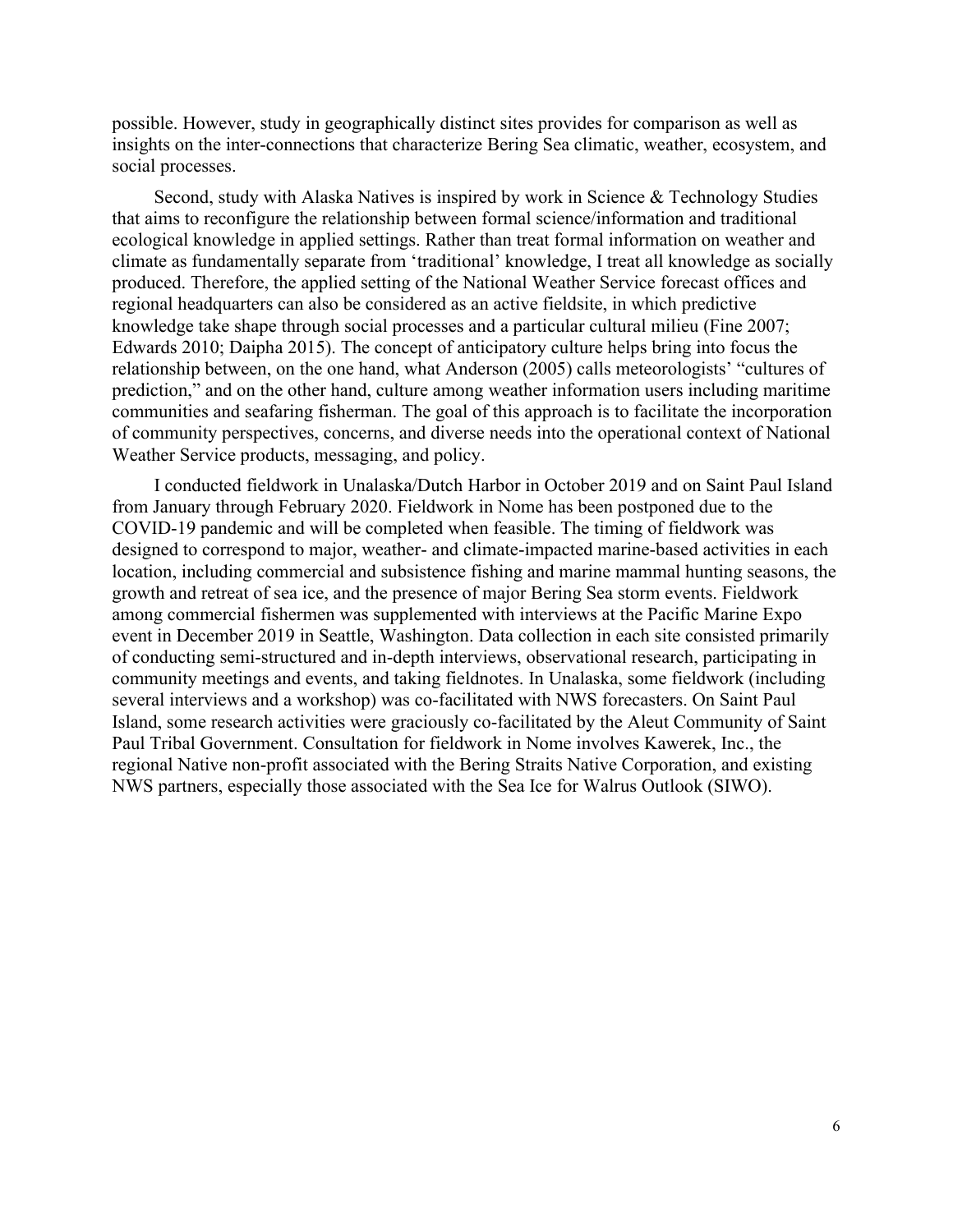

*Figure 4: Research sites: Unalaska (Aleutian Islands); Saint Paul (Pribilof Islands); Nome (Bering Strait); NWS Regional Headquarters in Anchorage*

This report is based on 39 primary informant interviews: 10 in Unalaska, 8 in Seattle, 18 in Saint Paul, and 3 in Anchorage. Interview participants have included subsistence and commercial fishermen, subsistence marine hunters, commercial fish processing plant operators, and residents, elders, and business or community leaders. Examples of community leaders include local and tribal officials, emergency managers, and harbormasters. I completed an additional 8 semistructured interviews with NWS employees, including weather forecasters, meteorologists, technicians, sea ice analysts, union representatives, and regional administrators. Interviews with NWS employees were supplemented by routine shadowing of operational weather and sea ice forecasting shifts (in Anchorage, Alaska) and NWS outreach activities. Interviews lasted between 12 minutes and 2.5 hours, generally reflective of the different circumstances in which interviews were conducted, ranging from office spaces and community rooms to dockyards and on-board vessels during severe weather. Most interviews were audio-recorded, except in cases when consent to record was denied, or recording was not possible. In such cases, detailed interview notes formed the basis of data analysis. Photography, when appropriate and consented, supplemented other data.

All interview audio files and notes were transcribed by the author. Following transcription, I coded ethnographic fieldnotes, memos and interview transcripts, using "open coding" techniques facilitated by the qualitative data analysis program, Dedoose. Iterative open coding and memo writing were guided by the data collection and inductive analytic processes outlined by Emerson, Fretz, and Shaw (2011). Data collection, management, and analysis have been approved and governed by the University of Oklahoma Institutional Review Board (IRB), the appropriate governing body insofar as the research conducted was completed as part of a postdoctoral research position affiliated with the University of Oklahoma Cooperative Institute for Mesoscale Meteorological Studies (CIMMS).

Some notes regarding interview notation are in order. To protect the confidentiality of research participants, the report has removed individual-level identifiers and, when necessary, utilized pseudonyms instead of names. The only exceptions to the use of pseudonyms are in cases of mariners' naming of active NWS employees. All interview excerpts are verbatim from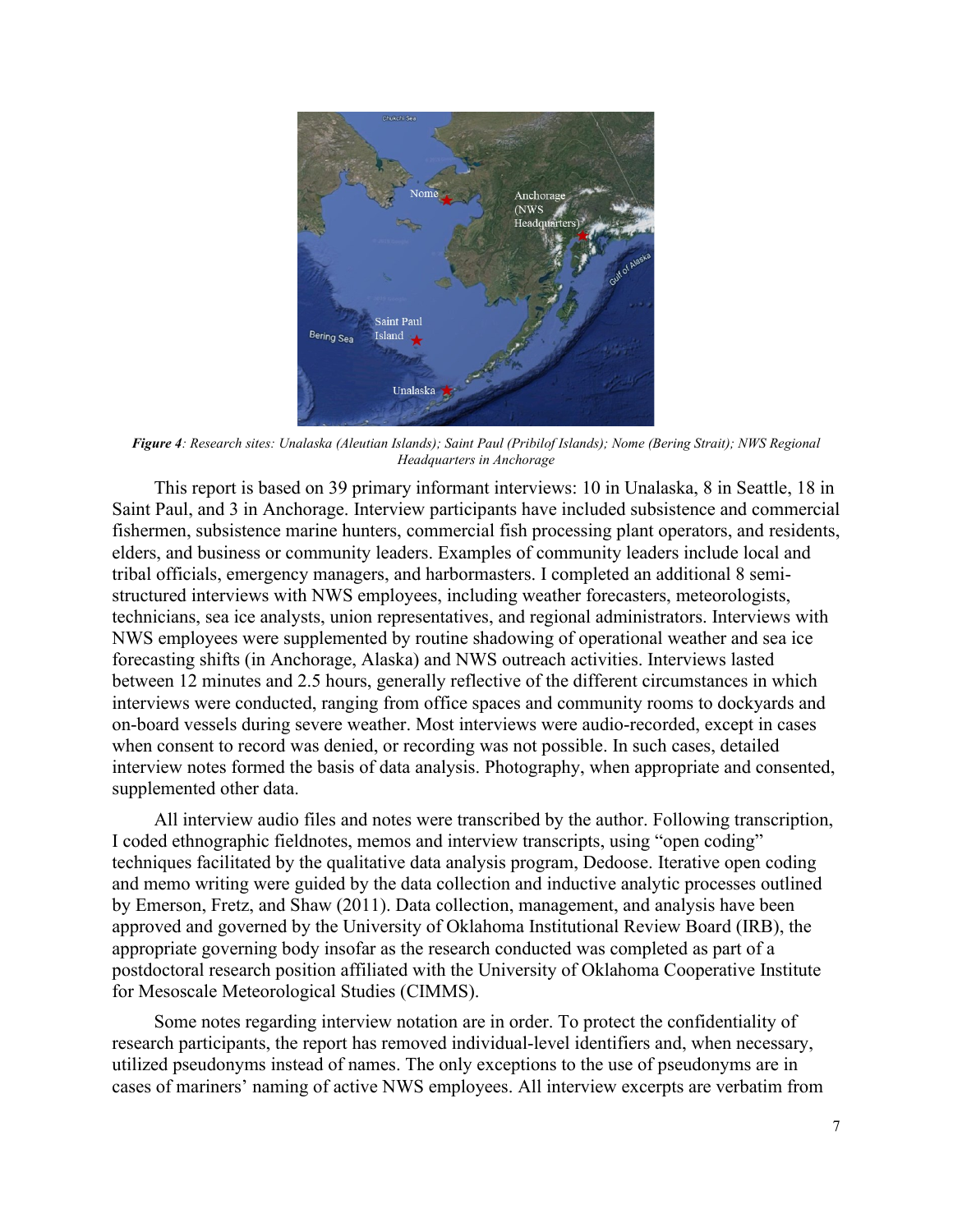interview transcripts, including tonal notation, except for the removal of some explicit language, individual identifiers, and repetitive phrases that inhibit an accurate representation of the speaker's language. To simplify some quotations, ellipses remove repetitive or irrelevant words. Italics strictly denote speaker's tonal emphases. Brackets indicate either the speaker's use of words in a non-quoted statement, or else added notation that provides a contextual reference or clarification of the speaker's intended meaning.

## **5. Results**

In this section, I present results consecutively in five sections, organized as follows. First, I outline findings regarding weather impacts to marine activities and decisions in the Bering Sea context. Second, I present findings that demonstrate the role that social and economic context for marine operations play in shaping weather-impacted decision-making. This section also shows how users relate their vulnerability to weather hazards to the relative value, reward, or risk regarding their activities. Third, I draw upon mariner's experiences to consider the value of marine forecasts to safety and productivity. In this section I then outline the range of communication technologies and systems that mariners use to receive weather forecasts and support their activities. Fourth, I highlight mariner decision-making processes, which demonstrate how a changing technological and information landscape has led to novel practices of informational synthesis. Given multiple sources, no one information source shapes mariner decision-making, leading to a plurality of ways in which mariners anticipate future weather. In this section, I emphasize how mariners apply their own experience-based principles and methods for dealing with uncertainty regarding future weather. Fifth, and finally, I focus on the mariners' use and evaluation of specific NWS marine forecast products. I emphasize the special, if changing, role of NWS forecasters and products in the emergent context of informational synthesis. Specifically, the section addresses the role of persistent human interaction in mitigating risk, the special role of NWS in messaging weather events, and the value of official expertise for critical actors (whether formal DSS partners or not).

As a guide to the presentation of results, two conceptual diagrams depict marine decisionmaking processes and the function of weather information therein (see Figures 1 and 2, below). The conceptual model (Figure 2) is based on the analysis presented and discussed in the following sections. For comparison, I present a simple decision-making model (Figure 1) that does not account for the dynamic processes at play among the full range of factors that are incorporated in marine- and weather-related decisions. Figure 2 provides a refined conceptualization, which this report suggests may be incorporated into weather forecasting practices, delivery, and outreach.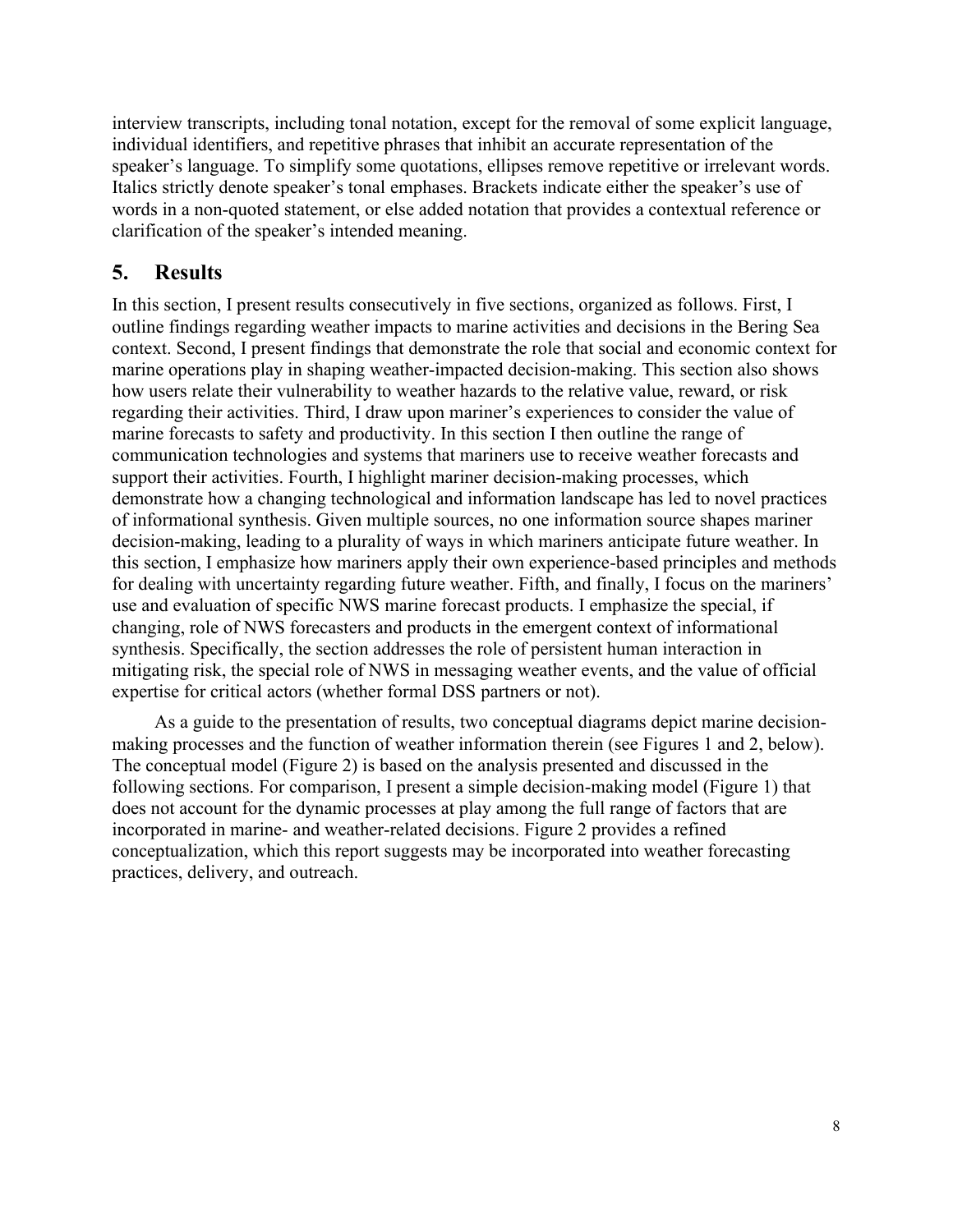

*Figure 1: A Simple Heuristic of Weather-related Decision-making Processes*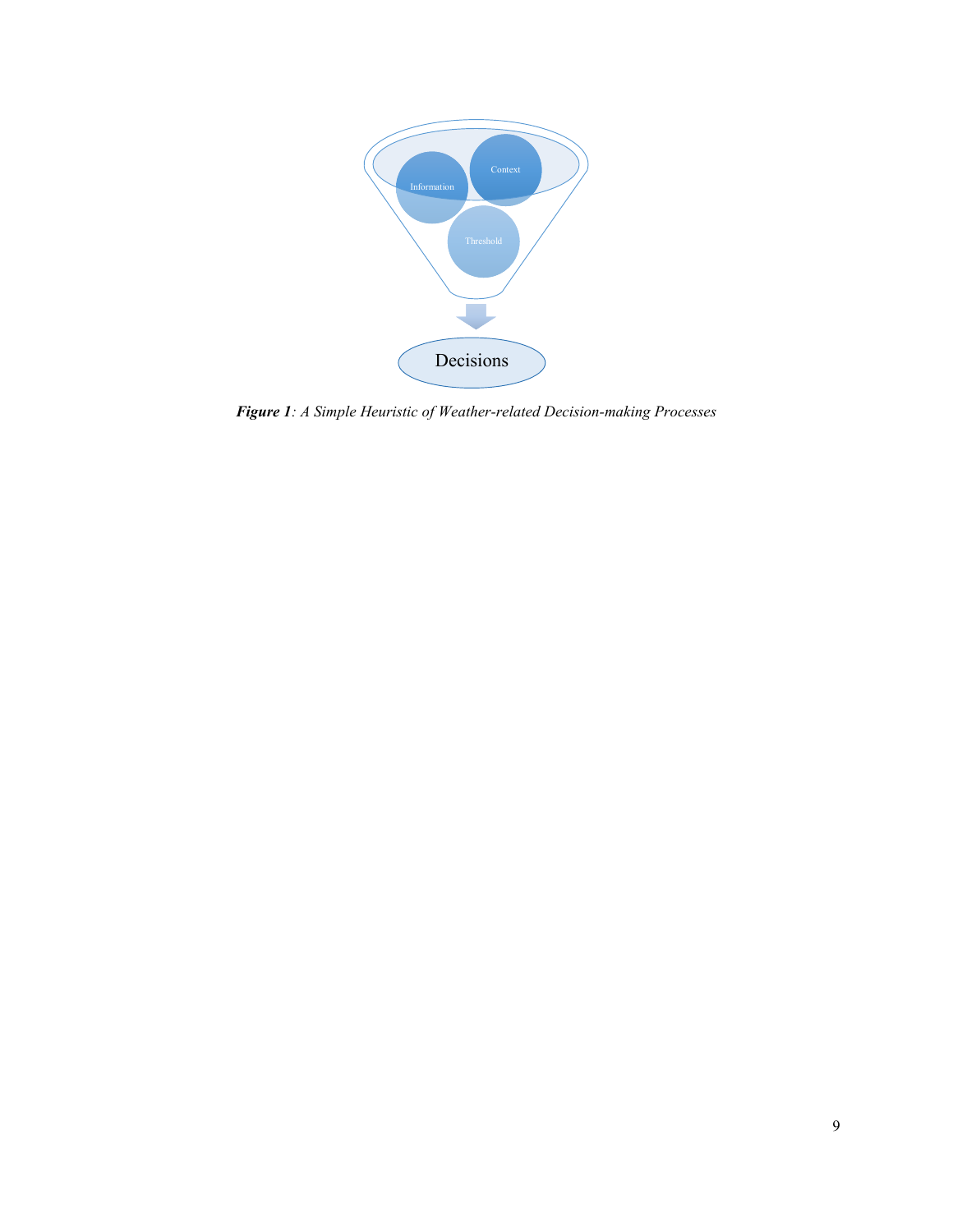

*Figure 2: A Conceptual Model of Social, Physical, Environmental and Informational Factors in Marine Weather Decision-making*

The analysis presented below in the remainder of the Results section helps to substantiate the significance of the factors depicted in this diagram. Following the Results section, the report concludes by connecting the research findings to recommendations, principally for NWS Alaska Region. The recommendations are preliminary, insofar as they are designed to inform ongoing collaborative efforts at NWS to relate forecast practices, social science, and community engagement. Such efforts can be supported by an empirical understanding of marine decisionmakers that draws substantially from mariner accounts.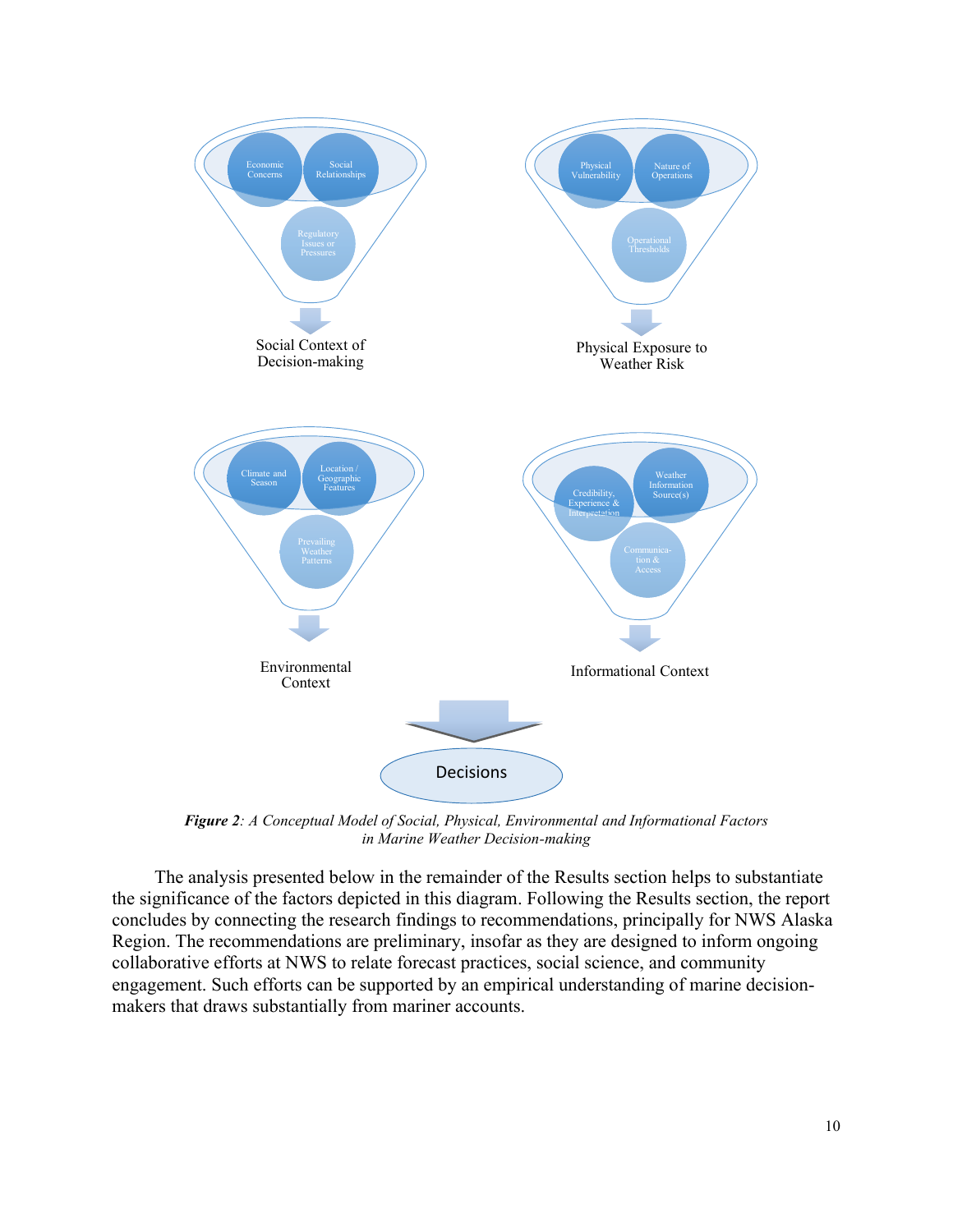## **5.1. Weather Impacts on Bering Sea Operations**

#### *5.1.1. Severe Storms*

Severe storm systems are a major concern for mariners. When asked about the most significant weather impacts that concern marine operations, many cited major storms, associated with storm force winds and dangerously high seas—"low lows" (meaning strong, low pressure systems) as one mariner put it, continuing: "sometimes there is a storm that covers the whole state [all laugh], they call is a 'storm,' and down in Florida they call it a 'hurricane' [but] those are only a third the size [all laugh]." Another mariner expressed a common view among those that operate in the open ocean, namely the significance of knowing when and where major storms events would happen: "The key to us is when the *big ones* are coming. Because, we can endure, we will fish in 30 [knots]. But right, I see that one coming, that big mass [next week]. I hope it skirts south of here a little bit, but I don't know."

Many mariners internalize their experiences with severe storms in the form of cautionary tales that influence their risk thresholds. One boat captain in Unalaska recalled what he explained mariners had labeled "Black Sunday":

Some [storms] really stick out. Black Sunday is what we called it in the Bering sea. I think it was in November. We were fishing Tanner crab and it was pretty much the perfect storm. It had been blowing steadily—a big system rolling from the Southwest—and we were all out fishing. The wind would come down, but we could still have these big rollers come in, and then it started to blow again, and that's when a big windstorm came in, and it was blowing steady 50, gusting 65 [knots]. And I remember, one wave that came up and just tossed the boat like this [gesticulating] and just tossed it completely sideways, just like it was a toy boat. Then I was just gunning it and trying to square off before the next one came around. And you know, there were 100 footers. It was just hellacious. I think we had 14 or 16 maydays that went out during that storm.

Cautionary tales, like that concerning "Black Sunday" above, provide reference points for mariners to both accept severe storm risk and work to mitigate it.

The more that mariners report understanding the dynamics of large low pressure systems, the more they report knowing how to interpret forecasted storm events, for example, regarding the timing of wind directional shifts or terrestrial influence that may impact decisions regarding marine transportation. Such weather changes, mariners report, can be especially difficult to understand in text-based forecasts, particularly when forecasts also change day-to-day. Mariners thus report being surprised by the strength and direction of storm impacts. As one described:

Those systems move so fast and if you get on the top side of it, you know, or the front side, you get the southwesterly's, but on the backside you get the northeasterly's, so and sometimes, guys are fishing a huge area, and so that's why there's that difference [between observed weather and a zone-based text forecast].

Mariners seek to avoid severe storms; however, impact avoidance is often impractical. One Bering Sea crab boat captain in Unalaska characterized alternative scenarios for dealing with severe storms:

So, if you have the opportunity to run and hide, you *do*…[but] it's not just whether it is feasible, it's if you have the *timeframe* to do it. It's also about the timing of your deliveries. So, if you know it's going to be ugly and cold, and you have this opportunity to deliver, then you try to get in there! [But] you've got to have something on board to deliver! You are not always going to be able to *play* that route. If you can afford to run 80 miles for a quick storm coming through to go hide, well, it's never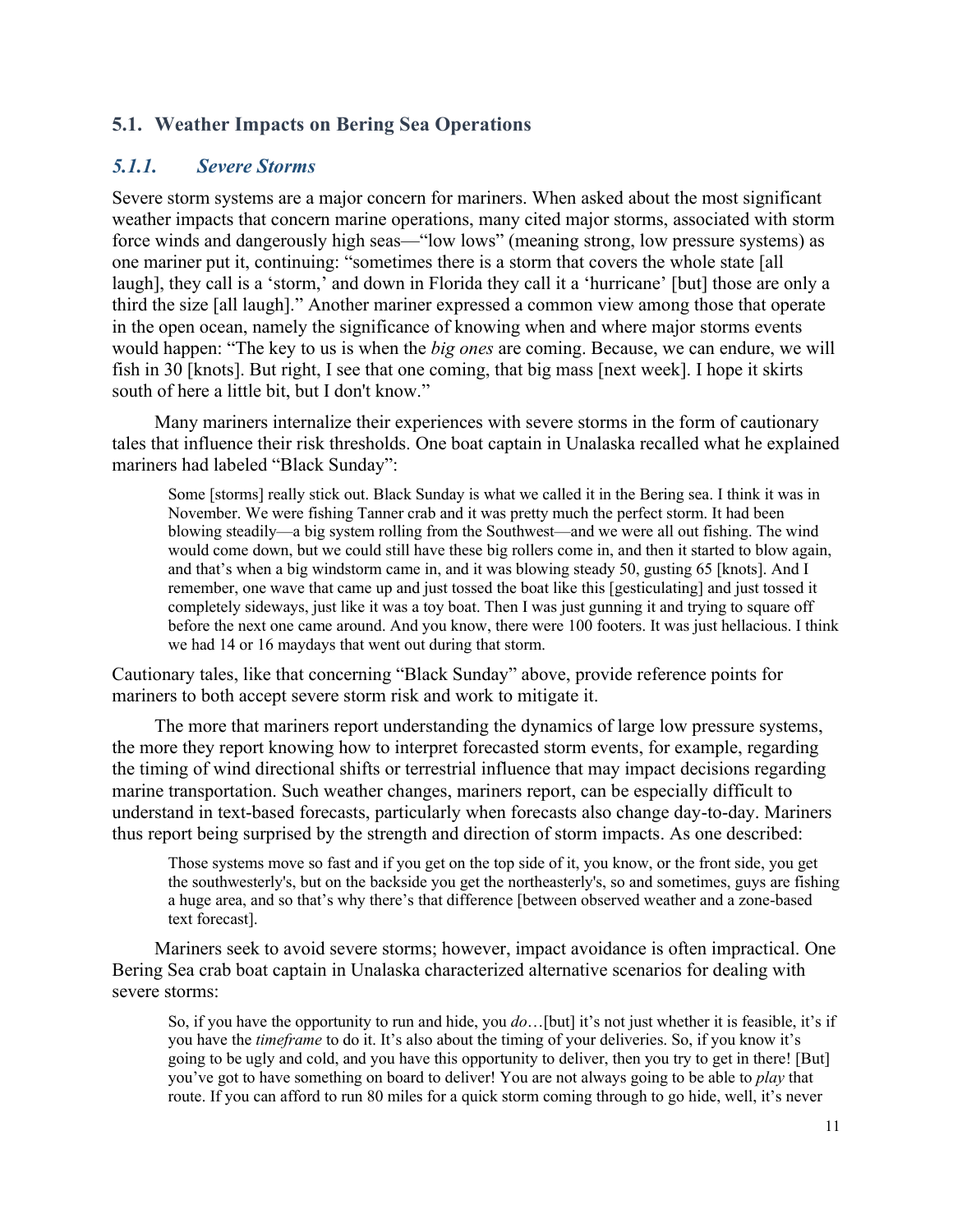*bad* to go hide, but 80 miles is a long time to go there and back. And if [the storm] is traveling through fast, it is just as easy to jog in one spot. It's not much fun. Nobody sleeps! But at least you're there for when it comes back down.

In the above example, this mariner implies that severe storm impacts, even when anticipated, may or may not lead to an alternative course of action. When accepting the risk of exposure to severe storms, however, mariners can be taken by surprise. Some storm systems develop stronger winds and seas than mariners anticipate. One boat captain in Unalaska described his difficulty in anticipating how storms channel through passes in the Aleutian Islands.

Stronger winds out of bays and passes is one of the most under stated phrases ever in meteorology in Alaska. I mean we have been on the north side of Tenaga Volcano [Western Aleutians], and we got maybe a 998 or 1000 millibar low rolling through, maybe 25 or 30 knot winds. And it is blowing *100* coming off that volcano, and that's *sustained*! It will freaking rip over the tops of those things with these freaking whirling dervishes. It is all flying, ahhhwww! So, I call my dad up in Kodiak, and I go 'what the hell is going on out here? It is supposed to be 25 knots?!' And I am jogging 1/10 of a mile offshore, going *backwards*!

To deal with unanticipated severe storm circumstances, mariners rely upon seafaring knowledge and experience-based skills that mitigate risk during severe storms, a process that nevertheless caries risk. To "jog" in place is one strategy.

Mariners can also travel in a manner that can allow them to "beat" a storm, which may or may not be successful, as the following narrative of a uniquely severe storm captures:

I mean it was just obvious that there were big sets. So, you spent the whole time trying to tack away from it. So, you would square off a bit and then a big breaker would come. You would try to get away, and then all of a sudden it would be just these hellacious seas…But I had a friend of mine out there: he thought he was going to hightail it to town…So he was running into town trying to beat it. And he didn't. And he was on a big boat, right in the wind. Equipment was smashed and this and that. And it filled up the aft part of the boat so much, that the water ran forward and hit the back of the wheelhouse and the deck and shorted out all their equipment in the galley and ran down into the engine room.

To navigate severe storms without "beating" them directly, mariners furthermore rely upon a working cartographic knowledge of a given area. A captain in Unalaska provides an example when he described his experience fishing along the Aleutian Islands during the fall season:

You know, when we operate out of here [gestures at map to the Western Aleutians], there is nowhere to hide. Once you get out past Adak, past here, there are *very* few places to go. But these are all areas to fish. But you may have to travel a couple hundred miles [on open water]. That is a long stretch to be out in a small boat with nowhere you can duck for cover. So, we have to be really careful out there in the fall. The storms are coming too quick and it never calms down. And when the storm goes by, you still have a 15-foot swell rolling.

To evaluate the chances of encountering severe storms with reference to geographic areas, mariners rely upon meteorological knowledge specific to their experiences in such areas.

Although mariners reflect a wealth of knowledge regarding geography over the areas in which they operate, they vary widely on their degree of formal meteorological knowledge. In general, mariners report coming to settle upon unique practices of understanding the weather that they believe is most likely to impact them. One boat captain in Unalaska demonstrates how a relatively high level of formal understanding of storm tracks and weather information provides a given lens for understanding short- and long-term weather: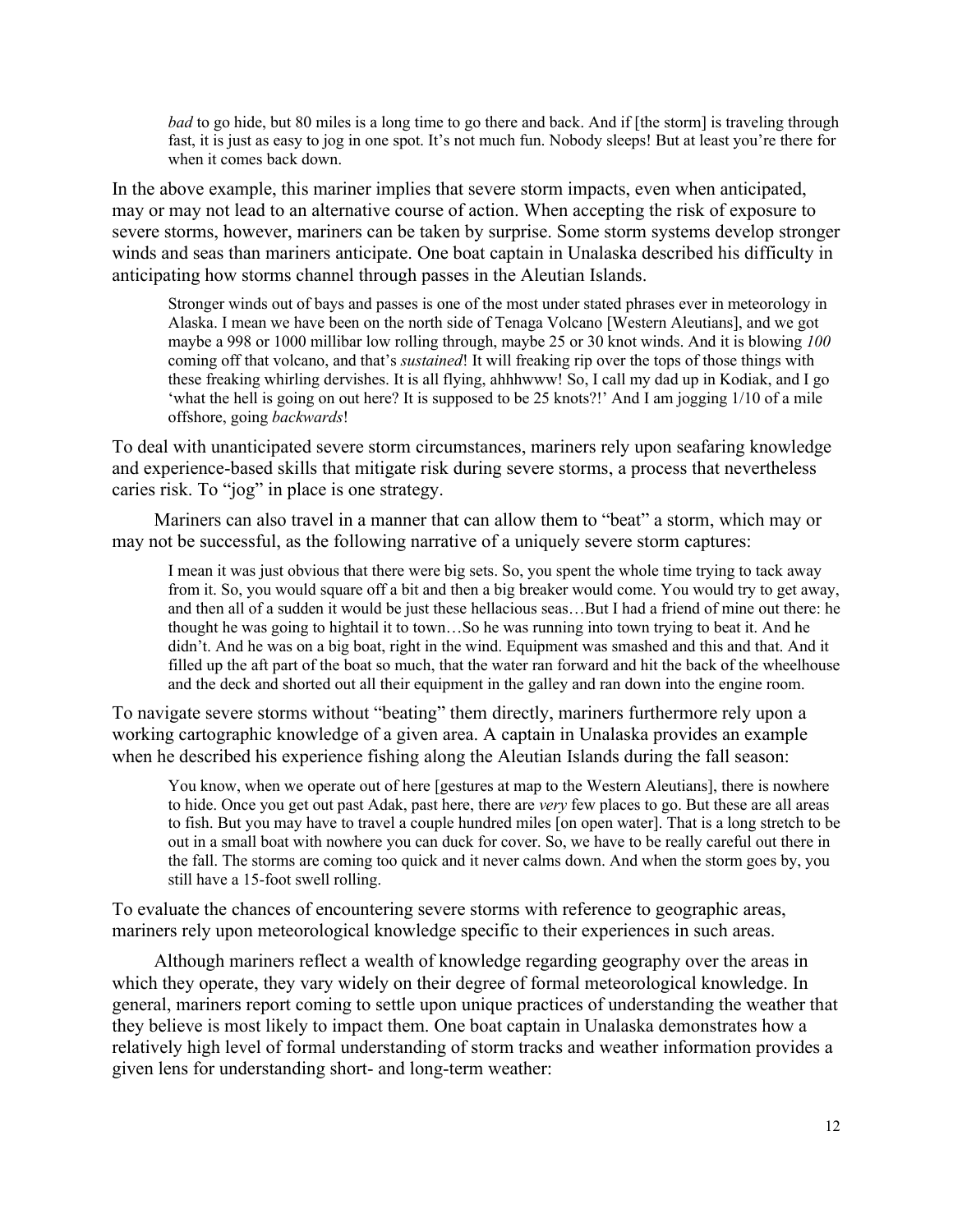The weather events that would concern us the most are typically, well, I call them "dead cyclones." They typically are generated in the South Pacific and roll out past the Philippines and Japan and are still pretty tightly packed when they hit up here. Last winter was a prime example of that: The storm track up there last winter, where they just shot *straight* across Adak right to Kamchatka. They did *not* deviate east. The Siberian high actually pulled them away further west. These are the things that we track, year after year, to know if the storm track is different. I mean, I look at the high-level winds to make my best estimation how the lows are going to manifest themselves as surface level winds, and the track they're going to take… The isobars start getting *really tight*…But typically, it is monthly. I mean, I am not just looking at today's weather and tomorrow's weather. I want to know also what the general trend is.

Although the above example suggests a relatively unusual formal understanding of weather patterns, most mariners similarly possess a method of relating the weather they have experienced in the past to their anticipations of short- and long-term future possibilities.

## *5.1.2. Wind Speed and Direction*

Mariners are particularly invested in interpreting storm directionality, insofar as they associate the directional source or character of storms with particular impacts. As one commercial fisherman in Unalaska explained, "you know, we usually get those northeasterlies and then we know it's going to get real cold. And with southwesterlies, those seem to be some of the strongest." In general, mariners report knowing the seasonality of weather patterns for the North Pacific/Gulf of Alaska and the Bering Sea, especially by connecting southwesterly storms with high swell and northerly winds with cold temperatures. A captain in Saint Paul demonstrates this basic sensitivity to storm directionality, in this case regarding freezing spray risk:

I noticed a big temperature change when I crossed that 172 line…and I was going the right way [meaning, with the wind] so I wasn't really worried about [freezing spray]. But with the southerlies coming, that will probably go away really quick, but it's going to come back real soon. What, the southerlies will only be here for a couple days, and then is going to get *real* [expletive] cold.

For those engaged in nearshore activities in small vessels, for example, subsistence salmon fishermen in Unalaska, marine operations are even more sensitive to the timing and direction of severe storm events. As one tribal leader and former fisherman described:

The weather patterns are unpredictable, especially from Cape Cheerful to Bishop Point. At times, we have to travel 50 miles down to Makushin Bay. And because of the impact to the salmon [pause]. That is the only robust salmon lake that we have, and when it gets impacted, we have to go farther down. And it is only a matter of time before someone loses their life. And that is the truth. It is inevitable. And not only that, just the *unpredictability*. I know Cape Cheerful and Cape Kervish(?) and that stretch of water down to Makushin is *not* safe unless you're going very fast.

In the above example, geographic knowledge rendered a given area dangerously "unpredictable" with respect to wind speed and direction. More generally, nearshore marine operations, like marine travel through nearshore bays and passes with strong terrestrial weather influence, are especially impacted by the directionality of severe wind events. As one longline halibut fisherman in Saint Paul Island described:

Interviewer: What is the most important aspect of weather to your decisions?

Fisherman: *Winds*! Wind dictates if you keep your gear out, or haul it. Wind is a problem if you didn't retrieve it earlier. Wind is also a major problem when you're going around points. With the right tides and wind direction…Well, you see these gray hairs? If you hit it wrong, it is like a car accident kind of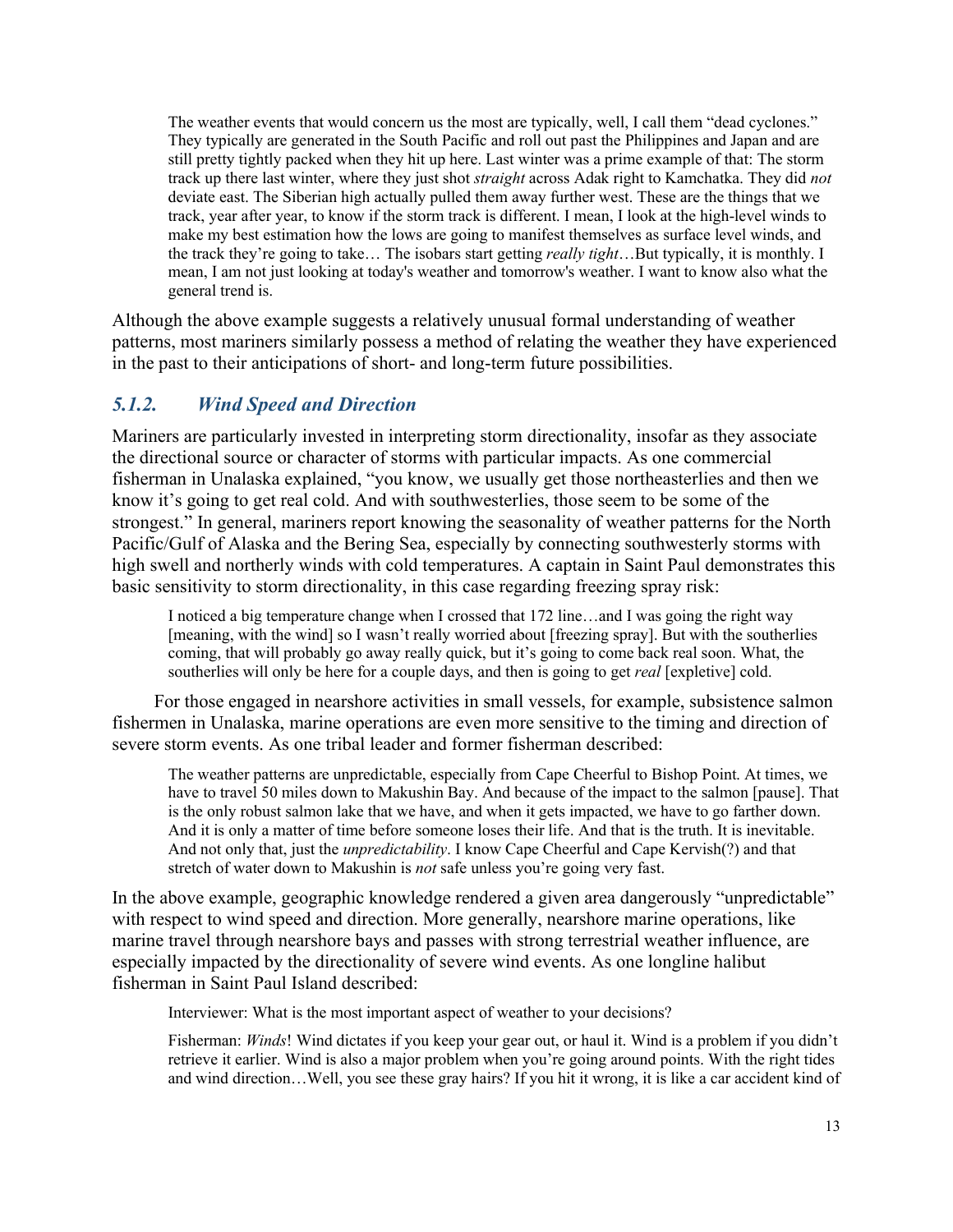feeling. These are small boats. With Southeast winds and tide changes, currents, and rips around the points, it gets *bad*!

Small boat fleets are especially sensitive to wind speed and direction, and such vessels have less of a range within which they can safely operate.

Because smaller vessels tend to operate closer to land, moreover, their operations are more affected by the dynamic interaction of land and sea. A halibut (long-lining) fisherman in Saint Paul provides a basic perspective on the impact of wind direction to his decision-making:

[If] the weather is bad for the Northwest, we are going to the east side to fish. We will fish from Sea Lion Rock all the way to Northeast point on the east side. Or if it is blowing easterly, we are going to fish off Zapadni Bay right here, or over here at Reef Point, or go all the way around Southwest point up to North Point, if you've got an easterly wind and it is too rough to go around Reef Point up here.

Given the risk posed by tides, currents, and wind impact changes (depending on windward or leeward travel), those that operate small vessels near shore report a need to anticipate weather around various land features. More broadly, mariners suggest that wind speed and direction are both a sign of the character of a storm (e.g., a cold storm, or a high-seas storm) and are most difficult to anticipate when navigating nearshore environments.

## *5.1.3. Swell, Waves, Tides and Currents*

Swell and wave heights significantly impact marine operations, including safety and productivity. Thus, anticipated swell and waves shape where and when mariners decide to travel or operate. Mariners reported widely different risk thresholds for waves, primarily based on vessel size, but also on other weather factors and on the degree to which waves make operating (as opposed to simply being kept safe) difficult. One fisherman, for example, described how risk thresholds regarding wind and waves were fundamentally linked:

For [wind], it all depends on the swell, right? I was right next to the ice and it was gusting 70, but no swell. But in the open ocean, if it is 40/45 knots, up to 18-foot seas, I will ride at 20 [knots]. But if it is blowing 50/60 and is getting 20+, normally it is going to be 26 or 27 feet, *then* it is time for me to hide. I know that there are boats out there that ride it. Safety for me is number one concern. So, I am not going to be fishing, I am not going to be doing *anything*, that is risking the boat and the crew. But that is just my borderline, 18 to 20, and maybe 45 to 50 knots. It all depends on the size of your vessel. I know there are skippers that don't care that much about that, and they just ride it. But anyone in their right sense…[It is] too much.

If the combination of wind and seas is one marker of weather risk that impacts risk thresholds, the difference between average swell and experienced wave heights is another. Mariners generally recognize that average swell height can differ substantially from experienced wave heights. In some circumstances mariners report observed wave heights that result from a combination of swell and local factors, specifically tides and currents. These impacts may result in significantly higher, and more dangerous, wave conditions than anticipated. Although tidal and currents data was not a focus of this study, it is important to include these elements into analysis of decision-making around marine transportation during otherwise impactful weather events. One mariner addressed the combination of hazardous factors that arise in Unimak Pass, a high-traffic pass between the North Pacific and the Bering Sea:

A lot of the ships, a lot of times going through Unimak pass, they have to tack, because they can't run on the line. Even those big boats [container ships] flex, right? Even these little boats flex. But a long one like that, a thousand-footer, there is a lot of torque and they have to, well, there are certain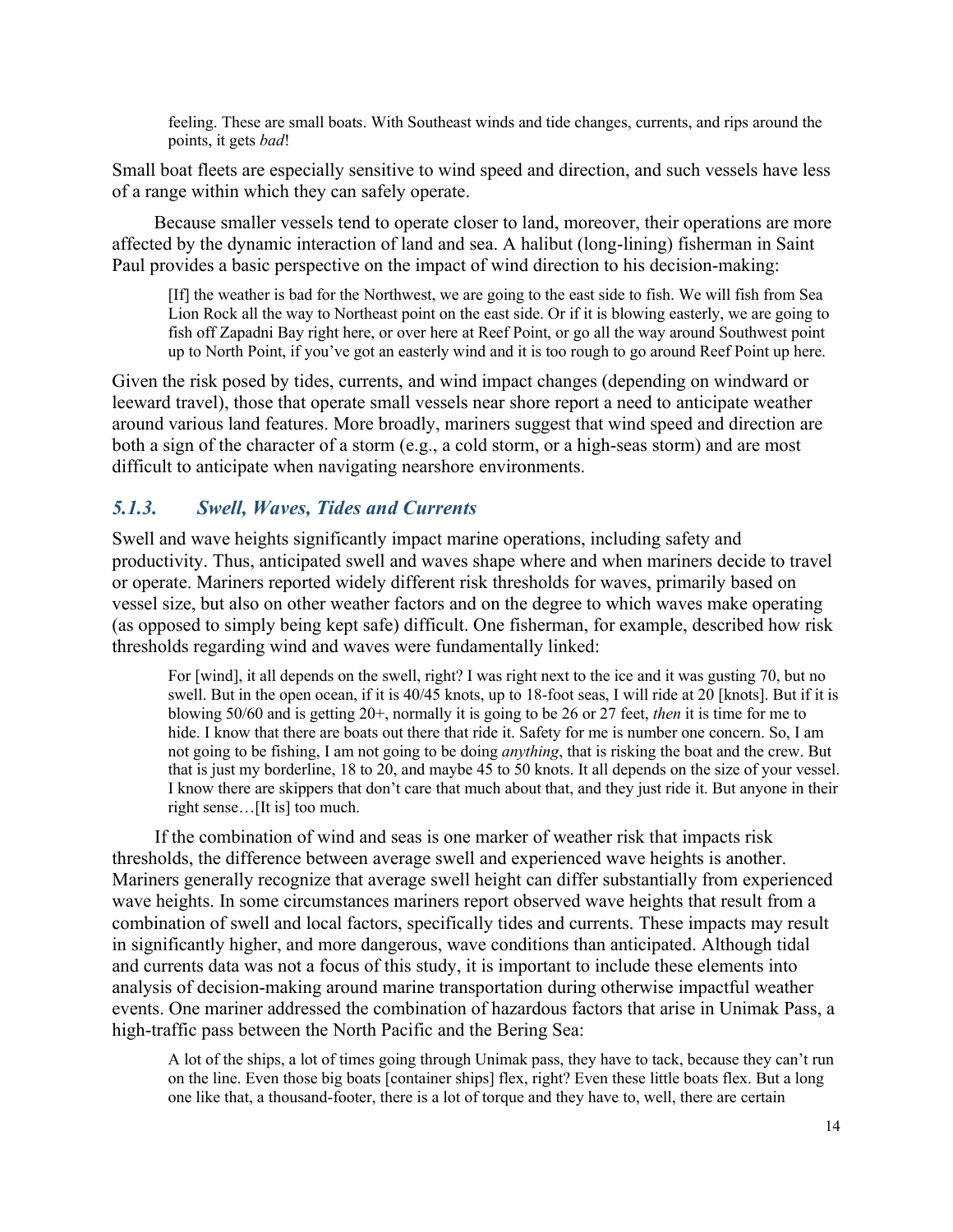directions. And the swell period is a huge factor. You're familiar with tide rips, and with the wind against the water. I have seen some wicked vile stuff in the Aleutian Islands. And I mean, you cannot predict that. You just have to know where you are, and what direction the wind is blowing, and which way the currents are running. That is going to tell you how the waves are going to be. I don't know how many factors are in that.

The above discussion of operational risks in Unimak Pass demonstrate that mariners must deal not only with average wave and swell parameters, but with environmental circumstances that may change the character and impact of waves for a given vessels' operations. As a result, risk thresholds for wind and seas are not possible to quantify for a given area or for a given fleet, even for similar-sized vessels. Important factors include the size, load weight, and stability of the vessel, along with the experience and risk acceptance of a captain operating in a specific geographic area.

Nevertheless, all captains have *general* thresholds regarding wind and seas, which they draw upon in their decision-making. For example, one captain who operates in various North Pacific and Bering Sea fisheries, discussed how *safety* thresholds during storm events differ from thresholds for *operating* and fishing. Both, he explained, are important to consider:

I mean, for seas, literally 35-foot seas, we can swim. It is not very comfortable, but the boats are built for it. You're not going to roll over. As far as operating...It depends on what we are doing. If we are *fishing*, 10 to 15 feet of swell is just about all we can operate in. After that, you get the boat rolling and it just rips all the fish off the hooks, right? So, it is *pointless* to operate in those conditions. Pot fishing, you can do 20–25-foot seas, depending on the direction.

Another mariner discussed some of the risk thresholds for operating in high winds and seas, while recognizing that risk depends on other factors, including for example, daylight for crew safety:

There's a lot that goes into it. It depends on how hard the tides are running and stuff. But we get to around 50 to 60 [knots] up here before we have really been shut down. Generally, around 45 we start being cautious around what we do outside out of the light hours. But I think, low 40s, we pretty much aren't worrying as much.

Similarly, another mariner addressed how a concrete wind threshold for deciding to go out to sea may be distinct from a threshold to "run and hide" if already out on the water during a weather event:

Interviewer: What are your thresholds for, 'okay, I am not going to go out'?

Captain: 45 knots [firm]. Yes. If we are out there, we will stay out. You know, but, that is why we are in right now.

As the final example suggests, if mariners encounter unanticipated wind and seas that disrupt their plans and operations, then they may or may not decide to change their course of action. In other words, meteorological parameters do not shape decisions directly, even if they may elucidate the risk latent within operational decisions.

## *5.1.4. Physical Vulnerability to Hazards*

Vessel type, size, and gear loads influence how physically vulnerable mariners may be to weather hazards. One mariner expressed how operating different vessels and knowing how they handle weather takes "getting used to": "It is tough. [This] is a small boat, and I have fished on a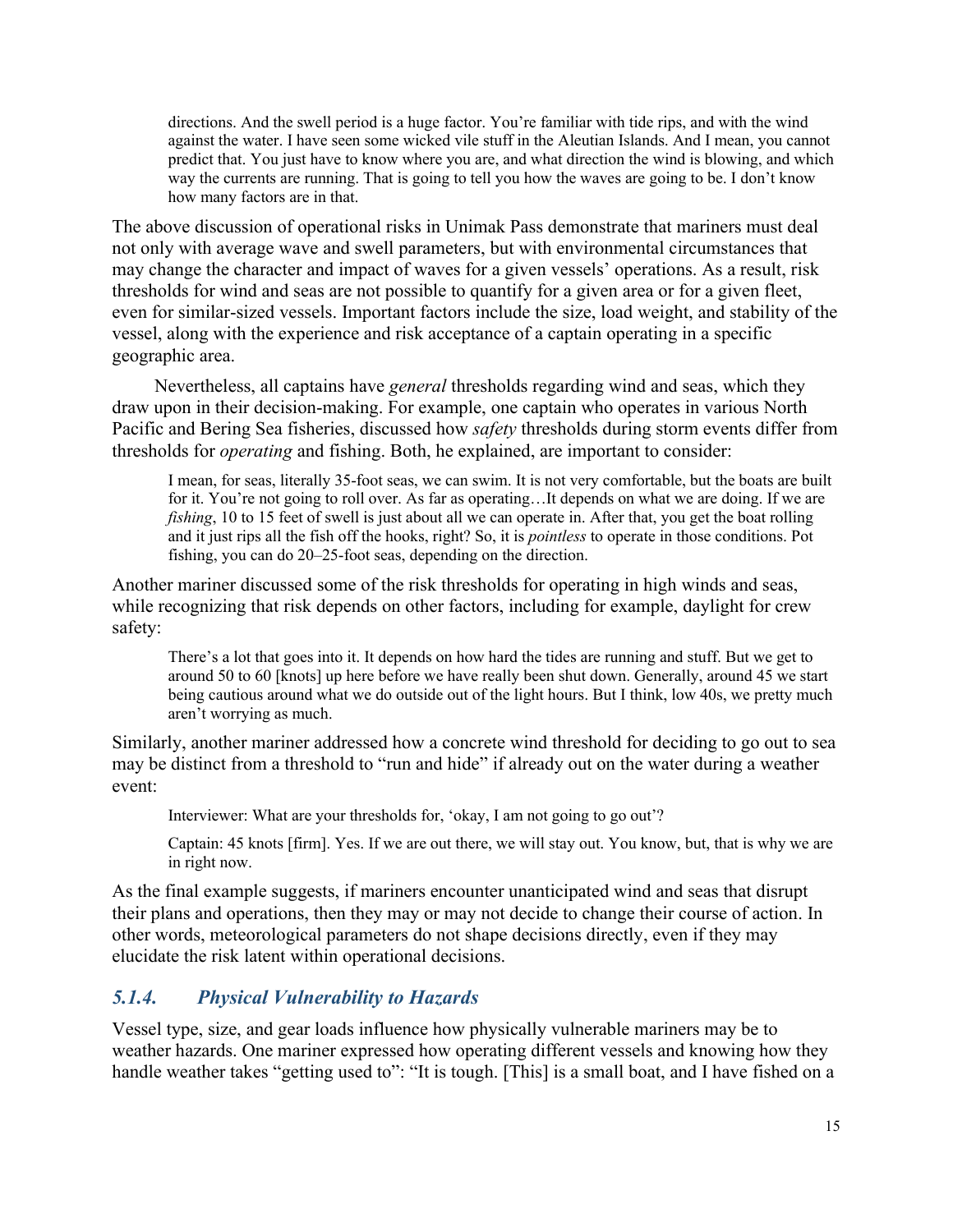bigger boat, where it is like, you can go fishing *anywhere, anytime*. But with this one, with weather...it is more difficult. It takes getting used to."

Most mariners base their accepted thresholds for weather risk on experiences with their vessels. Especially significant are past experiences they aim to avoid repeating in the future. In the following example, a fisherman in Saint Paul suggests that when he was younger he had adopted higher wind and wave thresholds, but then experiences of unanticipated severe weather changed how he tolerated risk given the size of his vessel:

Interviewer: How often are you out in conditions that you do not expect?

Mariner: [It] does not happen very often. And if it does start to happen, then... [pause] you know, knock on wood [knocks on table], I've been fishing so long, I do not push myself like I used to, when I was younger. I think I used to have 18 knots and 6-foot seas, I would say, the max I would go out in. Now it is less than that—4 feet. Even 4-foot seas are not nice, but that is about the max right now for me. I can handle that, but it is not going to be comfortable.

Interviewer: With those thresholds, would you say that is common among the fleet, or would you say there are folks out there that may be have the thresholds you had when you were younger? How much variation is there?

Mariner: There is some variation there, because well, like this guy Johnny. He's got this big Bristol Bay 32-footer. He will go fishing, and I will stay tied to the dock. Aaron has got a 46-footer, or something like that, so there is not going to be any issue for them. And most of us will probably all end up staying back.

As this discussion of comparative thresholds indicates, captains must know their vessels well in order to operate effectively. This level of knowledge extends to how the boat can handle certain elements of weather. A captain interviewed in Saint Paul provides the following understanding of how his ship accumulates less ice during freezing spray events, compared to other vessels:

This boat, it has a really nice, curved bow, so it does not ice up as bad, I don't think. Whereas the real flat, straight up-and-down bows, like [a neighboring vessel] isn't too bad, but you see some of them are just a wall, and the icing on those can be a real [expletive].

Despite differences between vessels, some common themes for risk thresholds are notable. In particular, crab boat captains regularly cited around 45 knots as a wind threshold for safety. Thus, anticipations of these winds frequently entail making a critical decision regarding where or when to travel and operate.

When feasible, mariners may pre-emptively make decisions to mitigate their physical vulnerability to hazards, for example, by carrying less gear onboard. One mariner in Saint Paul described their situation during a major storm event:

[Wind] thresholds depend if I'm packing a lot of gear around. You know, if it is cold, just like yesterday…It was cold, and I knew is going to be out of the North—so I dumped my gear down here, because I knew I couldn't make it up there before this windstorm. So, things like that.

As this example demonstrates, mariners routinely prepare for the weather conditions they anticipate. Preparations involve their knowledge of how their vessel, gear, and operations render them physically vulnerable to weather hazards. Although vessels may have absolute limits to operating in adverse conditions, mariners make decisions that may mitigate physical vulnerability so that potentially dangerous conditions are less impactful. Thus, for mariners, risk thresholds for weather-impacted decisions depend upon what steps may be taken, or skills employed, to reduce physical vulnerability.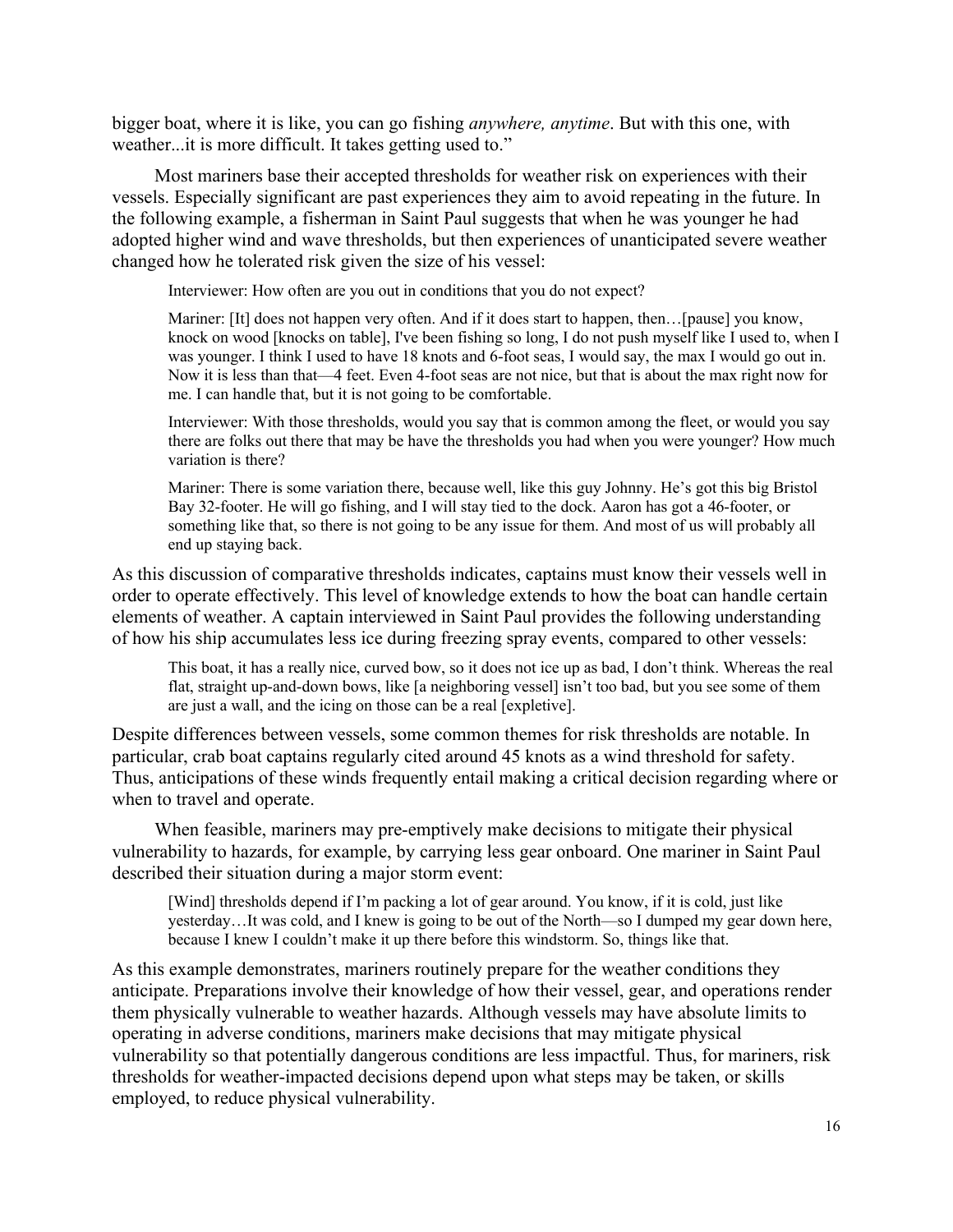## *5.1.5. Cold Temperature and Freezing Spray*

Mariners operating in the Bering Sea during the winter season are unanimously familiar with freezing spray, and many who participated in this study reported making critical decisions with respect to anticipated or observed icing conditions during cold storm events. Mariners recognize the phenomena as characteristic of Bering Sea winter. As one captain proclaimed, "Oh yeah! I try to avoid it as best as I can. But it's like…all of a sudden you hit St. George and start going up, and the temperature seems like it drops dramatically up above there." Although freezing spray is also common in the Gulf of Alaska and near the Aleutians, the risk especially haunts mariners who operate in the Northern Bering Sea during the winter season. One captain provided a comparison of sea ice, also a major concern, with the risk presented by freezing spray: "The sea ice doesn't kill people, but I've been to many memorials for people who had died because of freezing spray." The mariner offered the metaphor of being "like a Marine" after having attended funerals of other fisherman who had died during freezing spray events.

As a result of plausible risk of—or experiences with—tragic circumstances, mariners are acutely aware of freezing spray conditions. As one boat captain in Saint Paul described:

Interviewer: When do you worry about freezing spray?

Captain: I am, well, it is on my mind all the time. Don't get me wrong, it's a big concern for everybody. Or it *should* be a concern for everybody. It *better* be! [stern]. When I start getting too much, and I mean, you *know* when too much is too much, for the guys that have done this a while… That is on the top of my mind all day long.

Although mariners generally reflect this grave and cautious approach to freezing spray, how they evaluate risk is more complicated in practice. Mariners evaluate icing through direct and remote observations—including actual ice accumulation rate (as addressed in the prior example), wind speed and direction, wave height, air and water temperatures, and the influence of local features that may include sea ice or land topography.

Some mariners worry most about icing conditions when freezing spray is already impacting their vessel. Others make decisions to avoid freezing spray conditions altogether. Most, however, recognize icing as an issue with gradations of risk, ranging from a nuisance to operating to an immediately lethal threat. As one example, a captain of a trawling vessel operating northwest of the Pribilof Islands provided the following experience during a storm that included wind, sea, and temperature values within the NWS warning criteria for Heavy Freezing Spray: "Yeah, there was heavy freezing spray...It was probably pretty mild though, probably only 8 to 10 feet, 20-25 knots, so, definitely workable. It wasn't making too much spray off the water." This captain reported reducing speed to mitigate the risk of ice accumulation destabilizing the vessel. However, he evaluated the storm as involving conditions that could have proved dangerous, from his perspective, because they feature large, short-period waves:

Captain: Yesterday, [freezing spray] was a high concern…A major concern is stability. Yesterday I was coming in, let's say it was telling me 'northwest 15 knots,' but it was more like 25, right? So, and then, [forecasted] '7-foot seas', but every now and then it was really 10. And [the waves], they were *close* together. You know, *six seconds*. So that is when we start getting the spray. And it is *cold*. So that is why I built up [ice accumulation], even though I was coming in very slow. I was averaging 4 1/2 to 5 knots. Just enough to build ice, you know? So, you can see there is a little bit [pointing to vessel railing]. If I had *pounded* into it [meaning, went faster], I was going to be icing up pretty bad.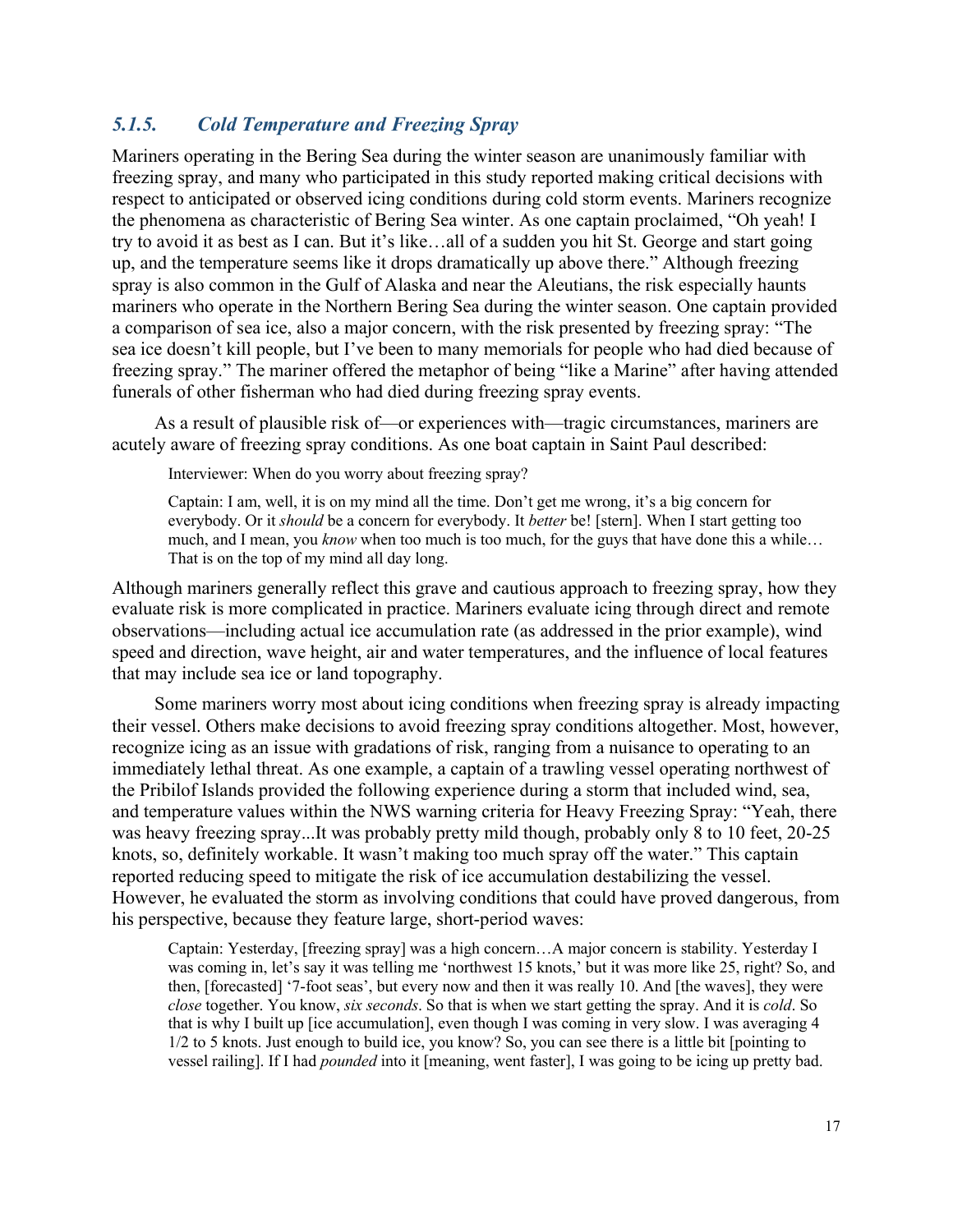Mariners emphasized different conditions that heighten or reduce possible freezing spray risk. Most understand the combination of wind, waves, and water and air temperatures to be important to consider. If the previous example addressed the significance of wave period and travel speed, the following example typifies how mariners emphasize ocean and air temperatures, which this captain in Saint Paul claimed results in qualitatively different types of ice that can accrete on vessels:

I don't think I saw [water temperatures] go below 38. I was piling on the spray, but the water temperature was so warm that it never froze, just a little sludge…But when that water temperature gets down below 35, and *then* your freaking air temperature gets down there too [raises eyebrows, serious look]. Because, I mean, it was blowing 35 to 40 knots up there and it was cold, *but* the water temperature was still warm.

As the example demonstrates, mariners approach freezing spray risk by evaluating several relevant parameters, not unlike the algorithms utilized to formally forecast Freezing Spray (Overland 1990; Overland et al. 1986; Samuelsen 2018).

However, unlike formal forecasts, mariners note the significance of the quality of ice, especially when they deal with freezing spray in real-time. The quality of ice that may accrete onboard is a concern for those who do not otherwise consider heavy freezing spray an issue that alters their decision-making. In such cases, the exception is extreme events that generate ice "like concrete" at an alarming rate. The following discussion, although not typical, demonstrates how ice hardness presents unique impacts during extremely cold and windy events:

Captain: If [air temperature] is 15°, we just knock it [ice] off when we have to…when it gets built up. We do not change where we are going or anything like that. But when it was  $2^{\circ}$  and blowing 45, it was *really* bad! You know, rails getting that big around [gesturing a growing shape with hands] in six hours *Bad*!...When it gets into single digits and it is blowing really hard, *that* is when it is a concern. And that just doesn't happen very often on the ocean. Unless you're really close to the ice pack, it is almost never. It is usually in the teens, at least, and then it is just a *different icing*, you know? Like this, this is [gesturing to ship], you know, you have got to pay attention to it, but this is nothing. Like, that stuff was like *concrete*. That is the other thing, it is just, you can't get it off without like a *jackhammer*. It is horrible.

The above example suggests that ice quality at lower temperatures may be more impactful than simply the quantitative accretion rate.

Although some mariners report continuing to operate in extreme conditions, for most potand trawl-based commercial fishing operations, the wind and temperature thresholds for freezing spray are not only adverse for vessel stability and safety. They also signal, for most, an inability to continue operating. Nets, pots, and equipment freeze up and become unusable. Dead loss of catch is a related concern:

You have water and really cold air, so the pots are steaming when we lift them out of the water. By the time you take a pot full of opis [*opilio* crab] out, put it in the rack, and dump them on the table, they would *shatter*. And you are literally talking seconds. All you have is hockey pucks. And if you don't, they are so cold damaged they die as soon as you put them in the tank.

One mariner, as another example, reported that cold temperatures form a primary threshold of concern, because of the problem of working in such conditions and keeping crab from dying:

Interviewer: What are some of your thresholds around wind, and related…?

Captain: Just cold weather. Nobody likes working in cold weather. But we have to deal with it, it is part of the game. [A second mariner: Yep!]. [Laughs].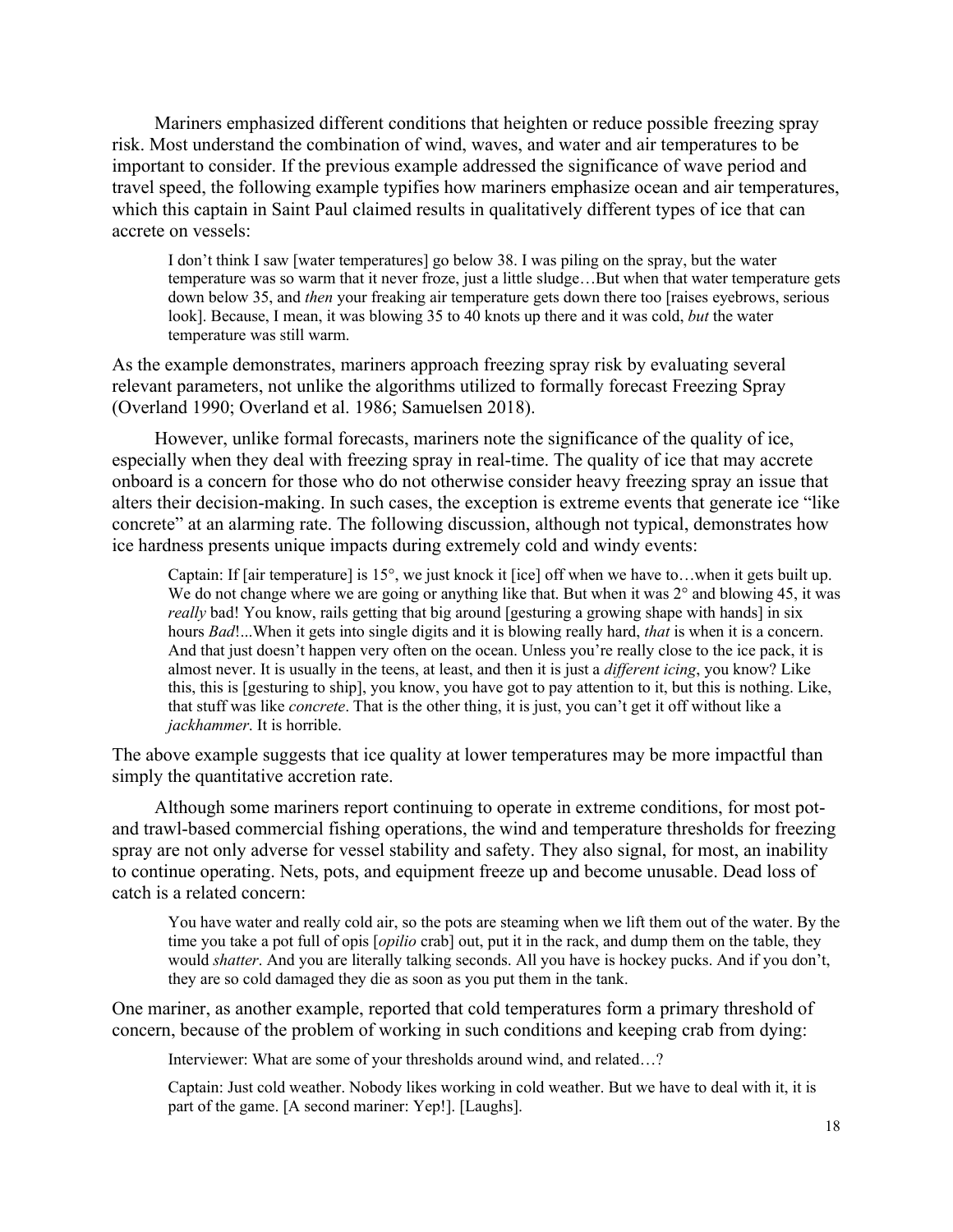Interviewer: A problem for the crew?

Captain: For the crab! It's not good either [for the crew].

Cold weather that may involve freezing spray risk is, as this captain considered it, only somewhat avoidable. Therefore, despite cold conditions and an active Heavy Freezing Spray Warning, the captain indicated he was returning to the open ocean the following day:

Interviewer: Are you going to wait out this weather, or leave [after offloading]?

Captain: Not for a few hours. Probably tomorrow morning. We will let the ocean calm down a little bit. It is not nice out there right now! [Laughs].

Interviewer: Do you worry about freezing spray in these conditions? Icing up, or…

Captain: Oh yeah! I mean, it is part of the game. You have to face it, you know?

The "part of the game" sentiment contrasted with those who avoid situations that they believe are the riskiest, including severe storms, heavy freezing spray, and actively advancing sea ice. Another captain discussed how he accepts weather risk, because he does not believe alternatives are always feasible:

Interviewer: How important is the duration of the storm? If it is a short window, you will just sort of ride it out, or…

Captain: Yeah, well [pause], number one, you don't *have* that choice all that often. If we are up there, that is a day and a half run [from near Saint Matthew Island to Saint Paul Island]. You better have a pretty serious reason to go when it is like that. But, I would say I have seen that like twice in my life, maybe three times. Most of the time, we just go fishing, and we just knock [the ice] off. It is a heavy consideration with putting a stack on. But for everyday fishing, it is just not a concern [pause]. It is like a concern, but it is not something that is going to keep us from doing it.

Even as most considered somewhat extreme conditions to be "part of the game," others claimed operations are futile in adverse conditions that tax equipment and may require crew members "beating ice all day," an activity that crewmembers reportedly despise carrying out. One captain, excerpted below, demonstrates how he evaluates the risk of freezing spray as an issue of both safety and productivity:

Captain: Off of St. Matthews, it [gets] really cold. And when it is like that, we either don't work and jog, and if we do work, we just stick to small deck loads and we travel until it starts icing up along the bottom of the wash. Because I don't really believe in the guys beating ice all day. Some of these guys [other crews], sometimes, will work *five times a day* beating ice. And we just *don't* do that.

Interviewer: Is that because for the sake of your crew, or it is too risky?

Captain: It is both. It is just counterproductive! You spend half the day beating ice.

Freezing spray is a major risk for Bering Sea mariners, and they take the risk seriously. Nonetheless, anticipations of freezing spray do not shape decisions in a uniform or straightforward manner. Such decisions depend on available alternatives, on an evaluation of costs and benefits associated with taking on versus avoiding risk, and the perceived hazards associated with simply dealing with the consequences, either by "beating ice", modifying speed or position, or, however attentively, "riding it out."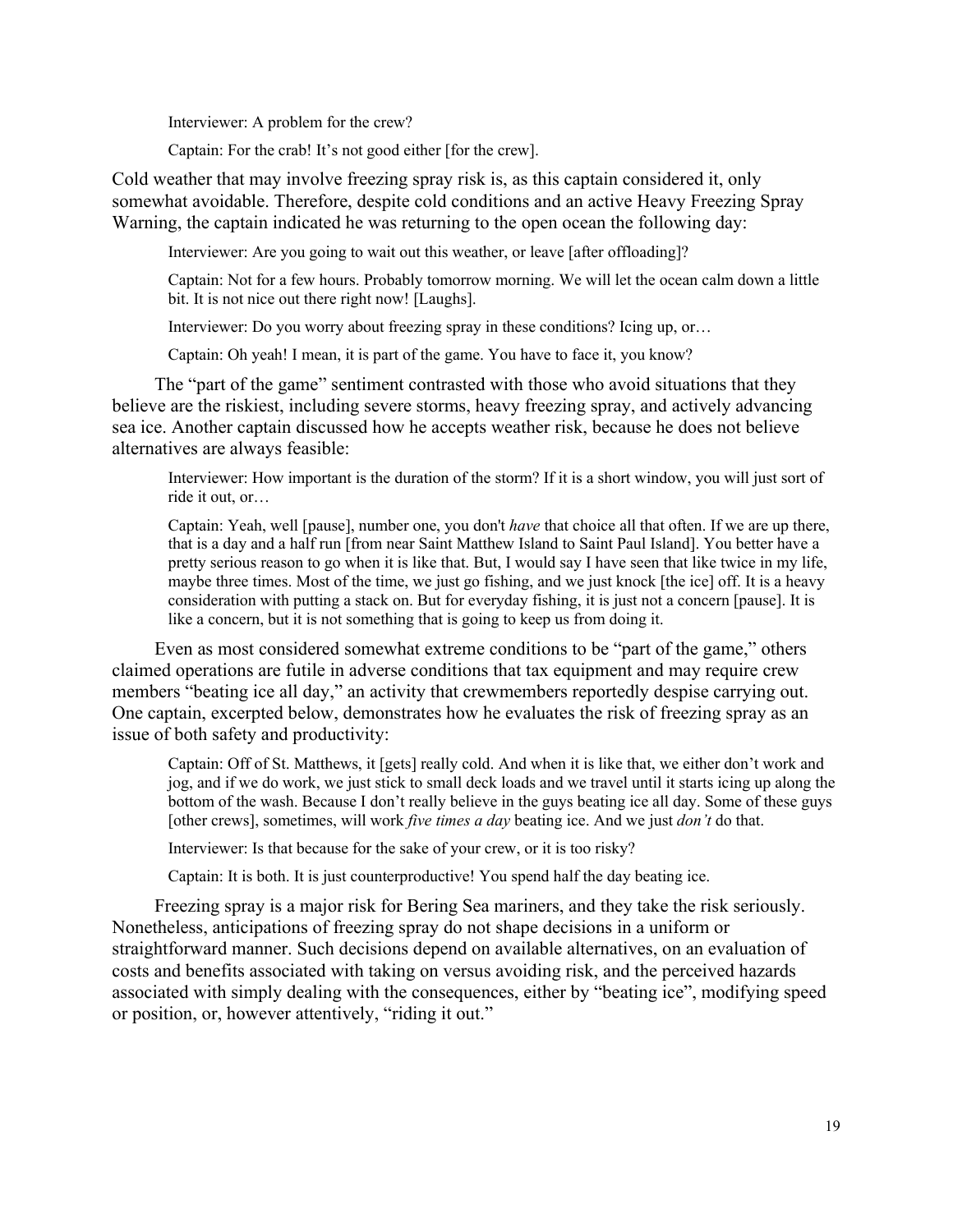## *5.1.6. Sea Ice*

This section outlines how sea ice presence and absence impacts mariner activities, according to those interviewed as part of this study. Sea ice dynamics present different challenges for decision-making depending on geographic location and the uses or barriers to use presented by sea ice. Here, I emphasize how open-ocean marine activities confront sea ice during the winter season in the Bering Sea. I also discuss how those whom I interviewed, especially indigenous (Unangan) Bering Sea residents, evaluate decreased sea ice extent as a primary indicator of an uncertain environmental future.

Mariners, including Bering Sea crabbers operating similar vessels and participating in the same fisheries, expressed divergent orientations to sea ice. Some indicate that they simply stay away from the ice. This suggests that negative experiences or risk aversion influence decisionmaking. Others address sea ice as something that provides for good fishing grounds, because of ecosystem and hydrologic processes that occur near the ice edge. Others only see sea ice as something that means fishing grounds can or cannot be accessed, and thus a concern if it covers over or uncovers grounds they know to be generally productive. And still other mariners view sea ice primarily for its physical effects on weather, including colder air temperatures, freezing spray, and decreasing wave periods and heights because of less fetch nearer to the sea ice edge.

Sea ice coverage of the Bering Sea is highly variable year over year. Although annual sea ice extent in recent decades has greatly reduced, winters with significant ice growth still occur in a way that greatly affects marine operations (Stabeno and Bell 2019; Thoman et al. 2020; Wang et al. 2018).

Mariners register the effect of the ice pack on waves, wind, and temperature, meaning that they consider how the ice year impacts the weather patterns they may generally expect over the course of the season. The following mariner's statement about the combination of weather phenomena that made for cold winds and freezing spray in January 2020 is exemplary:

I think 2012 was the last time I saw single digits [air temperature], that sort of nasty wind, and [sea] ice. You have to have all three. You have to have super cold, heavy winds, and ice within striking distance. That is what creates that super cold, I guess. It just doesn't seem like it ever gets that cold unless the ice is in play. But you have to be just far enough away from it that you still get a swell. Because if you are 5 miles away from it, it is not as bad.

The following interview excerpt provides a detailed example of a mariner who anticipated how ice growth could impact their operations:

Captain: I've seen that [i.e., forecasted ice growth], that it was quite a bit of always above St. Matthews, and here in five days it was going to be *on* St. Matthews. So well, we have fish about 80 miles southwest of St. Matthews. So… It will get critical if the ice keeps coming that way. Then the guys will be like, "*whoa*!" It will change my mind. I won't want to go up there! If it is going to come down all the way there, we will just stay down here. The nice thing about down here is we can just shuffle it out to the edge [i.e., separating the shallow northern Bering Sea waters from deeper water south of the Pribilof Islands]. Usually, the ice down here doesn't get all the way to the edge, unless we have a severe situation. And it can. We have been pushed all the way down to St. George. So, the ice, it can push us off the edge. I think in 2004 we got shut down. And '06 or '07. But everyone got pushed down, and everybody just quit. And then when the ice was gone, we came back in April.

As this case demonstrates, sea ice primarily serves to block access to given areas or complicate how mariners may operate near sea ice. As already indicated, some treat sea ice quite differently.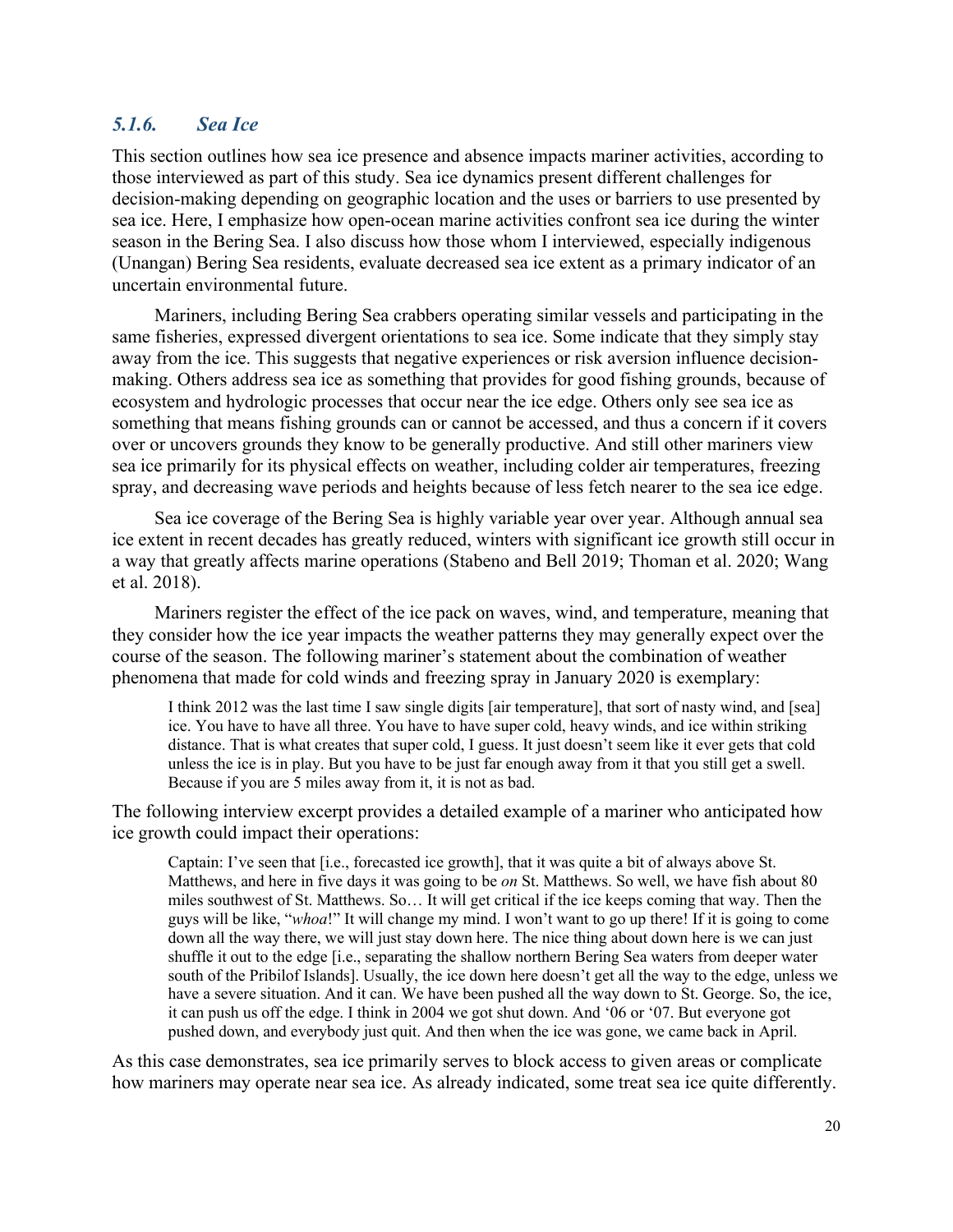Mariners that accept the risk of operating within the flow ice and near the pack ice at times utilize the sea ice as a break from heavy wind and swell that, in cold circumstances, could include dangerous freezing spray conditions. The following is an example of such a situation, faced and narrated by a crab boat captain who reported being near the sea ice frequently throughout the winter 2020 season:

Captain: We are way up, just straight west of the south end of St. Matthew's [Island]. And it [sea ice] has gotten close—probably 10 miles a couple of times. I mean flows, not the main ice pack. And you know, for two days I actually went and sat in the ice and just avoided spray, because it was blowing northeast at 45. It was horrible! So bad. [January] seventh and eighth, I think. Horrible—some of the worst I have seen.

Interviewer: Did you decide in advance to go in [to the ice] and get out of the freezing spray?

Captain: When it started getting that cold, we had gotten done the one evening full of pots, and it was obvious that it was getting bad. And so, I just started jogging that way, and I just said 'just keep going, it is going to get calm!' And we got into the flow. I mean, this boat is built for dealing with ice. We have got an ice belt. We have got 1-inch thick steel around the waterline. So, we do not mind going and ice flows. So yeah, we drove in, and we just drifted in the big ice flows to not get banged around and not make much more ice ['ice,' meaning freezing spray accumulation]. It [sea ice] is handy for that, but it sucks for everything else! [laughs].

In the example above, ice was utilized for relative safety. This decision was clearly dependent upon the mariners' high risk tolerance (compared to mariners who avoid sea ice altogether) and the individual's understanding of the vessel's capabilities when faced with alternatives, namely freezing spray or flow ice.

For those who live year-round in Bering Sea communities, the sea functions not only as a source of risk but also a source of livelihood and a sense of environmental security (Dickie 2019; Thoman et al. 2020). Local indigenous residents in Unalaska and Saint Paul treat sea ice in a remarkably different way compared to commercial mariners. The anticipatory culture among primarily Unangan people makes sea ice meaningful to life and livelihood with less reference to the physical limitations that ice presents and more reference to the function of ice in the Bering Sea ecology. An ecological perspective on sea ice relates to those common among indigenous residents in the more northerly Arctic. Yet, because the ice edge is intermittent and historically irregular in the Bering Sea, local perspectives on its role in ecological processes is distinct from a physical perspective that seeks to reconcile Western science and sea ice-dependent cultural practices (for example, regarding on-ice transportation and hunting on shorefast ice) in the Bering Strait, Chukchi, and Beaufort Sea regions (Deemer et al. 2017; Druckenmiller et al. 2013). Although those in the Pribilof Islands rarely directly utilize sea ice for hunting, fishing, and transportation, sea ice registers as inherently valuable to Unangan people, for whom the southern Bering Sea is indigenous territory. The most remarkable changes that signify, for Bering Sea residents, large-scale environmental transformation are the reduction or total loss of the ice season, along with warming ocean temperatures and major recent marine habitat changes.

An example of one tribal leader in Saint Paul expresses the general sentiment. Ralph retired from fishing but maintains a leadership role in the subsistence seal hunts sponsored by the Aleut Community of Saint Paul Tribal Government ("it's a real honor," he described). He attributed various changes in the region, which he had observed over his lifetime, to sea ice loss: "We *need* the ice to come down." As he outlined, "the ice is what feeds the ocean": it "protects the fish" (from over-zealous fishermen, he indicated, smiling) and "refreshes the ocean," allowing the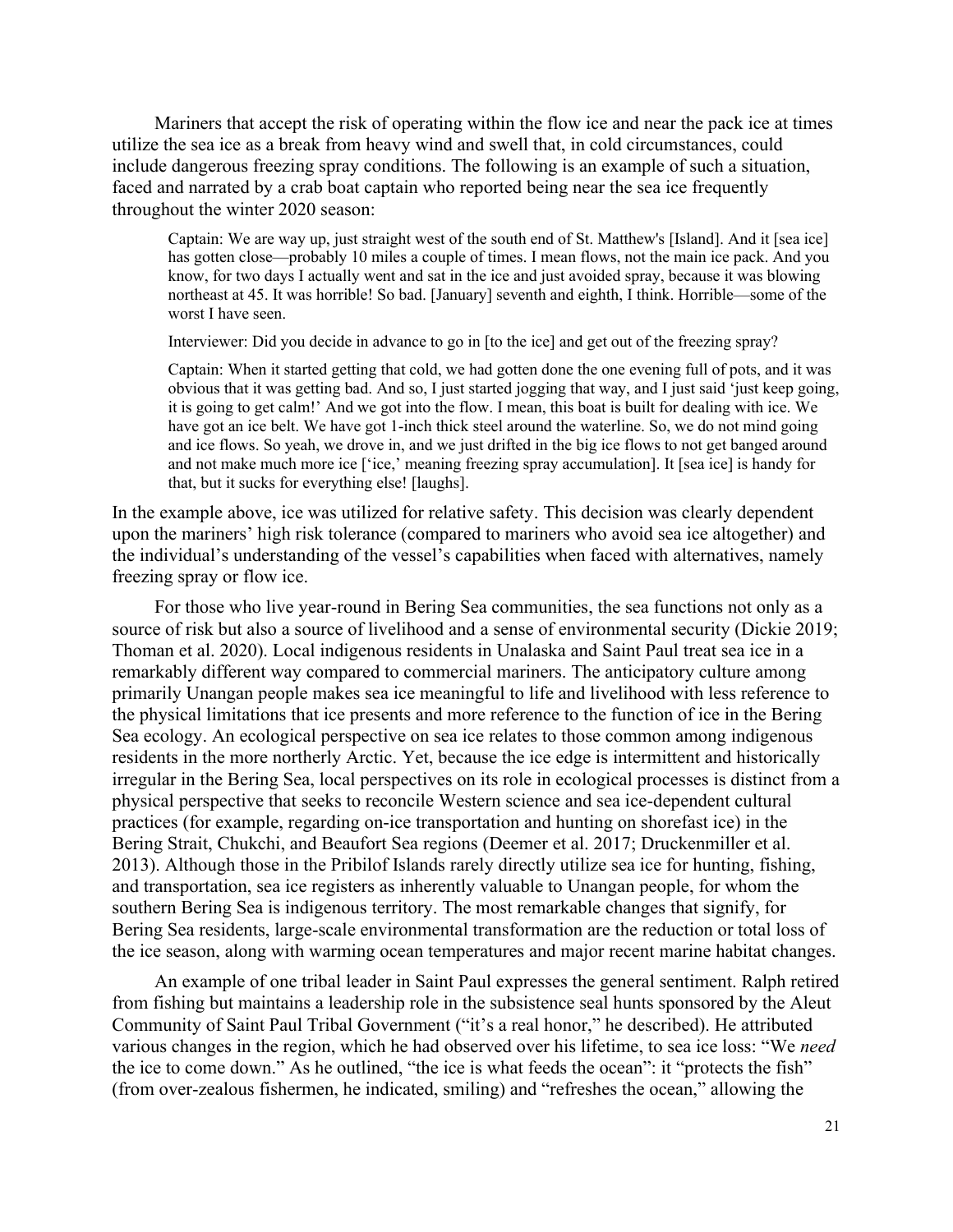existing food web from plankton to marine birds, mammals, and humans to thrive—a principle supported (if complicated) by studies in marine ecology (Brown and Arrigo 2013). Ralph therefore spoke of the 2012 ice season with a sense of longing, as if his sense of security relied upon what he called "cycles" of ice that had yet to transpire. With winds shifting from the north and temperatures dropping during the time of our meeting, Ralph was hopeful that, although it had been years since the sea ice reached the Pribilofs, the ice would return this year. Around the same time, an elder put this hope in context: "Now people here feel the cold and treated like it's a good thing. Before, the cold was a bad thing. Now it's *good* sign. You feel those north winds blowing for several days. It's cold, and you know it's bringing the ice down. And what is it that [a local fisherman] tells us? Something like, 'I know it's tough. Cold's *tough*—but it's good for the Bering Sea."

For commercial mariners and local residents, sea ice significantly impacts how they act with respect to future weather and environmental conditions. Taken together, weather impacts are of primary significance to marine-based livelihood and operations. If this section outlined how weather impacts operations, the following section addresses the major factors that structure weather-related decision-making in the Bering Sea.

#### **5.2. Contextual Factors and Thresholds Regarding Mariner Decision-making**

As already indicated in cases of mariners' varied approaches to weather risk, marine decisionmaking depends upon various contextual factors. In other words, experienced or anticipated weather alone does not determine action. What contextual factors matter the most to Bering Sea mariners? This section raises five factors. I outline findings on the role of economic factors, regulatory factors, issues associated with environmental change, individual-level orientations to risk, and the social/organizational context. These factors, when taken together, shape the decision-making situation into which formal weather information is incorporated. After presenting findings about contextual factors, therefore, it will then be possible to represent the ways in which weather information is incorporated into marine decision-making.

#### *5.2.1. Economic Factors*

For those involved in commercial fisheries, economic factors structure how weather figures in decision-making and risk. Most important is how fishing seasons, understood primarily in regulatory but also ecological terms, relate to seasonal weather patterns. In open and quota-based fisheries, the pressure to be out on the water fishing as much as possible varies depending upon the abundance that characterizes the fishery and the success rate of a given vessel, crew, or fleet.

Although rationalization (addressed in the following section) has changed the competitive nature of winter *opilio* crabbing and, as in some other fisheries, replaced "Derby-style" fishing with an established quota system, there is still a basic economic logic to risky decision-making. One crab boat captain in Saint Paul described the economic logic that influences his decisions about where and when to fish, and why he accepts more risk than other fisherman:

Captain: It has been horrible weather, and the issue has been the weather and the conditions, more so than the crabbing, up there. It is not been epic. But it is good enough.

Interviewer: Do you feel like with the weather component of that, that other folks might just stay away?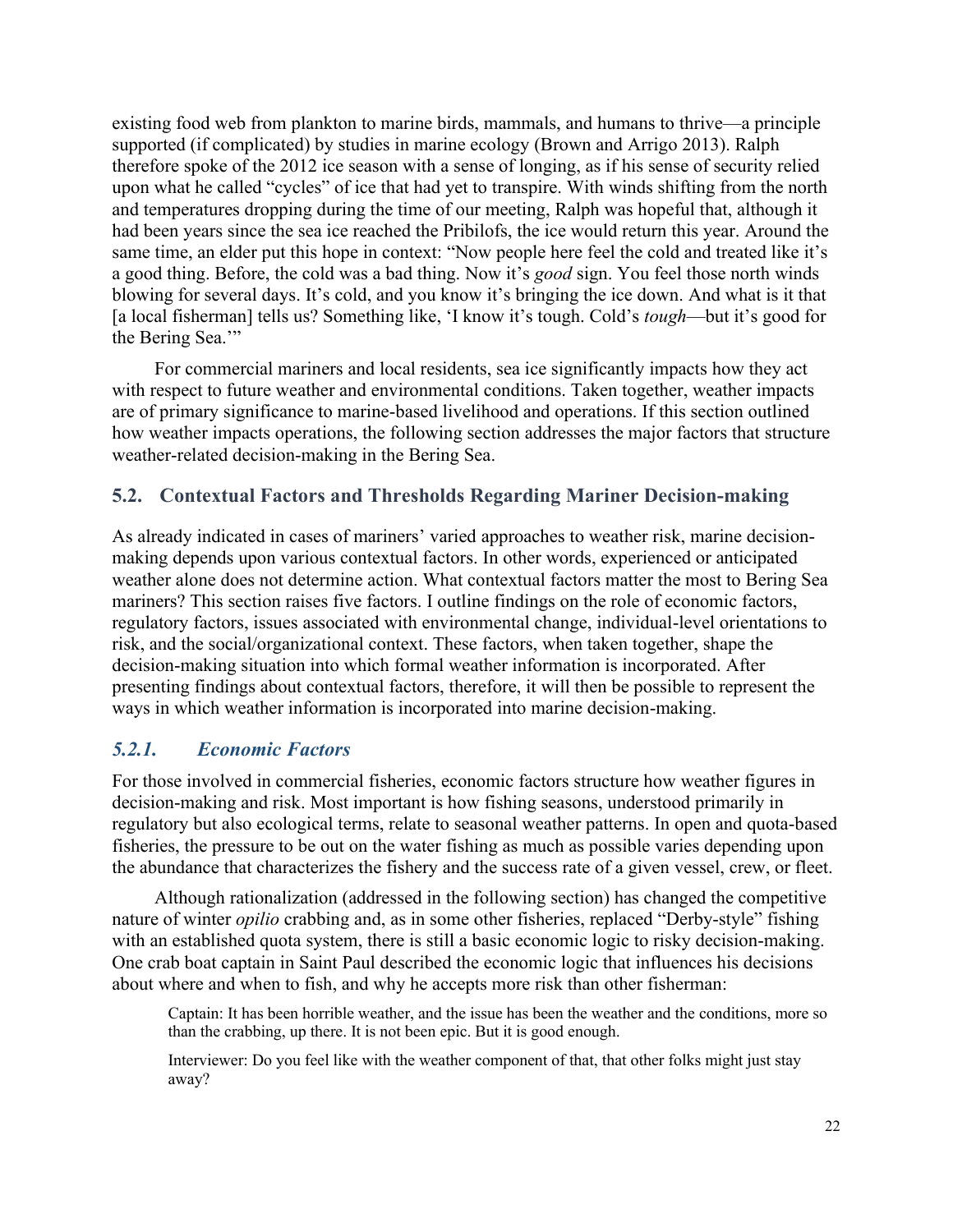Captain: Stay away?…*Oh yeah*! No, I think 80% of the boats would never go up there in these conditions. Because, you know, unless you can take a significant amount of gear, with icing conditions, with all that, it is just *not* a smart place to be! Because you can get overwhelmed too quickly. You know, with the building ice, and with the ice flows coming on top of you and you can't get your gear out.

Interviewer: is that mostly a function of the boat, is a function of your decisions?

Captain: it is the boat, it is the captain, and it is the gear—a combination of all three. Because you have to have gear, to have the confidence to fish in it, you have got to have the gear that will stay put, and then just having the experience of dealing with it. I have had some, *oh*, some *close calls*!...And there's always a little risk. Like I said, the fishing *has* to be good enough to warrant the risk. If you're getting 100 average, you're just going to go down with everybody else and just deal with it. But when you're getting a 300 average, and everybody else is struggling, [quietly] it might be worth staying! And in the past, it has been a 500 average or a 600 average, you know? And is it worth the risk at that point? Yeah! It comes down to making that decision, 'is this worth the effort that I'm putting into it, and the stress that it is putting on me in the boat and the crew?' Because it is not easy.

As this captain demonstrates, weather risk relates to economic decision-making. Although "risk" and "reward" are not so easily defined, clearly pressures remain for mariners to pursue economically advantageous situations, in the face of—or, in this case, even because of—weather risk.

Since economic success is tied to their rate of success, fishermen may face situations in which weather risk and economic risk overlap, for example if a fisherman has not filled their quota near the end of a fishing season. A boat captain in Saint Paul, who has participated in the local halibut fishery since the 1980s, emphasized that "panic mode" sets in when he may have yet to fill his halibut quota when more severe weather arrives with the fall season:

[In] August, for us, it starts, it starts to get windy out. And that's when things shift, you know, the weather is starting to break. So you really start to push after a while. And you don't *want* to push, but you *have* to, based on the amount of quota that is left to catch. And you kind of get in a little panic mode, so to speak, because you want to make more money—you want to catch more halibut. That is what it is all about. But you are really starting to come up against the wall here, with the weather breaking. Because I've been able to go, like in August, I have fished only five times in the month of August before, because it was so windy out. The weather was *so* bad! And so, that sticks in your mind. You know? And come September, the weather here is not very [pause] *forgiving*, let me say it that way.

Despite the variety of tools, techniques, and experiences that make fishing activities successful, dependable, and profitable, fishermen in general recognize the unpredictable nature of their successes. Fishing "stories" that mariners regularly narrate are often marked by surprise, that is, marked by either problematic risk or unanticipated success. Within many of these stories threads a narrative of economic pressure—to be out on the water, to fish more, and to do so efficiently and safely. Thus, the "panic mode," as addressed in the previous example, signifies the intersection of weather, climatic, and economic factors at play in mariners' decision-making.

## *5.2.2. The Regulatory Environment for Marine Operations*

Fisheries regulation and policy strongly influences how mariners make decisions or take risks regarding anticipated weather. The clearest case of such an influence is that of Crab Rationalization, a policy adopted by the North Pacific Fisheries Management Council in 2005 and which allocates total allowable catch of given crab species to captains and processors at an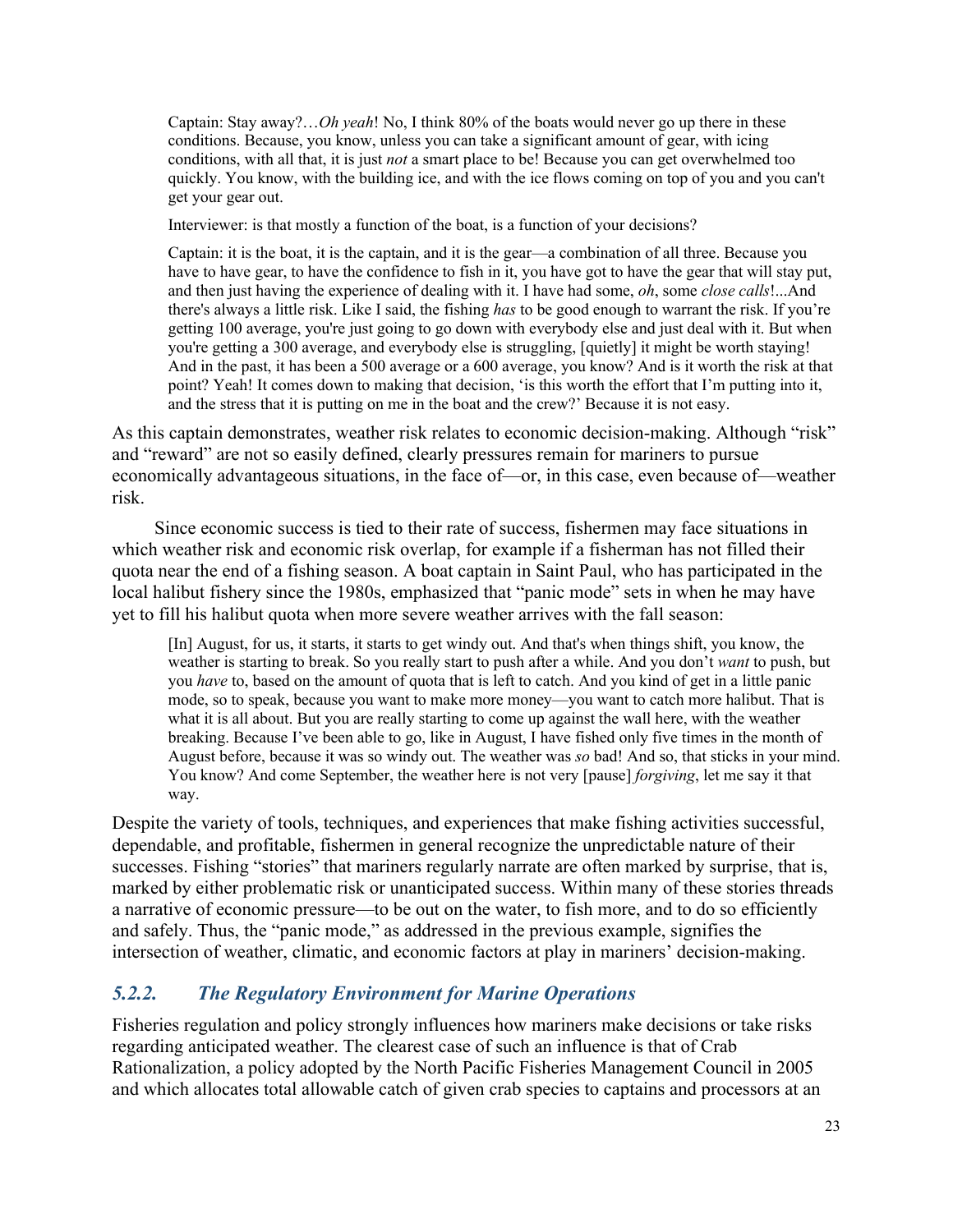established percentage (called a quota) of the estimated total allowable catch (see NPFMC 2017). As a formal government official and fisherman in Unalaska described, the rationalization of fisheries was part of a larger regulatory and political process of replacing the "wild West days" (which he associated with the 1970s and early 1980s) with a more administrative, accountable, and sustainable approach to fisheries management and the local economy.

How does regulatory change impact the relationship, established above, between weatherand economic risk-taking? To answer this question, it is helpful to analyze mariners' evaluations of the pre-Rationalization period. One long-time fisherman and former fish processing fleet manager in Unalaska recalls the history of crabbing and weather risk in the Bering Sea:

Mariner: I lost a number of boats to sinking. I have lost two boatloads of crewmembers off the Pribilofs, you know, it could have been a combination of icing conditions and full pot loads onboard. That was one reason I was in support of the rationalization of that fishery—so they would each have their own quotas. And they wouldn't *have* to go fish. [Previously] It was 'race for fish' and that was all that was.

Interviewer: Do you think with rationalization and other factors, the risk has substantially decreased?

Mariner: *Oh yes*! [pause] But, then we had that disaster with the Destination.<sup>1</sup> And why was he rushing to be out there, when he didn't need to be out there, with the bad weather? He could've stayed in town. But he used to do codfish before he was doing crab. And I guess he was worried about all the good areas, where he fished, being taken or something like that. That was really tragic! But we used to have two or three *a year*.

The view, as portrayed in the excerpt above, that regulatory change has decreased exposure to weather risk appears common among mariners who had experience operating before and after fishery rationalization policies. As another example, a recreational vessel operator and former Alaska Department of Fish & Game observer (who worked aboard Bering Sea vessels to monitor crab and fisherman compliance with regulations), provided a comparative perspective on the effect of rationalization on how mariners "care about the weather":

It was *different*. So, they cared about the weather. And I remember, they cared about it. And they were concerned about it. And I do remember going and hiding at times. Because they just knew it. But then, well, now they can work *around* the weather. They want to get on the grounds, but they don't have to in the same way. They have their piece of the pie and they can go and get it at any time. So, it will be interesting to see with the [weather] system coming up, how many boats will go out, [when] the season opens on the 15th? Because now they don't *have* to go out. But will they? You still want to get your pots in the area that you want to get your pots. Time is still money. But, they don't *have* to.

Discussions with mariners over several days before and after the opening the fishery referenced above (the Red King Crab fishery) indicated that mariners made various decisions regarding when and how to begin crabbing as the season commenced in October 2019. Some risked severe weather, while others waited for calmer conditions. In any event, the rationalization of fisheries clearly tends to reduce pressure to operate and fish amid weather risk.

Another mariner who reported being a captain for 34 years presented a similar comparison to those provided above:

<sup>&</sup>lt;sup>1</sup> The National Transportation Safety Board comprehensive report determined that "the probable cause of the capsizing and sinking of the fishing vessel Destination was the captain's decision to proceed during heavy freezing spray conditions without ensuring the vessel had a margin of stability to withstand an accumulation of ice or without taking sufficient mitigating action to avoid or limit the effects of icing." (see

https://www.ntsb.gov/investigations/AccidentReports/Reports/MAB1814.pdf).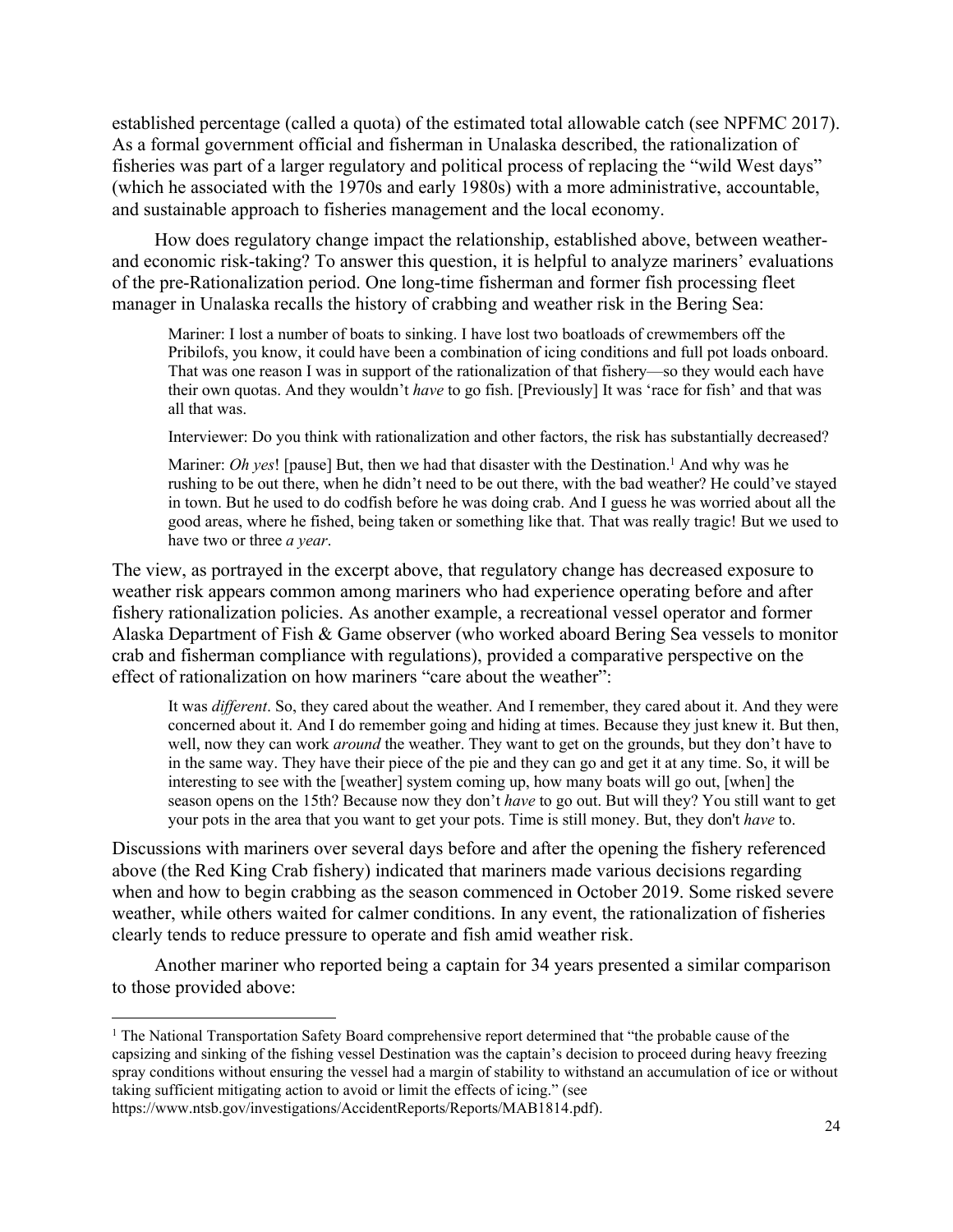I know all the problems you can run into. I have [seen] all of it, you know, 50 to 60 knots. We get some serious stuff. But with the crab fishery the way it is, this day and age you don't need to, because the crabs are just there, so when it gets *savage*, we will just go hide. We don't have that train of thought anymore, where you have to [be out].

Given a set quota for the season, mariners generally expressed feeling less open to operating in risky weather. A typical reflection came from a long-time mariner, whose ideas about risk and safety vacillated when he considered the present situation compared to the pre-Rationalization past:

Interviewer: My understanding has been that the crabbing has been a little hit and miss [this season]. Does that impact your decisions around weather and freezing spray?

Captain: No. No. If [the weather] was better, I would still be here [in the harbor]. Because I got what I got to catch, and... If it were the Derby days I *might* be out there…*Maybe* [pensive], well, no, I probably wouldn't be with this kind of weather. No. Even during the Derby days. It's just not *worth* it!

This mariner suggests that severe weather risk, even in "the Derby days," would cause him to remain in port and out of the open ocean. Nonetheless, the comparison demonstrates that he held a higher risk tolerance when embedded in a competitive economic situation that more directly rewarded risky behavior.

The case of Crab Rationalization shows the sensitivity of weather-related risky decisions to economic and regulatory pressures. Changes in the political economy of the Bering Sea have a clear impact on how mariners make decisions about weather, and how likely they are to either embrace risk or avoid severe weather conditions. Another source of change that impacts mariners' decision-making regards environmental change, which may combine with other pressures and sources of uncertainty to heighten weather risk.

## *5.2.3. Environmental Change and Novel Geographies of Operation*

The reported impacts of climate and environmental change on both weather patterns and marine operations varied among those interviewed as part of this study. Although not a focus of the present report, mariners often had the depth of experience in the Bering Sea to pointedly speak about climate change. Most noteworthy is how personal experiences of environmental change in the Bering Sea over the long-term relates to a pervasive sense of future uncertainty, at once socio-economic and environmental. The following excerpt is drawn from an interview, conducted by myself and an NWS meteorologist, with a native leader and long-time mariner in Unalaska. His long-term perspective connects "unpredictability" in everyday weather to a macrolevel uncertainty about the trajectory of the climate:

Tribal Leader: That's the weather…[but] what I am concerned about is, okay, what is *in store*? Looking at just the weather patterns, just from me being raised here: from the seasons being so predictable in the 60s, and in the 70s, you saw more of a turbulent pattern. In the 80s, it seemed to warm up quite a bit. [But] spring was *spring*, summer was *summer*. Fall was *fall*, and winter was *winter*. And just repeat. It was so predictable to where you could feel it in your *blueprint*. And that is *gone*. And now we see more of a flat line, just as boring, constant 45 to 55° [air temperature], and it is getting *warmer*, it really is.

Zeke: When you say flat line, you mean seasonally, or how would you, based on your experience, describe that?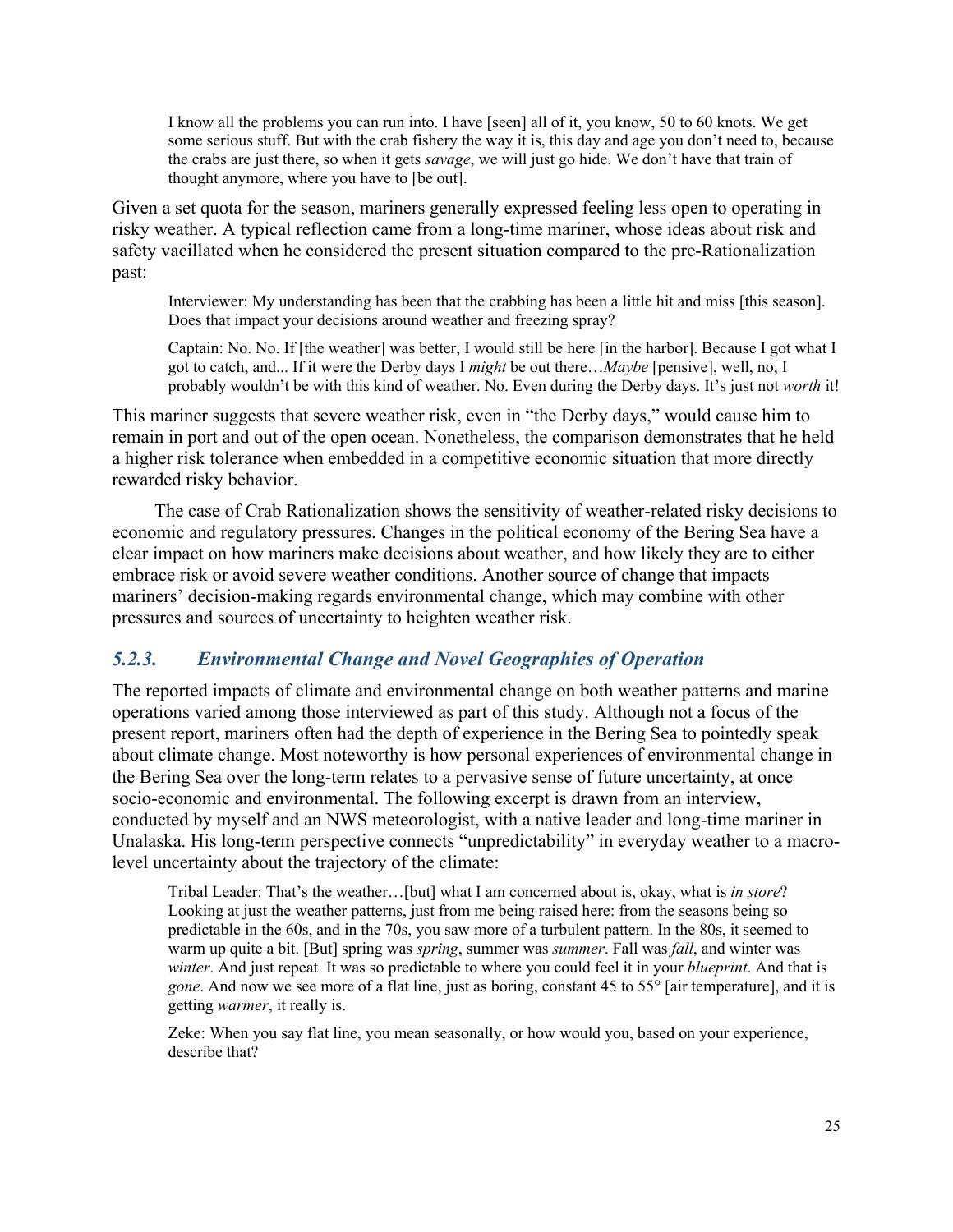Tribal Leader: just boring, just ranging from  $34^{\circ}$  to  $45^{\circ}$ , that's it, that is our winter. We used to have 10 feet of snow, down now to no snow. But you know I think the shifting, whatever is happening, it is at a summation point.

Meteorologist: so, from your perspective, when have you seen the greatest change in the climate? Like what time period was the biggest difference?

Tribal Leader: I think, looking at what was predictable, I think I would say 2008 to 2010, that [was when] I was not able to tell. And it is an *inner feeling*, it *really* is. You know, looking at last winter, normally you're able to tell, being born and raised here, what the heck is what, and what is going to happen. You know, you can look *forward* to it.

As with others that are concerned about the broad implications of climate change, this individual went on to raise doubt about the economic future:

Tribal Leader: And you know, here's what worries me with whatever is happening with this change: it's our economy. It is important that we diversify. I like to say, 'we are Pollock junkies,' and we *are*. We are reliant on that fish. Even though the Pollock biomass has grown 5000%, there is going to be a tipping point to some ecosystem, whether it is the phytoplankton or, *what*? How can you predict that? Everything seems so unpredictable… I mean, it goes against everything in somebody's blueprint, whether it is what you looked to in your traditional ecological knowledge, or just beginning downright confused about the whole climate thing. In the end, it does not leave you with a good, secure feeling…I am hoping it gets colder. I am hoping that something changes.

As this individual explained, ecological and economic change overlap with seasonal-scale weather to generate a pervasive "unpredictability." This unpredictability relates the dramatic changes of the past to bear on future uncertainty, a phenomenon documented among other Alaskan communities (Moerlein and Carothers 2012). In particular, for indigenous people in Unalaska and Saint Paul, uncertainty regarding the future is mirrored by a general sense of lost knowledge that some indicate would be necessary to adapt to changing economic and environmental conditions.<sup>2</sup>

One fisherman and Unangan elder in Saint Paul provides the following reflection on "lost" knowledge about the Bering Sea:

Unangan people had their ways [of knowing weather]. Tanya's husband is from Atka. And [looking to Tanya] like you told me, individuals studied clouds. And they used their skin boats, and they got their cloud readings. See, I've always called the Aleutians the 8,000 year school, because that is how long the Unangan people lived, island hopping in the Aleutians. The reading of the clouds, that is part of that, which was lost.

Upon reflecting on the meaning of lost knowledge, this individual proceeded to compare ancestral knowledge with the contemporary situation: "We are almost like *babies* now. It is a shame because we used to island hop all the way to Kodiak." As he explained, "Veniaminov, who wrote two centuries ago, told stories about how Unangan people made 14- or 16-hour voyages. *Of course* they had learned how to read the water."

The persistence of Unangan maritime culture, language, and economic survival thus faces the compounded challenge of a colonial legacy, environmental change, and a challenge of maintaining local/traditional knowledge, given a pervasive sense of an uncertain future. Akin to uncertainty around the meaning of sea ice, seasonal change, and prevailing feelings about indigenous livelihoods—bookended by colonialism on the one hand, and climate change impacts

<sup>&</sup>lt;sup>2</sup> On the theme of "loss" more generally in the sociology of environmental change, see Elliot (2018).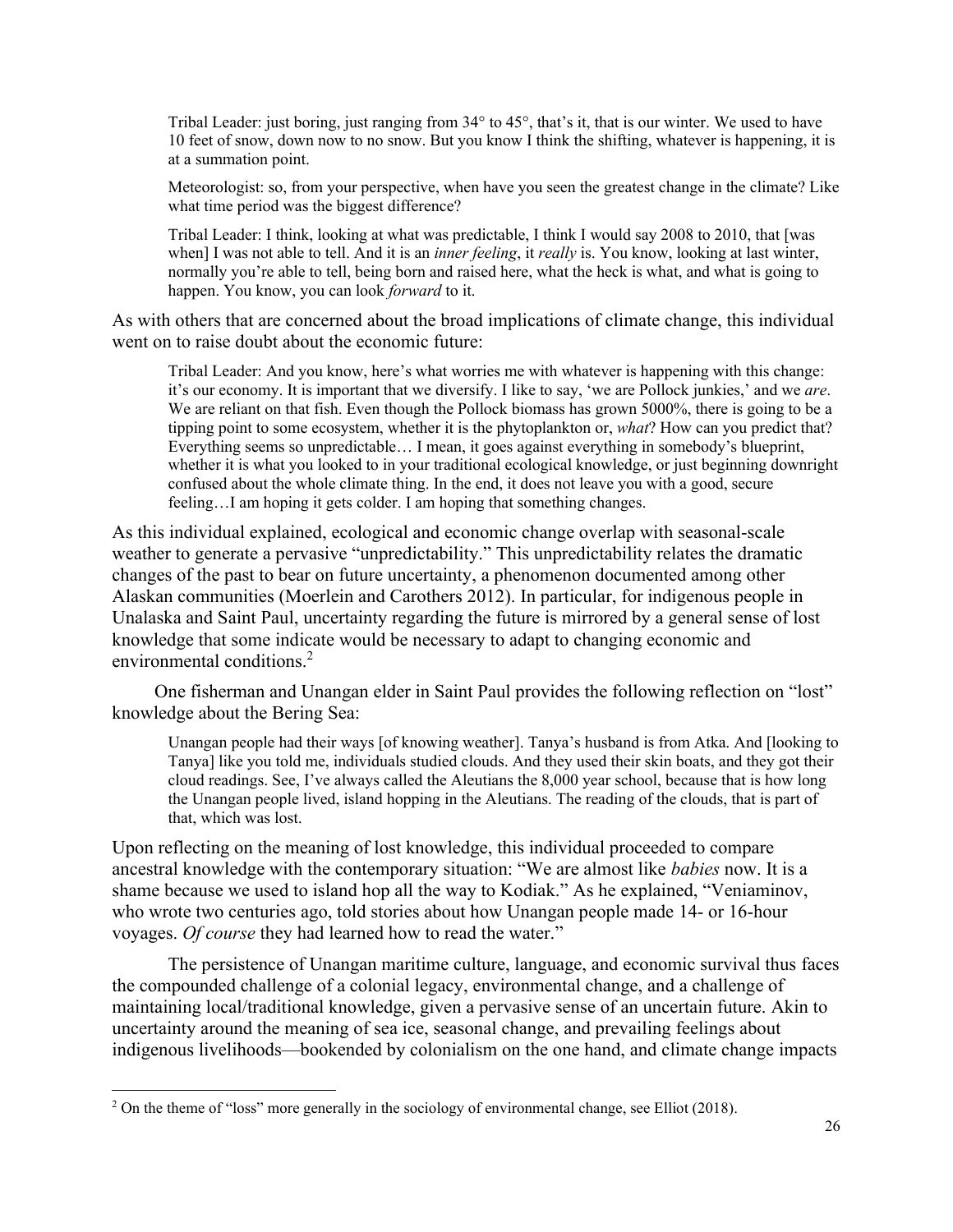to seasonality on the other—suggest that anticipations of the future are generally deeply frustrated.

Although mariners in general face prospects of ecosystem shifts, commercial mariners operating in rationalized fisheries generally acknowledged the cyclical, if not boom and bust, nature of Bering Sea commercial fisheries. Nonetheless, several mariners report operating in new locations, because of changing ecological and climate conditions. Existing research regarding hunting, fishing, food processing, and marine transportation, demonstrate that climate- and seasonal-level changes are dramatically influencing *when* and *where* people are operating in the Bering Sea, Western Alaska, and the Arctic (Markon et al. 2018; Thoman et al. 2020; Loring, Gerlach and Penn 2016; Johnson 2016; Struzik 2016). Climate projections indicate that novel weather patterns, seasonal sea ice coverage, and ecosystem changes make operational changes inevitable (Labe, Peings and Magnusdottir 2018, Labe, Magnusdottir, and Stern 2018; Brown and Arrigo 2013). Seasonal change is therefore a central component of how people come to operate in novel environmental conditions. Such conditions carry weather risk insofar as individuals and communities may lack relevant knowledge and experience. As addressed in this study, accumulated experiences, memories, short-hand principles, and traditions form common ways of thinking and making decisions. In new places or circumstances, the capacity for people to integrate these resources into their anticipations of the future may fail to provide a basis for risk evaluation in their decision-making.

## *5.2.4. Experience and Individual Orientation to Risk*

Interviews among veteran and novice mariners suggest that orientations to risk are shaped by experiences with specific weather events and patterns, which in turn inform how forecasts are interpreted as portending more or less risky conditions. Interaction with freezing spray risk provides a case of risk orientation conditioned by experience with northerly Bering Sea storms:

Interviewer: If there was a freezing spray warning out, do you feel you would automatically heed it?

Captain: I don't know, I look at it like, if it is coming at you, coming from the northwest of the Northeast or the North, from either Alaska or Russia, it will be typically *colder*. So, if it is blowing that way, like it is right now, I usually look to NOAA weather to see if they have a say, and kind of go from there. Also, on Windy, if you do the detailed forecast, you can see the [surface air] temperatures. So, I do that a lot too, so you can just tell. You get a 27-degree temperature with 25 to 35 knot winds, you're probably going to start freezing.

In this case, interestingly, an active Heavy Freezing Spray advisory did not result in a decision to alter plans: "Yeah, I mean, I am not sure about today or tonight, but it could be rough getting out." Thus, experience relates to how mariners imagine weather to present manageable or unmanageable risk.

A pattern of experience-based (rather than forecast, Warning-based) risk evaluation held for other mariners interviewed:

But that is generally how we do it [with freezing spray conditions]: from about 10 until midnight, and from there till about six in the morning, it is just bitter cold. And those hours we just don't even work. We just shut down. But, like, we are going to go back out in this. We do not want to leave around the ice a hundred thousand grand of gear. I want to move my gear.

Although weather information helped this mariner to anticipate possibly poor operating conditions, the risk of losing gear near the ice proved more significant than having to deal with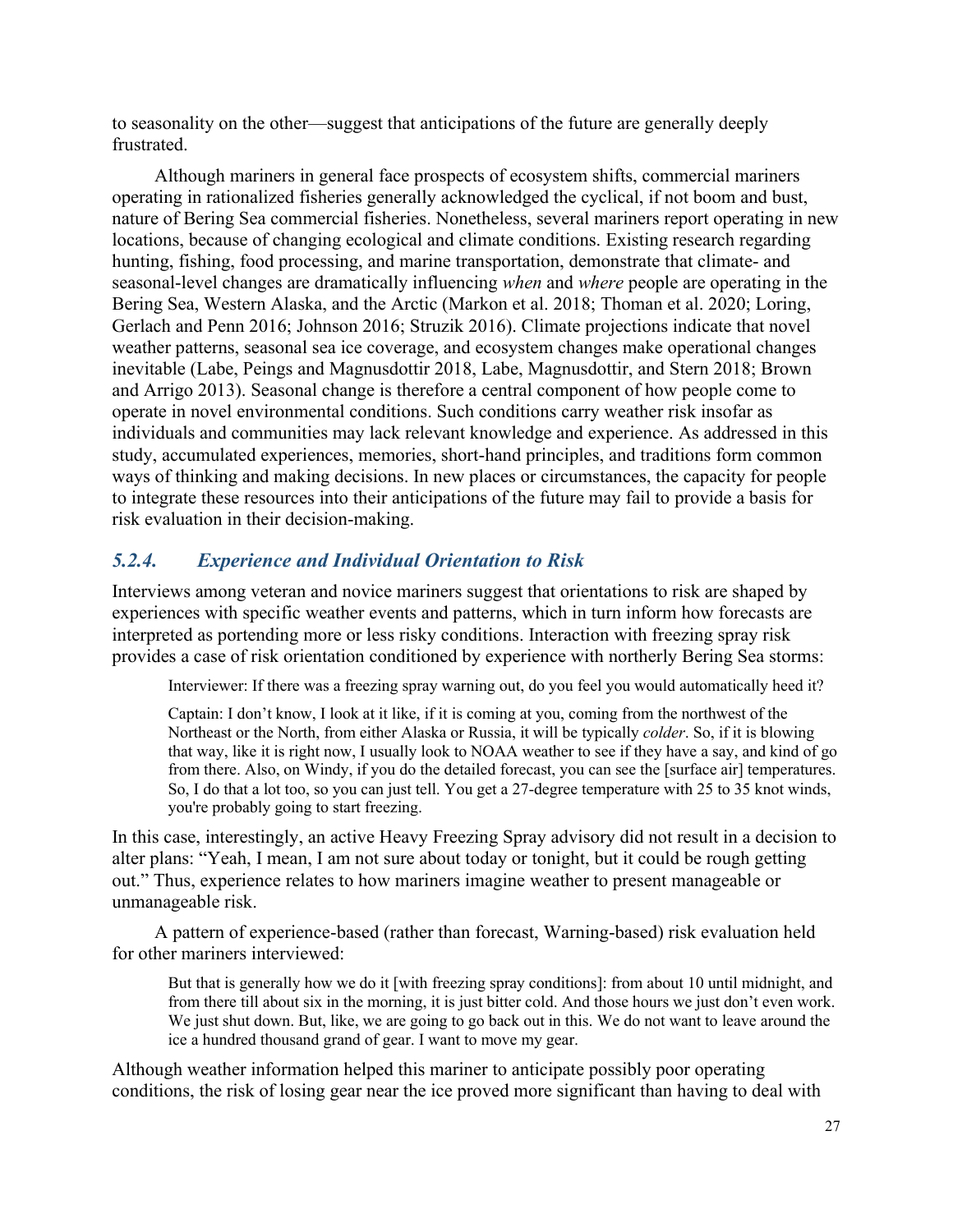freezing spray conditions. Still other, experienced mariners, made decisions under similar circumstances to minimize risk:

Interviewer: Can you tell me some of your concerns around this storm?

Captain: No concerns! [sarcasm] That's the idea—Stay here, until this freezing spray crap is over. Basically, until Saturday. Are you calling me a sissy or something? [laughs].

This individual believed that no mariner had a reason to risk operating in this storm, although other captains (confirmed by Automatic Identification System, or AIS, observations) indicated that at least some fishing vessels continued to operate during the storm event in question: "Nobody is in a hurry to go out and heavy freezing spray, I mean it is blowing, or gusting, over 40, and with this temperature nobody really wants to be out there. You know, really, there is no reason to."

Despite espousing a "safety first" approach weather risk, most mariners willingly offered accounts of past mistakes featuring such risk. For example, several captains showed me pictures they had taken of freezing spray accumulated at sea in the past months or years. One fishing boat captain in Saint Paul provided the following reflection regarding a risky situation in the Southern Bering Sea:

Mariner: Boats sink. You know, the *Scandies Rose*, stuff like that.<sup>3</sup> They can capsize. So, they [crab] boat captains] have to be careful with that. Same with me...We were packed with ice! [showing] images on phone from January 2020, near Unalaska] It was *this* thick!

Interviewer: at least 6 inches or so, on the bow?

Mariner: *More*! These are my nets [pointing]. That is the thing, I do not have pots, but the nets are what provides structure. Now, [firmly] *this* is too much. I was filled with fuel and freshwater, and then you have 6 inches of ice! You know, that is why I decided to go to town. When you start feeling the boat a little lazy role, it is not very good. That is why, when it comes to the weather, I'm always on top of it. Because of what I do. And because I know the limitations of the boat I am on.

Mistakes are typically rationalized as poor decisions made under multiple pressures and complex weather factors. Past experiences and memories help structure risk and decision-making. The variation in past experiences may therefore explain why individual mariners report different thresholds for weather parameters; such thresholds are founded in experience, not simply an objective measure of risk.

As the following example indicates, mariners' risk-taking stems from neither a direct response to a formal warning nor an objectively meteorological approach to weather. Rather, how mariners deal with the risk depends upon the nature of their operations:

Interviewer: How do you make the decision, regarding whether to go or not?

Captain: well, I look at the stability report and what they recommend, that is, what the Coast Guard recommends for icing conditions. And I just go with my own feeling after that. You know, because…

Interviewer: How do weather forecasts enter into your own feeling, then?

Captain: well, I take a look at them, and just decide, if it is worth going up there, [depending on] how cold it is, and what [operations] you have to do. I mean, I can't haul big loads of gear obviously when it is heavy freezing spray. You just can't get a whole lot of gear moved. You have to stop and de-ice

<sup>3</sup> The *Scandies Rose* was a ship that capsized, killing all but two mariners onboard, on December 31, 2019. For mariner perspectives on the incident and its relationship to weather risk, see Krakow and Wieber (2020).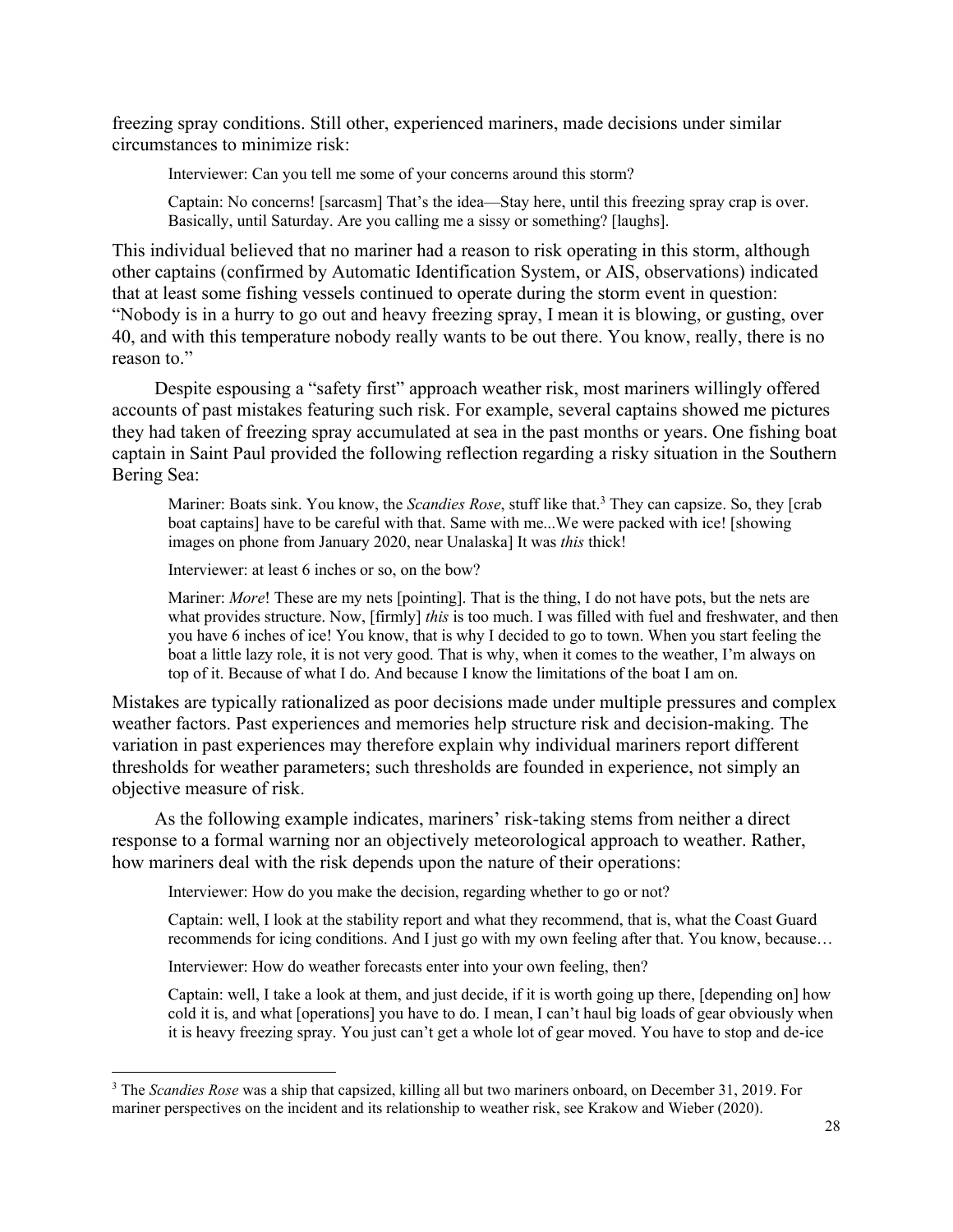every so often, too, even when we are just moving little loads of gear around. I just gather all the information you can and take a look at it, you know? [With an active NWS warning] it just depends on which way I am running to get to the gear…*and* what it will be like when I get there, because I can take heavy freezing spray on my stern, but, you know, knowing that once I *get* there the weather pattern is going to change, and you could see it all in the forecast.

As this captain's narrative suggests, risk awareness is generally a function of operational principles (including, in this case, not "hauling big loads of gear"), formal information, and a given, desirable course of action.

## *5.2.5. Social Organization of Decisions: Captains, Fleets, and other Key Actors*

Weather decision-making is a social process. Decision-makers are embedded in groups of people, integrated into a network of people characterized by formal roles and social interests, and dependent upon social actors who provide or disseminate weather and related kinds of information. How these actors are organized and how they communicate with one another is an important component of marine decision-making.

Boat captains are important weather decision-makers in the marine community. They take responsibility for their crews, even as they may also face exogenous pressures (e.g., from fish processors) and with input from others (e.g., in a given fleet, or from weather service providers). A captain in Saint Paul demonstrates a common way captains and crews relate to one another with respect to weather decision-making:

You look at the forecast for the week, and then you look at it for the day, and then you are constantly checking it, because once it starts to go, for me, because I am the skipper on my boat, and I got these guys that depend upon me… They are not thinking what I am thinking. They are there working for me. And I have had them say, 'you know, it is not so bad out here,' and I have come back and said '*no*, we have got to go now!' And it was *really* bad when we came around Southwest point. And then my guys said, 'I will never argue with you about the weather again' [Firm/solemn tone]—whenever it is you say you want to go, okay, let's go. No more arguing for me.' You know? Because, I saw it, I saw the clouds and the weather, so you are thinking about what the forecast is saying. And we *knew* it was Southeast, and I know that Southeast is not going to be good if it picks up any more than it is right now. I know we are going to be in deep shit coming around Southwest point. That is all riptide area. Very, very scary.

And the guys on the boat, they are not feeling the fear and everything that you are, because you are in charge of it all. It is a whole another world when you are a deckhand versus being the skipper. Totally. Because it all falls on you. You know? And we have everything on my boat. I have an eight-man life raft, survival suits for all my guys, flares [listing tone], you know we have all the safety equipment to pass the Coast Guard inspection. We have it all. But even still, it all falls and you, and so you have got to kind of read it right.

If captains are primary decision-makers on the water, other actors are also important to messaging and responding to weather events.

Geographically expansive severe weather can significantly impact mariners and shorebased processors on a fishery- or fleet-wide basis. While on Saint Paul Island, during storm events, it was not uncommon to see dozens of boats anchored near one another in the bays on the leeward side of the Island. On the one hand, therefore, fleets at given seasons and during weather events often act in unison. On the other hand, captains often characterize their decision-making around weather risk by comparing themselves to one another. One commercial fisherman in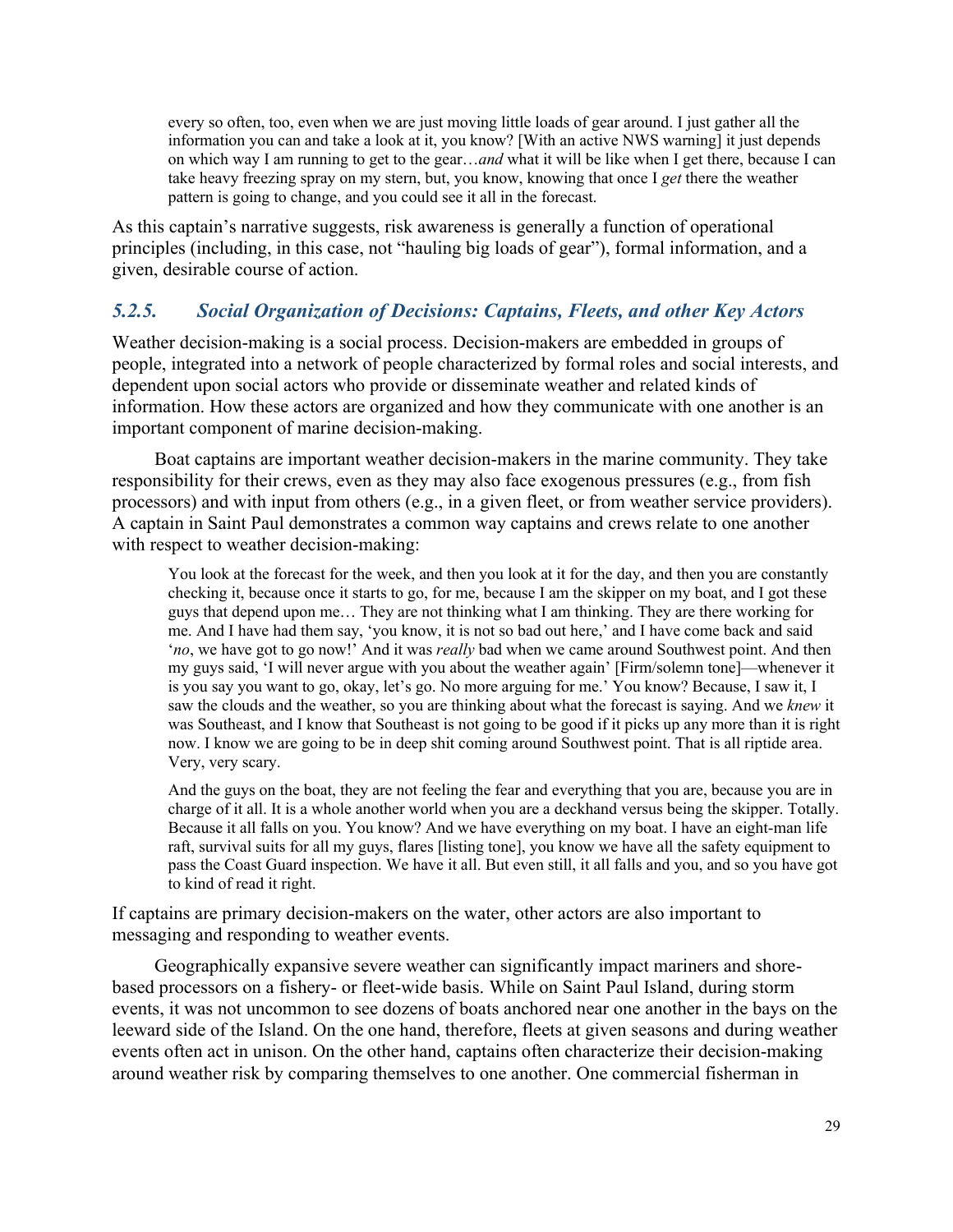Saint Paul described his orientation to weather risk that demonstrates this comparative dimension of decision-making:

For all of us that work in Alaska, we have got to be on top of the weather. There are boats that do not care much about it: 'oh yeah, we ride it out!' You know, last week we had a big storm too. I was down by St. George [Island]. So, boats were there hiding. North winds blowing 50 to 60. It was so freaking cold that I made ice... *Behind* the island! So, imagine being out there in that!

If, on the one hand, a "fleet mentality" organizes how mariners receive, discuss, and distribute weather information and make their decisions, a weather-impacted fleet can present problems. Most commercial fishing captains report that weather strongly impacts when they decide to offload their catch (also called "making deliveries" to a given shore-based processor that may be designated based on a commercial and regulatory arrangement). The perspective of a processor fleet manager speaking with a crabbing captain shows how weather can create a situation in which vessels break their arranged delivery schedules, either because of weather impacts they have encountered or else because they wish to "run and deliver" to reduce the risk of remaining at sea:

Fleet Manager: There is always communications, so we have really good relationship with the fleet, and an understanding that if there is a big storm coming in, and it's quite obvious that everyone is going to be slow down…

Captain: See, [explaining] There's a lot of people that love to run in at the same time then, so it is going to get ugly.

Fleet Manager: So, there is a rotation that has to be, and that is the order of how vessels are going to be offloaded…but if everyone comes in at the same time, well [sighs].

## **5.3. Getting the Forecast: Communication Technology and Messaging**

This section first describes the overall value of weather forecasts to mariners and marine-based activity in the Bering Sea, followed by a survey of how mariners receive weather forecasts. The central focus is on technological change and its impact on weather decision-making. After outlining the means of receiving weather information, the report can then focus on a central aspect of weather information use and decision-making in the Bering Sea context: the *pluralism*  and *synthesis* that characterize weather information in its contexts of use.

## *5.3.1. General Value of Forecasts*

Weather impacts and weather information shape everyday operations for marine-dependent operations. The salience of weather forecasts to individuals and industries is difficult to overstate. A fishing fleet manager provides a common perspective among mariners:

Interviewer: In your role as fleet manager, when does weather really impacts your operations?

Fleet Manager: *Every day* in Dutch Harbor! [All laugh]. I mean no matter what, if it's crab season or Pollock season or cod season or halibut season…Weather is *always* a factor! Which is why I always monitor it, in the morning, midday, evening. You know, because we know how fast it can change.

Similar statements abound among mariners, who intimately acknowledge how unforgiving Bering Sea weather could be in unanticipated extreme weather. A fisherman in Saint Paul described how the local fleet tend to "congregate" in certain areas based on what weather forecasts indicate, stating sternly: "The first thing you do when you're going to go out, is you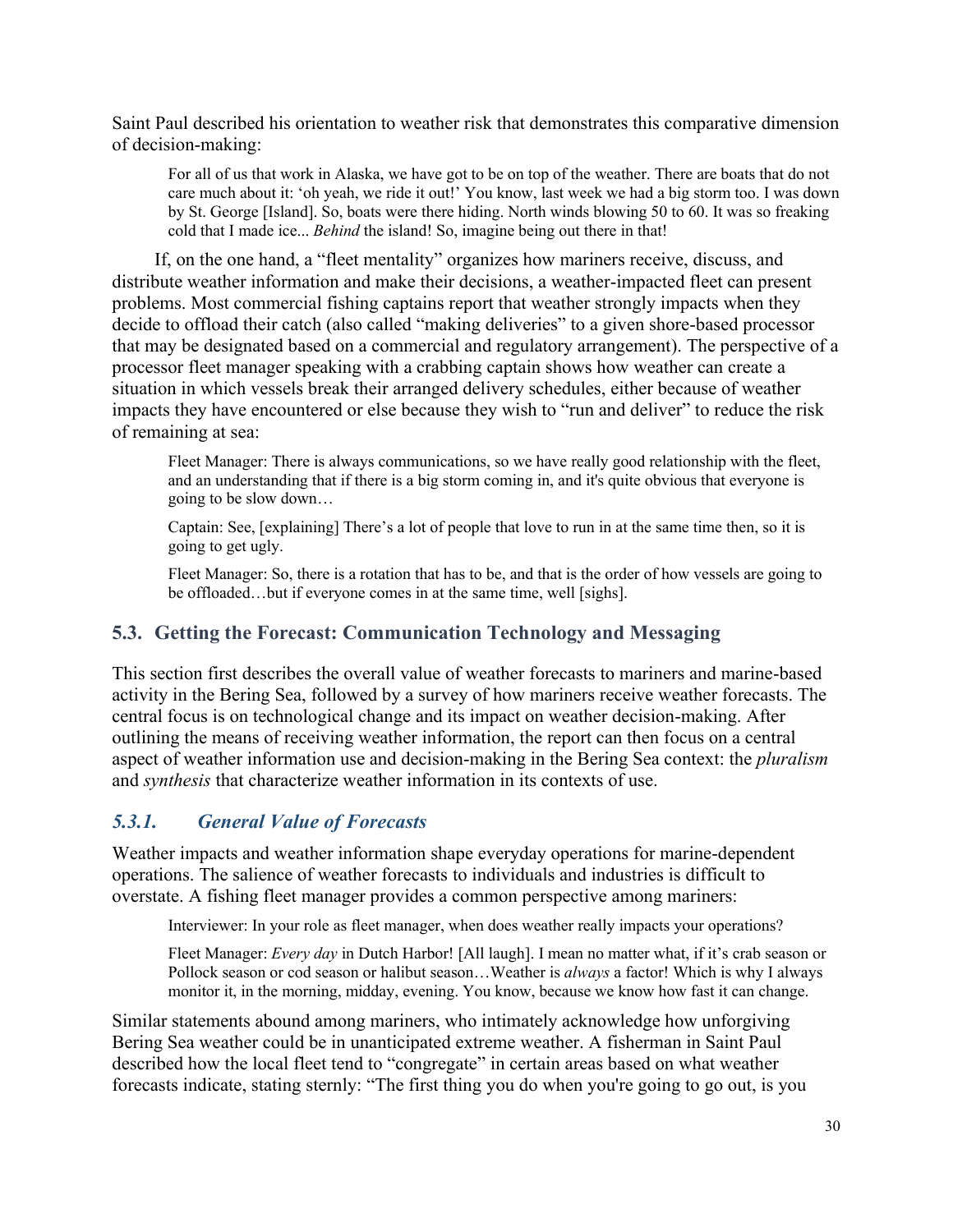check the weather that is the number one thing. And that makes the decision on what you're going to do. Always, every day. Because, like I said, we are a small boat fleet. And you have to check the weather. You *have* to."

Weather "talk" has long been a common feature of social life in modern society (Golinski 2003, 2007). Yet discussion of weather conditions—frequently moderated by weather forecasts—are particularly central to daily life, social interaction, and consideration among those with whom I spent time on Saint Paul and Unalaska. The mariners on Saint Paul with whom I spent significant time on a regular basis, routinely gathered weather information. If internet access were available, individuals would check phone-based apps. If within cell phone reception, individuals would call the automated National Weather Service phone number to check local conditions and forecasts. For reasons of safety, decision-making, and livelihood, weather forecasts structure everyday life. Some treat weather predictability with skepticism; conversation about weather regularly featured the uncertainty or changes to weather forecasts (when updated). Nevertheless, the act of checking the weather was a central aspect of daily routines.

## *5.3.2. The Role of Technological Change in Weather Information Use*

If weather forecasts are important to the everyday and critical decision-making among mariners, how does access to forecasts figure into decision-making practices? Technological change has always influenced not only the production of forecast information, but the way people get and interpret weather information and thereby incorporate it into their lives and decisions (Henson 2010, Sherman-Morris 2005, Bostrom, et al. 2015). Technological change in Alaskan marine and coastal communities is no exception. However, because of the remoteness that characterizes the Bering Sea/Western Alaska Region, technological change is unique in this context. Most significant to this study is the recent rise of internet connectivity and associated forms of (mostly private, app-based) weather information.

When one mariner and fleet manager was asked to reflect on the change that has been most significant to making a living in the Bering Sea, he swiftly replied, "*technology*," specifically communication technology. He believed that "getting information in and out from the fleet" has improved safety, and that the shift to a situation in which "you can see your own weather picture" has changed the basic relationship between mariners and weather. Mariners generally confirmed this perspective, in which communication and information technology have changed operations with respect to anticipated weather. For example, one senior captain discussed what he termed the "revolutionary change" in how mariners have come to interact with weather information: "we used to have to be like weatherman," he stated, speculating that either "we are just getting dumber" about understanding weather, or else mariners have so much information that they do not have to worry about being weather experts like they had to be in the past.

## *5.3.3. Radio, Telephone, and Weather Fax*

In previous decades, radio broadcasts and weather fax charts, both disseminated by NWS, formed the primary, if not exclusive, sources of marine weather information for mariners on the open ocean. Many mariners still rely upon these sources, either solely or in combination with internet-based sources. Some changes in communication devices maintain the same source and format of information. For example, a radio broadcast of an NWS marine zone forecast resembles that of a phone call that can retrieve an automated NWS audio forecast. In areas with cell phone reception, but minimal internet, some mariners have transitioned from relying upon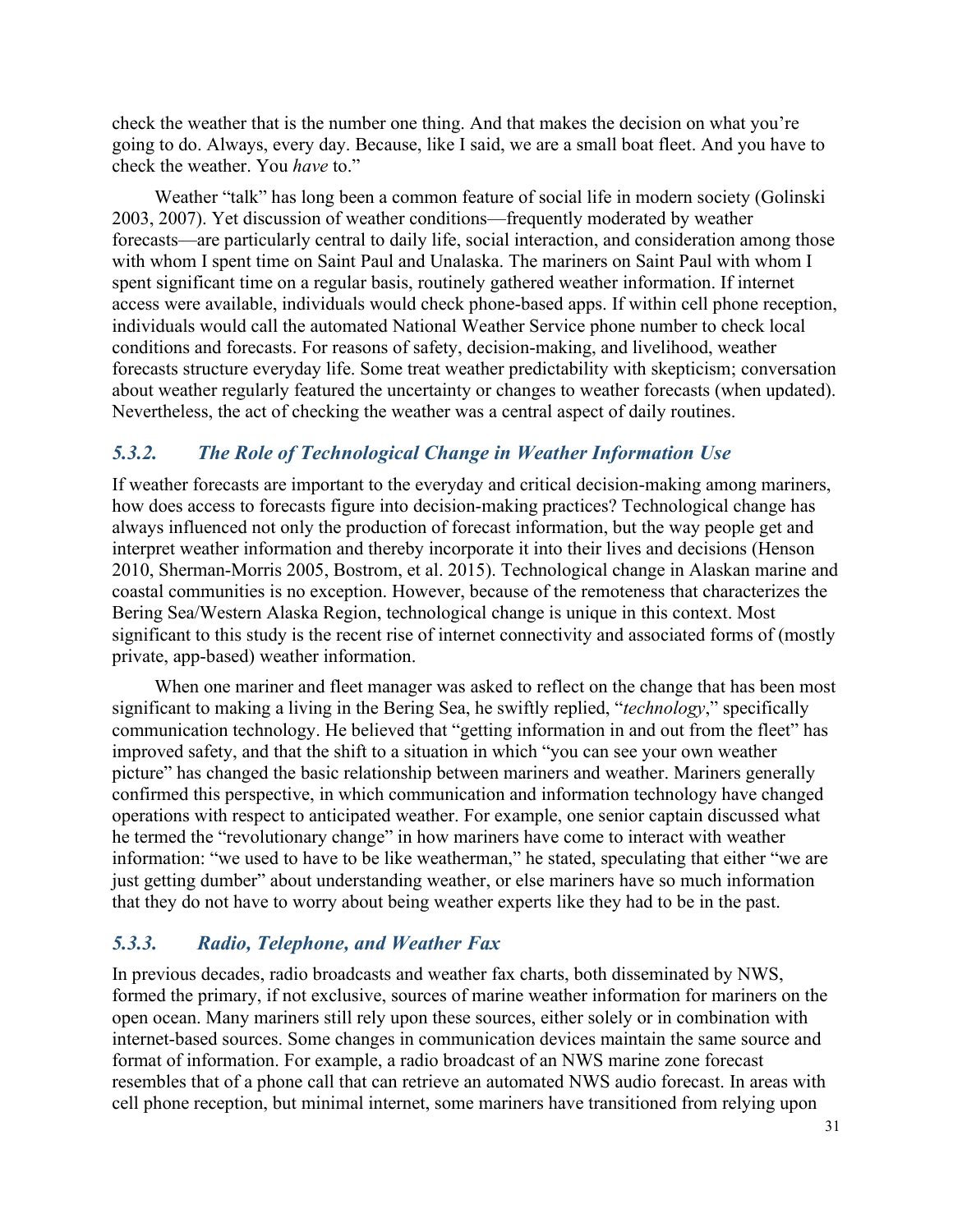VHF broadcasts to relying upon a phone: "Nowadays, we have phones, and everybody checks the phone, when earlier on we used to always call the Weather Service with the VHF radio. But VHF is the backup now, you could say, for what is happening out there."

Usage of some devices for receiving forecasts, including the weather fax, are clearly in decline. Although some mariners report still relying upon the weather fax charts, which are also available online, forecasts depicted through weather fax charts present a case in which the communication medium shapes the message. In other words, the weather fax apparently holds a burden of interpretive skill, which newer mariners may never have learned to carry. One more senior mariner described his past experience with weather fax-based forecasts:

We used to have the weather fax machines, and I thought those were the best things ever! Because I got good at *reading* those things. And I could tell the wind direction, and the way to hide, and some of everything, you know? And then you would get a little picture the ice edge every once in a while, through their, which was helpful…But we just cease to use the [more] old school stuff—look at your barometer and things like that, and the weather fax machine. I used to really rely on those pretty heavily.

The future of radio-, telephone-, and fax-based communication is unclear. Yet interviews with those that use only these communication sources shed some light on the pace of change that they see among their fellow mariners. Nate, a boat captain in Saint Paul, described how he relies exclusively on radio to retrieve weather forecasts. He did so primarily because of the high costs associated with onboard internet access: "I just don't want the bill. It is expensive! You are talking up to 30 or \$40,000 a year, possibly." When asked if he felt that radio broadcasted forecasts were accurate and sufficient for informing his decisions, he responded, "Yup. The only thing out there that is more accurate is Windy.ty. That's it." He went on to address that in the future, he may turn to using web-based products when they are more affordable. Like others, Nate viewed this imagined technological trajectory as following the general trend of how mariners are coming to access weather information.

## *5.3.4. Direct Communication*

Mariners regularly communicate directly with one another. Information, especially about the weather, circulates widely among fishing fleets and coastal communities. A fisherman in Saint Paul characterized a common occurrence, in which mariners weigh their own decisions against their fellow mariners, whom he jokingly characterizes as "sheep" to signify the collective nature of marine decision-making:

So, we will sit around the dock and bullshit. And we are like *sheep*, you know [both laugh], and like we *all* go. [voice louder, animated, story-telling tone] Or you go out there, and then you find out, 'Ahhh, it is too shitty to fish!' and then, maybe we will come back, and maybe somebody else will say 'No, we are *going*! We are going to go.' It comes down to that.

Other mariners report calling one another before making a critical decision, at times providing new information that shapes the decision. As a basic example, I asked one captain in Saint Paul how they deal with discrepancies between the weather forecasts they use (in this case, NWS forecasts and Windy). Fellow fisherman formed the common denominator: "well, it's just—Call up your buddy and see what he's got going on—'hey what is going on over there?'" As opposed to acting with a "herd" mentality, as described above, mariners often simply compare their own thinking with that of people they consider to be trustworthy peers.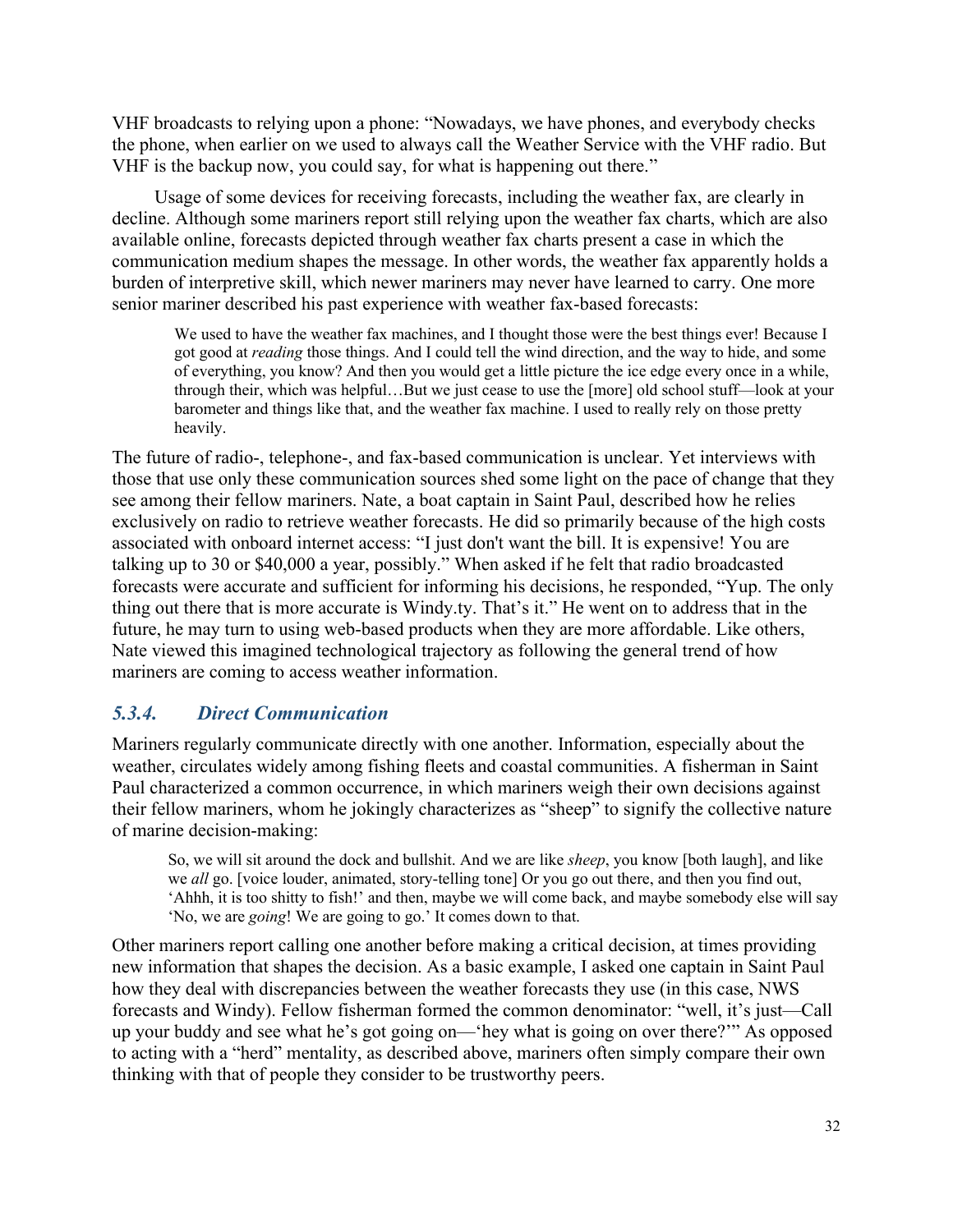As another example, one boat captain told me that he and a fellow fisherman had recently communicated about a freezing spray warning, in combination with readout from a satellite device-derived text forecast. One of them did not realize how cold the air temperatures would be: "I called my buddies, and they are like, '*oh*, I had no fucking clue!' I was like, '*yeah*...[scolding tone, firm] *Be ready*!...But if you are not following all of them or something, you will not know it is going to be 5 degrees out in the middle there [i.e., a marine zone]." Direct communication generally helps mariners measure their interpretation of weather information against others' interpretations, at times changing how they anticipate risk or choose to behave.

Direct communication is important, given the array of raw data sources that mariners may regularly access. Mariners generally believe that public and private sources of marine weather information have the same data, a similar structure, and are only different because of the means providers use to disseminate and display information. The only major exception is the common understanding that only NWS produces formal warnings and sea ice information. As a result of how mariners perceive weather forecasting—chiefly as a highly automated process—most do not recognize the role human forecasters may play in producing a forecast. As a result, many do not know about options for communicating directly with weather service providers.

Although many mariners do not directly contact NWS weather forecasters, many recall previous periods that featured direct communication with NWS personnel. Despite technological change in weather forecasting and digital communication, recollections of the past are surprisingly positive. One mariner, among many, spoke in generally favorable terms about the simplicity of information in past decades, even as he acknowledged the problem with the paucity of available data and information:

Windy C  $\lceil$  a private weather app $\lceil$  seems like...Well, I don't know. I am still getting a feel for it, to tell you the truth…I used to *religiously* dial in twice a day and listen to Peggy [Dyson], and that was *it* for weather. We just used to listen to Peggy out of Kodiak in the old days, you know? And she would get the tugboats, so you would get real-time reports from all the tugboats that would call in, and that was pretty good, you know? And then Cold Bay weather was pretty good. I kind of liked it, actually.

Although most mariners agreed that weather forecast accuracy has improved, the person-toperson interaction characteristic of prior periods had helped to establish forecasters' credibility, knowledge, and expertise. Interestingly, mariners recalled trust being important even in past circumstances when those individuals who broadcasted weather information were not themselves weather forecasters, a point that suggests human interaction can support credible expertise even when it is disconnected from forecast production.

As another example, a mariner in Unalaska, after receiving contact information for the Anchorage Weather Forecast Office, immediately recalled how a friend and fellow fisherman "would always call the Weather Service in Kodiak. Jacob was his name. They were on a first name basis [laughs], it was just like, 'Jacob,' you know?" A different fisherman in Unalaska recalled his experiences of interacting directly with NWS personnel over the radio, who at times provided critical forecast insight:

Like talking to one of the forecasters with the National Weather Service Kodiak, and I forget that guy's name in Cold Bay—on the sideband weather? I don't know if he is on anymore. But you could ask them, like, 'Hey, I am getting ready to cross the Gulf, can you give me, like, should we take the normal plan, go all the way up and around to Cape Spencer, or can we shoot straight across?' And there have been times where they would recommend, 'Hey, stay south, you are going to get a better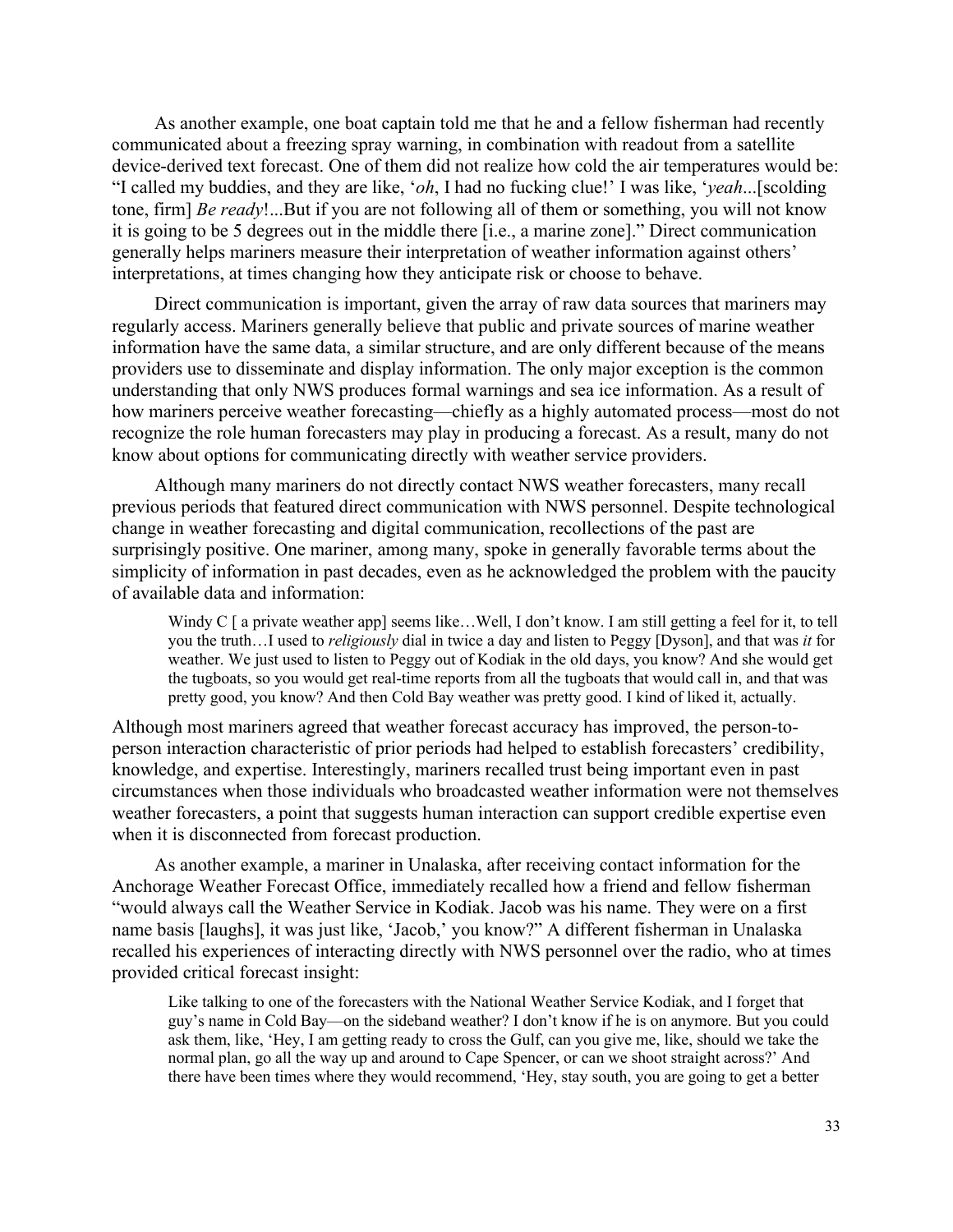trip.' You know? I mean, it is eight days open ocean, but [pause] So…I really don't see that coming from NOAA and the National Weather Service [anymore].

What the above examples suggest is that credibility is important to supporting decisions, but that people can secure credibility and foster relationships of trust over time in a qualitatively different manner than can textual or graphical information output. The objective accuracy of data is thus only one component of how users attribute expertise to forecast producers, a finding that aligns with other studies of the attributional and relational nature of expertise (Collins and Evans 2002; Grundmann 2017).

The value of direct communication is significant for mariners who report having spoken with sea ice forecasters with the Alaska Sea Ice Program (ASIP). Sea ice dynamics are a weather element that is not forecasted by other, private weather services. Moreover, mariners generally do not report having experience-based methods or principles for anticipating sea ice growth or movement in the absence of formal weather information. Therefore, ASIP provides a critical service that is well-established among mariners as the primary source of short-term sea ice information for the Bering Sea.

Direct communication is especially important when dealing with uncertainty under stressful conditions. Mariners speak to one another on docks and over the radio in order to weight decisions and to gain perspective on their own decision-making. A similar process unfolds when mariners speak with forecasters, except forecasters are seen as embodying weather expertise and hold greater credibility than forecast products alone. Yet, as with communication between mariners, direct communication with forecasters does not always reduce exogenous uncertainty and weather risk. As one example, a boat captain in Saint Paul narrated how he decided to leave gear near sea ice based on a phone conversation with an ASIP forecaster, in combination with other forecasts:

Captain: At the time I was pretty close to St. Matthew [Island] at that time. And that is right when I decided to take off and go to town. I went to Dutch Harbor, and then the weather [expletive] changed, and the ice was coming down, and I was like 'oh no, oh God! With all the shit that I have [meaning weather information]? [Breathes heavy] And I compared it all, and *everything* was the same: it was a *five-day* window of southerlies, and I looked good! And I was like, 'I'm going, I am out of here, I'm going to go deliver, and then I'm going to come back out and have an empty boat load, and I'll be able to grab what I need to, and hopefully move on before the ice gets to me.' Well, as soon as I got to town [Dutch Harbor[, the weather forecast changed and went back to northerlies, and I am just like, 'Oh my God!'

Interviewer: Did you lose gear?

Captain: No, not for me, but, I mean, going from one extreme to the total other in the flip of a switch? And it's like, 'you have got to be shitting me! How can you be so far fucking off, and not know that that is coming?' At least, that is the way that I felt about it. I mean, I did *my* job, but at least...[sigh] I don't know, I mean, I thought I did my job, and checked the research about what the guys put out.

Situations like those narrated above suggest limits to direct communication, insofar as a single conversation may not appropriately capture outstanding contingencies as they unfold over time. Moreover, such situations suggest that changes in the forecast, however accurate according to weather forecasters, may not reach mariners who have already committed to a course of action. Direct communication can perhaps best assist mariners by qualifying the uncertain and contingent nature of any information that may be provided.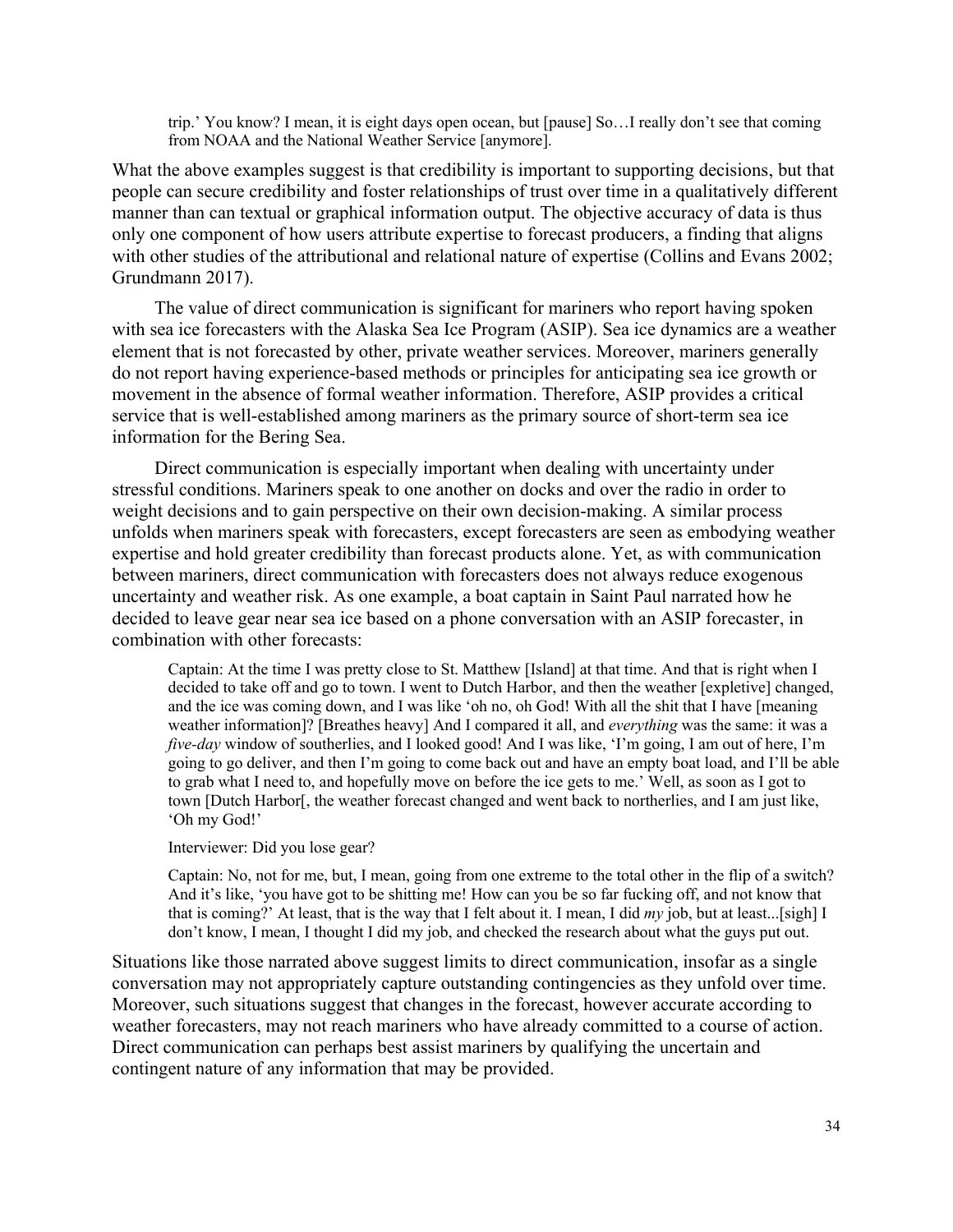Limitations notwithstanding, it is important to consider that the mariner addressed above trusted ASIP forecasters and their forecasts. Trust is therefore not necessarily correlated to factual accuracy. As the mariner quoted above later stated, "I have talked to her quite a few times," and he stated that he would continue to do so in uncertain situations. Thus, direct communication can overcome experiences with unanticipated weather and forecast changes, whereas experiences that lack direct communication may simply lessen the overall confidence mariners place in forecasts, damaging the longer-term credibility of weather services and its import to critical decisions.

## *5.3.5. Satellite Communications*

Many mariners carry satellite devices for communication purposes. Those that used such devices typically reported that they purchased and began to use them within the past several years, beginning around 2015. Satellite devices, such as the Garmin inReach device, allow users to text or call contacts synced to a cell phone, as well as to retrieve text forecast products. As of 2020, forecast retrieval was supported by the weather service companies OCENS/WeatherNet and Dark Sky/Apple. Access to satellite networks, for example the Iridium network, is available for a monthly subscription, and forecasts are available for an additional cost. Mariners reported that such devices provide important supplemental resources that can allow them to access weather information without the internet and with more convenience than, for example, VHF radio transmissions.

Although some rely upon satellite devices as a primary means of getting weather forecasts, most who carry such devices use it in combination with other sources. One crab boat captain in Saint Paul shows how satellite devices can function as a "back up" source of information: "So, I have this [inReach device] as a backup. Don't get me wrong, I have been using that thing [points] to handheld device]," as he described, to compare the forecast it displays with the forecast provided by the web-based app, Windy. The captain went on to conclude, "I've got like three or four different ways I can go about doing it. Then I just compare them." When comparing, he showed how he looks for patterns across the sources: "As long as it is somewhat close, especially when it is like this out, then it's pretty [good]…And like when this shit comes down, that's when you want the right forecast."

## *5.3.6. Internet Access at Sea*

According to those who addressed the topic of internet availability, most reported having gained internet connectivity since 2015. One captain, Norton, stated that 2017 marked when he and other mariners began utilizing internet onboard. With that capability, as he described, many captains began to rely heavily upon Windy: "Pretty much everyone has got one [i.e., internet access], except for maybe ten of us [in the fleet]…We all have the weather on our radios too. But most are going Windy. There are a couple of other programs out there too." In Norton's narrative, he equated internet connectivity with the use of Windy, confirming a pattern by which mariners get internet access in order to receive web-based weather information (primarily through graphical apps, like Windy). When speaking with one mariner who had yet to get internet access, I addressed the possibility of point-and-click weather forecast functions, which are available via the NWS website. Although receptive to this function, of which he was not otherwise aware, he nevertheless simply equated his anticipation of getting internet access with the intention to use "the Windy program."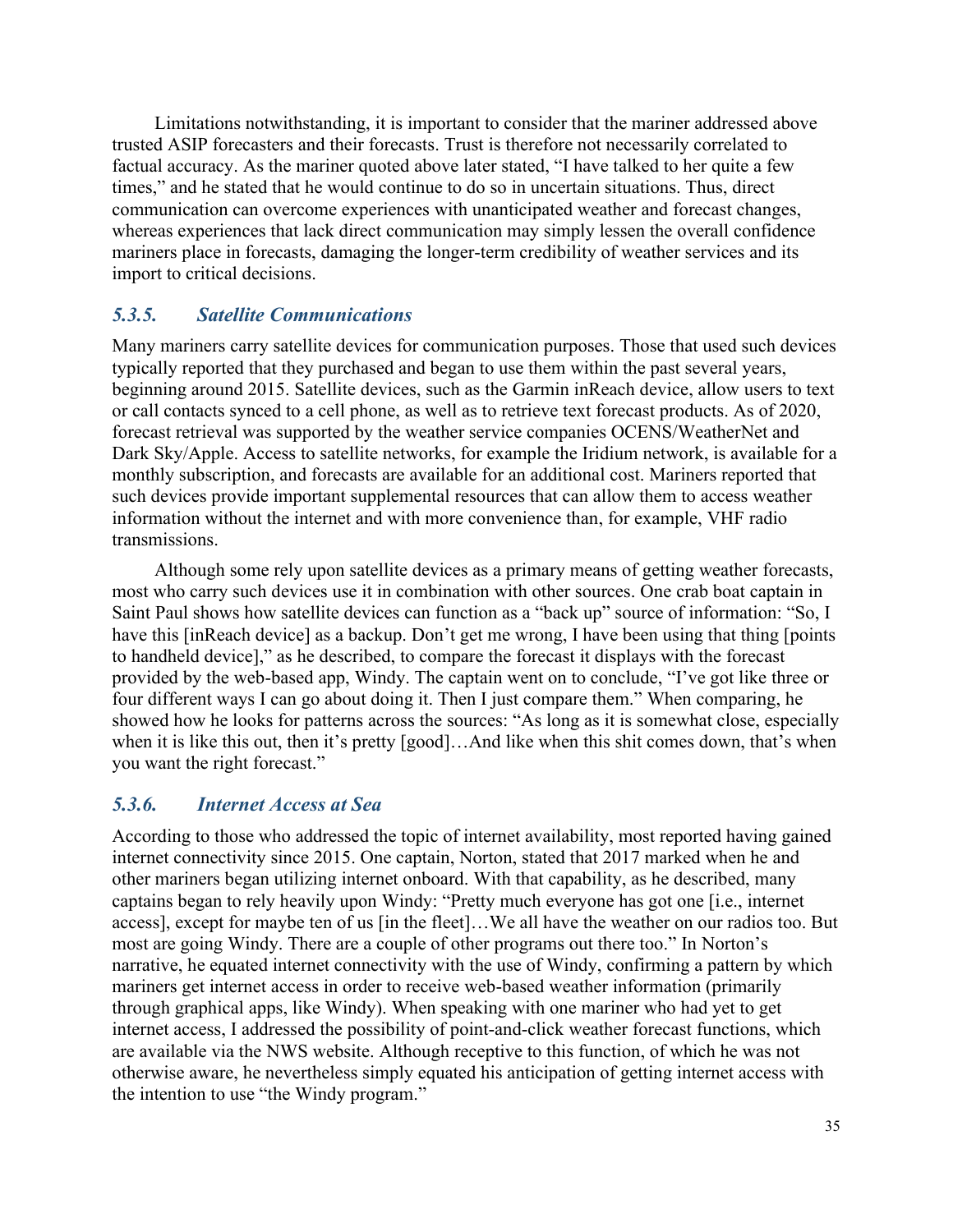Another mariner, a captain named Kevin, discussed how receiving the forecast has changed over time. His discussion is relatively typical for those who have been operating in the Bering Sea for a similar amount of time (Kevin stated he had been a captain since 2008, but worked in the region for longer):

It has progressed over the years. I mean we used to listen to it [i.e., the weather] on the sideband like everybody else. And then it got into just looking up the forecast on the Internet, once we got that. And now that it is a little better Internet, we got the [Windy] app…I pretty much rely on it now.

Kevin stated that he gained internet access onboard in 2018, around the time he believed others were likewise doing so.

The rise of internet connectivity and its association with internet-based, private weather applications is a clear pattern, based upon interviews with mariners. What remains to be seen is how weather information based on internet-based technology relates to the plethora of types and uses of weather information. The following section therefore presents analysis of how mariners synthesize information technologies and sources, including web-based applications, NWS forecast products, direct communication, and personal observation/experience.

#### **5.4. Pluralism and Synthesis in a Changing Informational Environment**

To begin to understand how mariners synthesize information types and sources, let us first outline in greater detail how mariners use and interpret internet-based weather apps. This investigation is important insofar as these sources are increasingly popular as mariners' primary source of information. Any goal regarding the improvement of weather forecast delivery, or public understanding of weather forecasts and events, must therefore begin with an empirical understanding of the tools upon which mariners are increasingly reliant.

#### *5.4.1. Mariner Perspectives on 'Windy' and App-based Forecasts*

Given multiple sources of information, presented in different modalities, mariners generally reported appreciating the option to interact with visual and text data simultaneously. Many mariners therefore utilize the Windy.com website or its associated internet-based app that users conveniently have on their phones and/or integrated into their visual displays in their vessel's wheelhouse. Based on having accompanied mariners in the wheelhouse as they were interacting with weather forecasts, it is clear that the combination of visual and text information matches their needs for information when making decisions. Mariners often must consider operations by geography, especially marine routes of travel, and by time, for example, travel times, times spend at fishing grounds, and delivery schedules. In other words, mariners must visualize their operations and weather across time and space. Many find this operational reality well represented by a graphical format that allows the user to toggle by time periods and zoom in and out geographically.

A boat captain in Unalaska provides a common perspective on the value of Windy's graphical display:

I think the best feature about Windy is that you can go day by day and *see*. And that is what it has done for laymen like myself. Because, if you have a good internet connection you can just press play and watch the weather systems move, and [see] how they are reacting to spot changes. So that is something that [Windy] has done.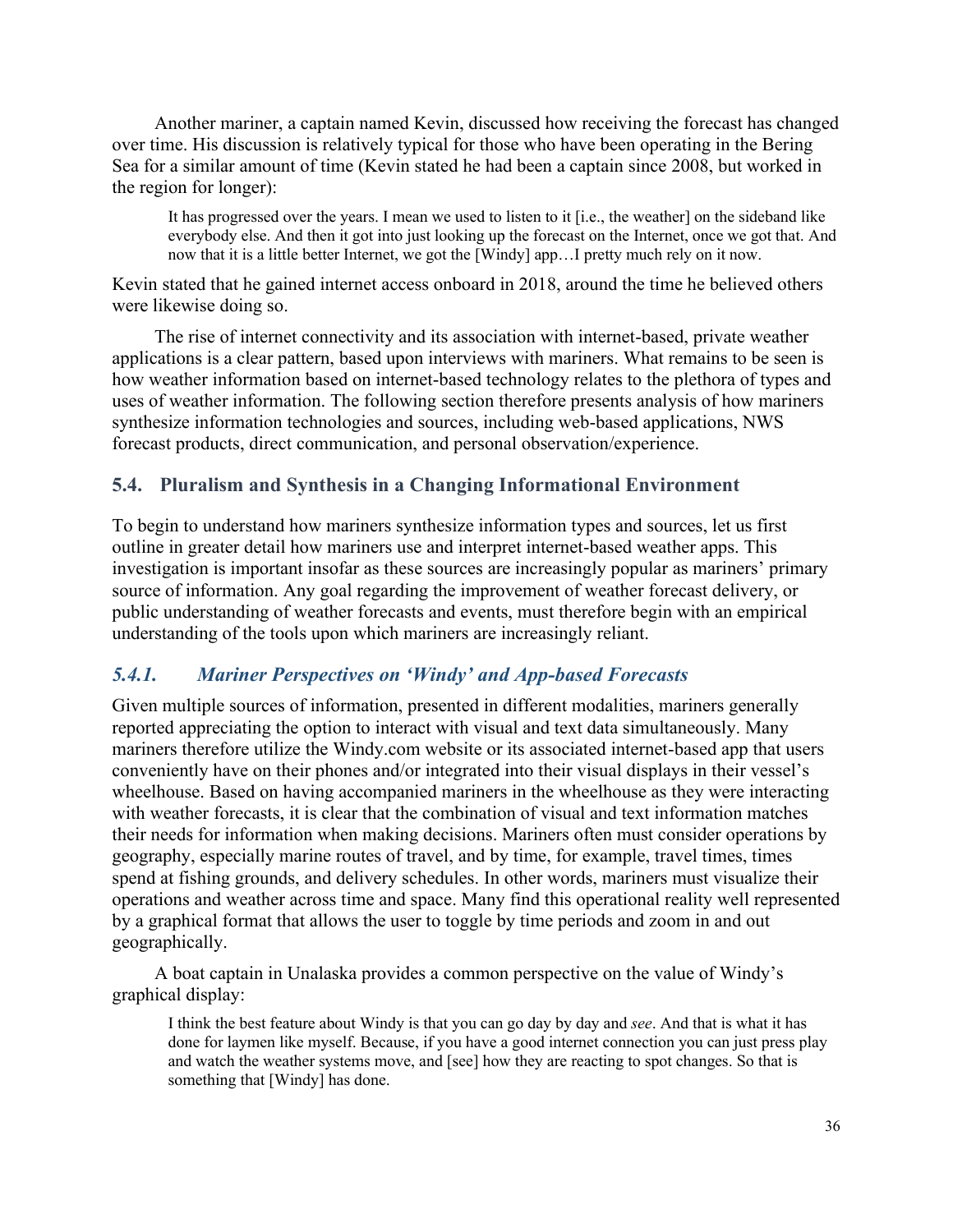When reading a forecast using Windy or related applications, mariners closely view the "meteogram" that accompanies the graphical display and includes quantitative figures for specific, customizable meteorological parameters. The meteogram tool allows mariners to quickly align their interpretation of graphics with quantitative forecasted values, which they can then compare to their individual thresholds. One mariner, looking closely at a forecast for wave heights and wave period, demonstrates the process of using graphical apps and meteogram data:

Like I said, I have not updated. But it is going to be easterly, and that is going to be Northeast. See the difference? The difference is because this wind is close to the ice. That is why this swell is smaller [showing small swell on computer graphic map]. But if I go down…see, it increases. Even though it is the same intensity. 31... 31... But this area is close the ice, that is why it's smaller, see? Farther away from the ice it is bigger. And that it is the same [pointing]. And then, the water travels more, and the swell turns.

The mariner used the combination of visual and textual data to inform his evaluation of when and where wind and wave characteristics would impact his operations. He claimed that a text forecast would have insufficiently informed this evaluation.

Another mariner demonstrated how he uses Windy to make his own estimation of cold storm impacts, specifically freezing spray:

Captain: I use just Windy C. I just look at that, and look at the highest gusts, mostly. And these gusts [gesturing to the Windy dashboard] are just too much for me. And with those temperatures, not much gets off the boat. The spray that hits your boat stays on your boat.

Interviewer: That is primarily to evaluate freezing spray, or just to know the gusts?

Captain: Well, the combination of the temperature and the wind. I mean, if it was warm I would probably be out there in 40 knots.

Other Mariner: Wind means waves. And waves mean spray. And spray—cold spray—means icing.

This example shows the value mariners receive through the capability of aligning a given parameter, in this case wind gusts, with their operational needs. More specifically, because many mariners have internalized the conditions conducive to freezing spray, they often rely upon their own techniques for interpreting forecasted wind, temperature, and wave values with respect to operational and safety risk. When mariners already rely upon Windy for routine forecasts, they also use its functions to evaluate the chances of encountering extreme conditions, including freezing spray.

Graphical app-based information, mariners report, is furthermore useful because of the capacity to visualize localized weather patterns, which may be absent from other information formats. One example is strong terrestrial influence on winds and seas along the Aleutian Islands. One boat captain, who reported fishing all along the island chain, provided a comparison:

I have had times where it is freaking screaming, and we are fishing three or 4 miles off the beach right here and it is flat calm. I mean, these are really big volcanoes right here [points at a map]. These guys over here have 25-foot seas and getting blasted, but over here it is glassy calm. You can see that the ocean is angry by the little wavelets—it is like this pent up monster. But from whatever local condition, the wind is getting funneled right over the top of us. And a lot of times, Windy will *show*  that. It will show "variable 10" [knots] or "variable 15" for 3 miles out, and then the thing gets real again. But you would not see that if it were just a big "L". You wouldn't see the localized thing anywhere and you would think, "Oh, I can't go fishing there." So, we utilize [Windy] especially along the Aleutian Islands.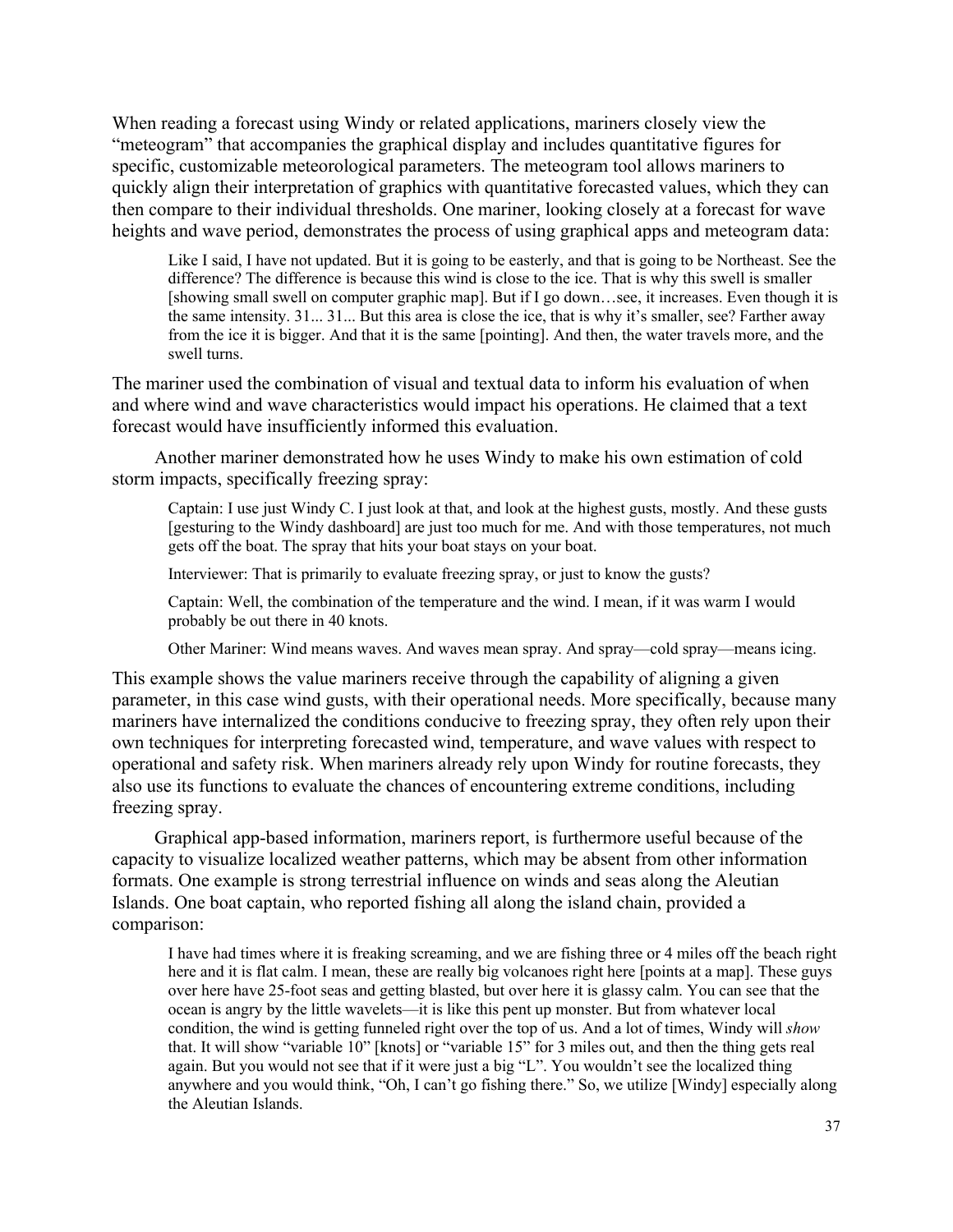This individual demonstrates how visualizing larger patterns and local environmental circumstances nuances mariners' understanding of weather. In the situation described, it informed his decision to safely operate, despite a generally stormy weather pattern. Other mariners corroborated the perspective, through which visualized local weather assisted decisionmaking regarding possibly dangerous conditions near land. As one mariner described, "what you see by looking at Windy is just how much the land affects the wind!"

Mariners' descriptions of information use in nearshore circumstances reflects a broader point of view, namely, that graphical apps are more precise. The following discussion, in which a fisherman describes how he shifted from using NWS zone-based forecasts to Windy, demonstrates ideas about forecast precision that are common among Bering Sea mariners who use graphical forecast apps:

I have been using Windy more often, and Ralph, my copilot, he checks the National Weather Service too, but often I just don't have it on my computer. [Windy] *has* been a game changer. It is the visual representation and being able to scroll through it linearly, versus looking at a weather fax every six hours, and having to…Yeah, and you know a lot of people can't even *read* that. I mean, they just don't get how the [weather] systems work …Windy is updated, what, every four hours they put out another? And the files are itty bitty, and we can download them just for the area that we are operating in. And so, that has been the biggest advance for us. I haven't looked at your 3- to 5-day Outlook. 24 hours, pretty much spot on. But you guys are forecasting a *200-mile* chunk!

This interview excerpt shows how mariners link together several issues that inform how they evaluate information sources, in this case Windy and NWS zone forecasts: the "visual representation" of predicted weather, concern for the frequency of forecast updates, and the capability of downloading data tailored to the specific geographic areas of operational interest. In the preceding example, the mariner went on to discuss how using Windy to understand smallerscale weather features informed his decisions. He concluded with the following assessment: "If we just went by the area forecast we would have never left the dock." Thus, mariners link their capacity to view precise areas and features to their ability to make informed decisions.

Because they value graphical forecasts that allow them to see local weather patterns, many mariners adopted Windy or similar apps as soon as they gained internet access onboard their vessels. Many are satisfied. As one relatively junior mariner praised, "It is absurdly accurate...We use it pretty religiously." Exclusive use of internet-based apps exhibits a generational pattern, with newer or younger mariners being more comfortable relying upon Windy forecasts alone. However, not all mariners agree that app-based, private weather information provides more usable information. Some prefer the simplicity of NWS products that they are familiar with, and which allow them to gain a synoptic view of the general patterns. For example, one fishing boat captain in Unalaska compared himself to other mariners, stating:

Captain: I do not use Windy. I know a lot of guys are using that…It is convenient, and it is cute, you know, but I can make up my own analysis pretty much by just what the [NWS] charts are saying…Before I had internet [onboard], I would just go to the library, and download fax charts and check it out. Now, it is just strictly on the Internet. I just got online and get the charts. And I feel pretty comfortable with the forecast.

As this captain's perspective shows, experience and learning over time inform the usefulness of a given product. Given one's experience with information, some mariners prefer one information source over another because of perceived forecast accuracy and usability.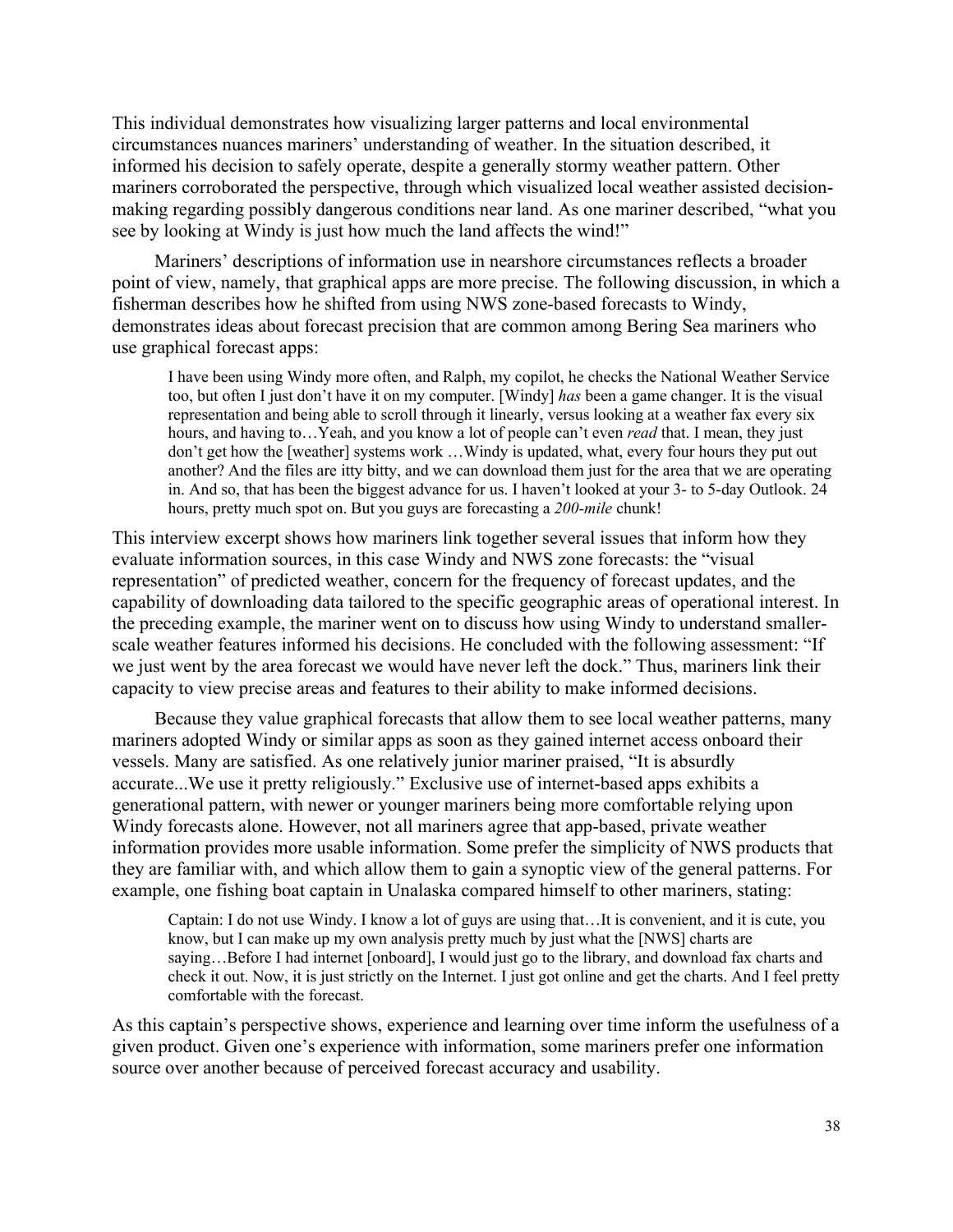Those who transitioned from primarily using NWS products to using a private app, however, generally believe that the forecast data (and by extension, accuracy) remains the same—only the format and user interface is different. For example, when discussing forecast uncertainty, one fisherman in Unalaska outlined how he combines Windy and NWS forecasts, but in the end he concluded:

Mariner: It is all based on your [NWS] data, right?

Interviewer: Well, I was going to say, when you are looking at Windy, are you familiar what models you are looking at there [pointing to "ECMWF" model selector]?

Mariner: Well, it is all generated by the National Weather Service!

A fisherman in Saint Paul similarly stated that he primarily utilizes the app, Windfinder, "but then I kind of look at what is going on with the *actual* forecast—the NOAA marine weather."

Beliefs regarding underlying weather data suggests a general pattern in mariner consideration of weather information: most understand formal forecast information to have a common source. Belief in a common source, mostly believed to be NWS, is likely the result of how opaque weather forecasting has become for users, primarily thanks to many aspects of weather services having become automated. The most significant and striking feature of the resulting informational environment is how mariners end up synthesizing information sources.

## *5.4.2. The Practice of Synthesizing Information to Make Critical Decisions*

In practice, mariners typically rely upon their ability to synthesize and compare multiple information sources. As already indicated, most mariners believe forecasts, including those produced by private and public weather services, have greatly improved. The following example is drawn from an interview that included two mariners and two NWS meteorologists:

Captain: You can see from the buoy weather, and Windy, and NOAA, and you can compare the three—and they are getting *so* much better over time—not just the broadband [*sic*. sideband?]. You tell me it's coming down at noon, and I kind of believe you now! [Laugh]. I am just saying that it's getting so much better. And it's not *us*! [laughs].

This mariner evaluated improved forecasting with reference to his experience of various information sources that he reportedly used.

When measured by routine frequency of use, the most common order of information sources that mariners use begins with the Windy app, followed by NWS products, and finally word-of-mouth or direct communication. The following narrative, provided by a mariner in Saint Paul, demonstrates the basic pattern:

I use Windy. [That is] just about it. I check the NOAA weather every once in a while, especially if I need something other than, like, the wind. Because they show the ice more and also freezing spray, that kind of thing. I check that usually once a day, or something. But, Windy is *really* nice. You can kind of just see what is going to happen, especially [with] wind direction."

Another mariner, a fishing captain in Saint Paul, follows the somewhat typical approach taken by open-ocean Bering Sea mariners:

We have Internet and, let's see, it is probably up right now. I use this one. [Pulls up the NWS Marine Zone text forecasts]. I am old school, so the text. The zone forecast. That is what I use. As backup. I use that to back up this: [Pulls up Windy]. Windy TY. It's pretty accurate. It's pretty nice. It is pretty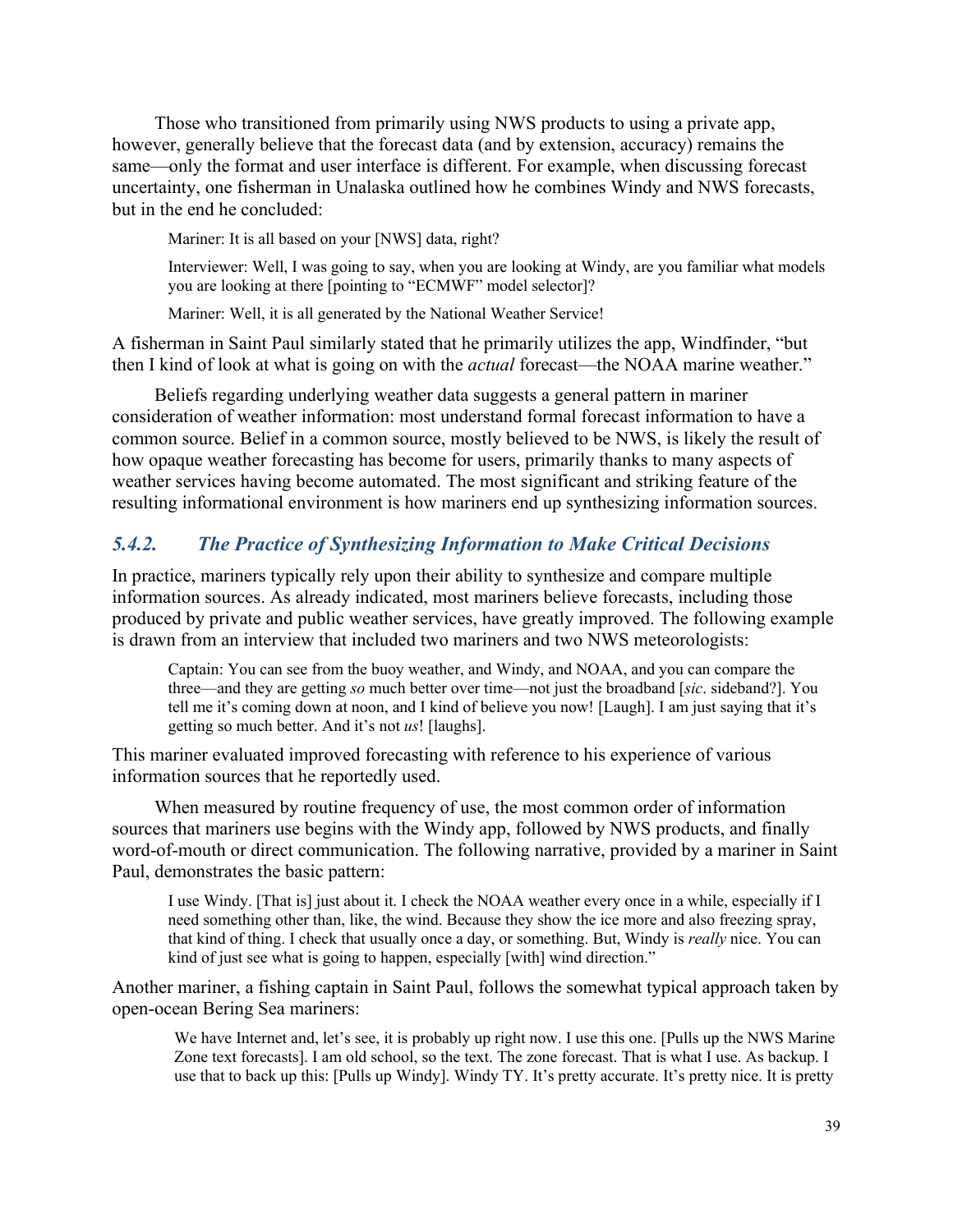darn accurate. We get some pretty good information. But I usually back it up. If I'm doing something critical, I will back it up [with] the NOAA zone forecast—Just to make sure.

The use of NWS as a "backup" source shows how informational synthesis is especially important to a decision to do "something critical," which the mariner further described as situations that involve vulnerability to weather hazards over a relatively long distance or extended timeframe.

Although synthesizing NWS- and private weather services may be the most typical method of using information to anticipate future weather, practical and local knowledge also plays an important role. A small boat operator in Unalaska discussed how she considers wind direction and duration over a several-day timescale, using forecasts alongside "mariners' folklore":

What I really look at in the forecasts is where the winds are going to be coming from *later*. So, when I'm out there for eight or 12 hours, or a day or two later, what am I going to have to be dealing with? Because I know where the nasty winds come from and how fast the seas build. The great thing about the Bering Sea is that the seas, they built fast, but they come down fast. But if you're on the Pacific side though, they take a while to build, but to take a really long time to come down. That is the Mariner's folklore.

There is a few [sources] I will kind of look at to see, is everybody kind of coming into agreement. But then I will kind of decide, and if it looks like there's something going on, I use the [NWS] point forecast to decide, 'okay, which direction to go? Am I going to go east around towards Beaver Inlet? Or am I going to go West?' Because it depends on wind direction—you can have these southerly winds that keep coming up through Akutan, and it just kind of hauls up through there. But if you go West, you know, nothing. Or vice versa.

"Folklore" or mariners' experienced-based principles, therefore, interact with the processes through which mariners evaluate other information sources.

Mariners at times trust their own conclusions based on synthesizing information sources, even when faced with an NWS Warning. For example, one fishing captain in Saint Paul stated that "NOAA sends the weather report, which I can check twice a day, if I want to. And they tell you [the warning]." Yet this individual stated that they do not always receive the warning, but rather evaluate risk by other means. As he stated:

For the most part, I don't know. Like, this [gesturing to graphic display on console] does not tell me if it is going to be 'heavy freezing spray' or not. But by seeing what the water is doing to the boat…Let's say I have a little glaze...and [mimicking checking the weather on console] 'oh shit, yeah, it is going to be cold!', and then…Or sometimes, you have the windchill, and we can go up to -18 or - 20, and [speaking firmly], you *know* it is going to freeze!

In this case, the mariner described their concern as being guided by a synthesis of personal observation and their interpretations of weather patterns displayed on a graphic-based weather app. When pressed about their ability to anticipate freezing spray, then, this individual relied upon an ingrained principle regarding storm directionality:

Interviewer: So, do you feel like you have a pretty good way of anticipating when you're going to hit freezing spray?

Mariner: No, but as soon as I know it is going to come from the north, it is just freezing. I think any wind coming from the north is going to be cold. Southerly, it is more warmer. It is more shitty. Easterly is cold, but not freezing. Westerly is not cold, but it brings big, big seas…But yeah, after doing that for many years, you kind of have an idea. Like I said, I can see what's coming.

Rather than expressing absolute confidence, this captain instead indicated that he trusted his own interpretation of multiple information sources, filtered by experience-based principles. This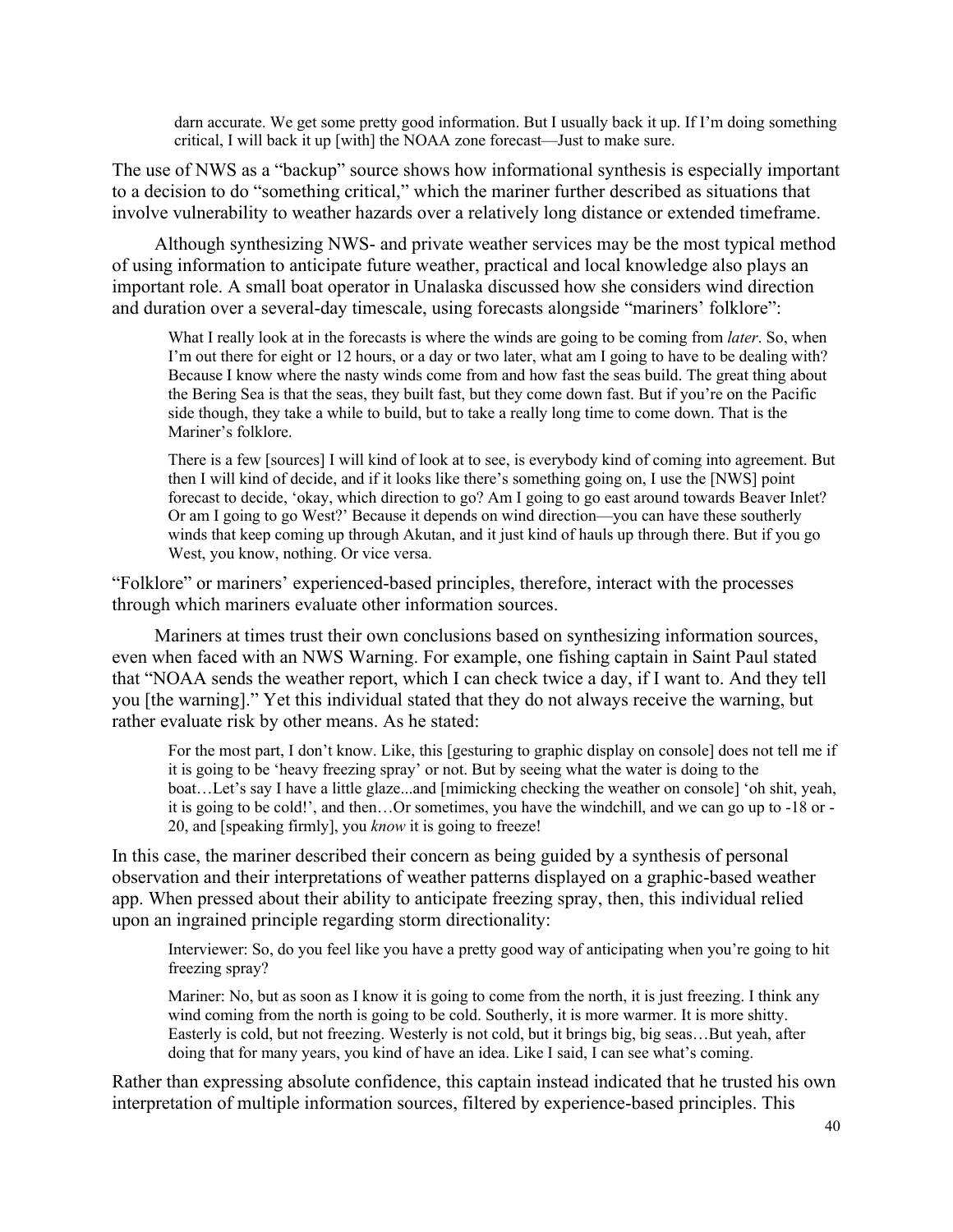interpretive process helps to explain the seemingly contradictory position that he, on the one hand, cannot anticipate freezing spray conditions, but on the other hand, "can see what's coming." Like other mariners, this captain relies upon the process of synthesizing information. Indeed, he trusts the outcome of that process over any single forecast product, including an official warning.

## *5.4.3. Dealing with Uncertainty*

Mariners recognize that their anticipations of future weather are contingent, and they must consider the uncertainty of weather forecasts along with the limitations of their own understanding and control. Although many respondents in this study provided some critical assessments of weather forecasts, by and large mariners are humble about the capacity to predict future situations. Moreover, an apparent culture of responsibility, accompanied by a hierarchical chain-of-command in decision-making, means that most captains take it upon themselves to make decisions despite uncertainty and risk. This is evident in mariner's narratives of tragic or near-tragic circumstances. Such narratives, structured by themes of remorse and danger, typically feature both unanticipated weather *and* reproachable decisions.

In practice, mariners deal with uncertainty by weighing alternative scenarios, informed by their operational demands and the information they view as most reliable. For example, one mariner in Saint Paul discussed how he interprets a wide range of projected wind values by relying on his trust and experience with NWS text forecasts and warning products:

Interviewer: With extreme weather, are the thresholds with your vessel different than the warnings?

Captain: Nah, I like the way… The Weather Service have been doing it this way for so long. And so, you can read between it. Like, '15 to 35 [knots],' uhhhh, *gosh*, I wonder what they mean by that? [laughs] Well, they could mean 15, or 35, or both! You know, but I think it works. And I think the service is good, the weather [forecast] is really great.

In this example, the captain went on to outline his preparations for dealing with a freezing spray scenario, which he prepared for based on how he interpreted a recently issued NWS Heavy Freezing Spray warning:

Interviewer: Is [the warning] something you will heed, and do something different?

Mariner: *Yes*! We will make sure we are tight. And we will be ready to run for cover.

Clearly, mariners deal with uncertainty by relying upon the expertise embedded in formal forecast products. However, considerations of uncertain risk among mariners may rest more on tradition and experience, rather than a rationality centered on event probabilities or a deliberate calculation of risks and benefits. As an initial relevant point, most mariners I interviewed place little faith in forecasts past two to three days, even if they often considered longer-term forecasted weather. Yet the timeline of such "faith" varies considerably. One mariner discussed his perspective on uncertainty over a longer time horizon:

The weather is supposed to turn around southerly here [at] some point. Yeah, I don't know much about what is happening after that. I don't put much faith into forecasts, you know out two weeks. Five or six days, I have pretty good confidence [pause]…generally speaking. You know, I'm not looking at an almanac and trying to decide where to go fish [laughs].

Rather than following strict rules regarding forecast timeframes, most mariners gauge forecast uncertainty by evaluating how forecasts change.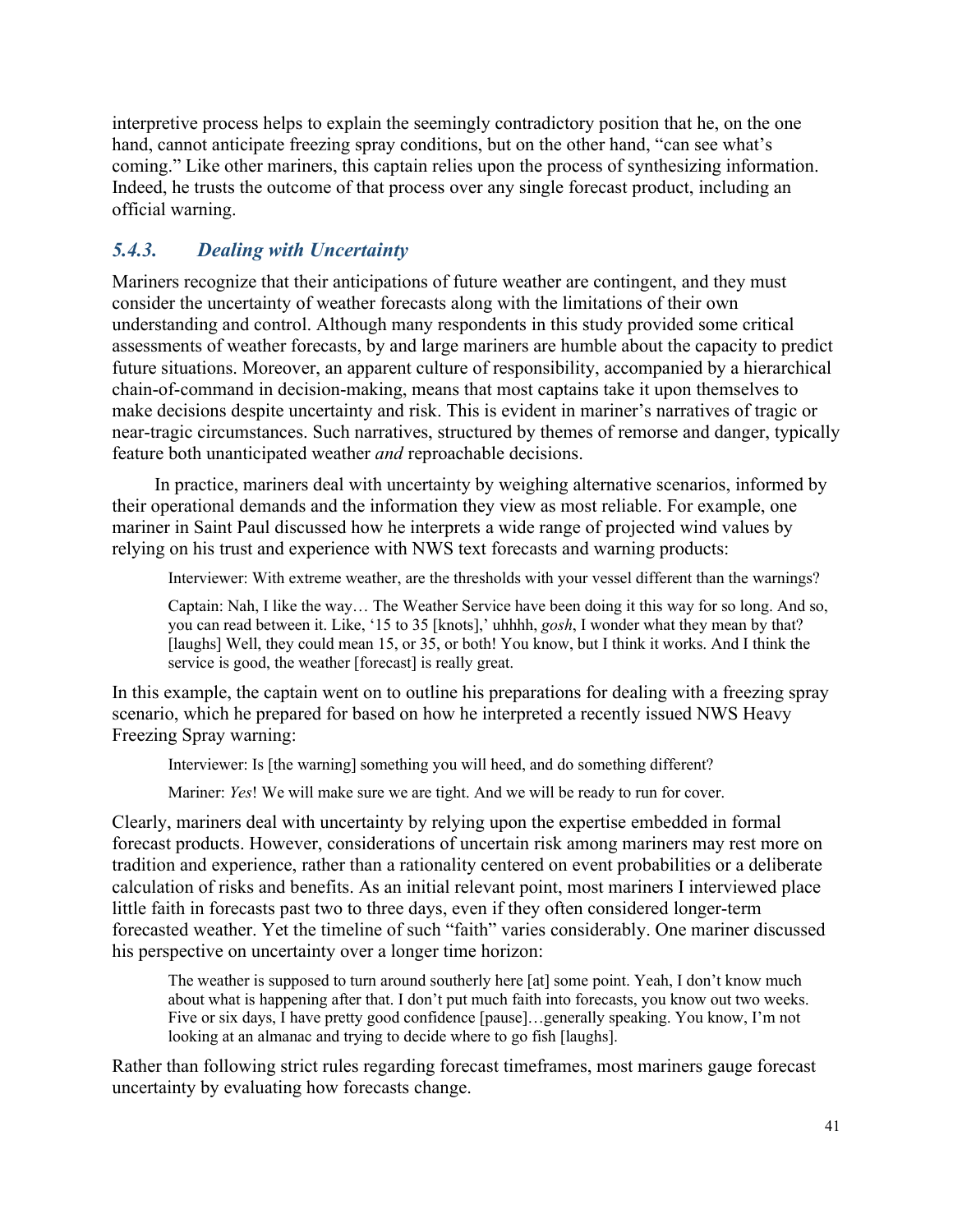One fishing boat captain in Saint Paul demonstrates an experience-based adaptation to uncertainty, namely, the practice of evaluating how forecasts change as they are updated:

Captain: It can change, but if I don't see any changes and it remains the same for two or three days, and let's say, today is, what? Friday? So that low is for Monday, and it has not changed since yesterday.

Interviewer: So, you'll look at it tomorrow—the update?

Captain: Yes. So, it is a 50/50 chance it is going to be the same, or it is going to increase, you know? So that is my window. Like three days, four days. You know, if I don't see radical changes, then I can plan ahead. And I have been using this [Time Zero weather service<sup>4</sup>] for three years now. And we can get the weather from NOAA, at least every six hours... It changes every six hours. Or it remains the same. For example, we were seeing this low coming, and it was *huge*, bringing pretty big seas, and, you know, the day before, that day was going to be, let's say, 40 miles away from me to the East. Overnight, it took a turn, and I was going to be right in the freaking *middle*. And I was going to get 40-foot seas, so I needed to run! It was like, '[expletive] that, I'm out of here!" You know? I can't…On this little guy [vessel], I cannot just ride over 30-foot seas. It is too much.

Mariners who follow how forecasts change, as this example shows, respond to the updated information. However, mariners generally interpret major changes in forecast updates to signal uncertainty in the weather pattern. An updated near-term forecast, even if remarkably different, is generally considered to be trustworthy. Yet changes in longer-term forecasts—even if they are based on improved forecast confidence from a meteorological standpoint—generally cause decreased forecast confidence among mariners. In other words, the dynamic level of confidence at play among forecasters is not necessarily transferred to forecast users.

For context, most routine weather services issue deterministic forecast products, meaning they do not explicitly address uncertainty or probabilities of event occurrence. Instead, they collapse alternative possibilities and uncertainties into a given set of forecasted values. Uncertainty is neither represented nor qualified, except within the NWS forecasters' Area Forecast Discussion (provided regularly by each Weather Forecast Office) and auxiliary communications related to Warning products or specialized DSS. Given deterministic representations of an uncertain future, how do mariners respond? First, many mariners distrust long-range information, viewing it as inherently less reliable. Second, as addressed, mariners work to interpret changes in forecasts as they are updated. The following example demonstrates how one mariner internalizes the issue of forecast uncertainty into how he interprets forecasts:

When I see weird freaking scribbles and all this kind of stuff on the three-day outlook, I place almost *zero* reliability on that, because it changes so fast. And I look at the [NWS] forecasts, which come out every six hours, right? And when you guys are changing it dramatically every six hours, I know I can just throw it out the window for any time after 24 hours. And that's just the nature of the beast. I mean, this is a violent place… I mean you can barely see the anchors on the boat [laughs]! I mean, I understand the dilemma. There are so many things. Obviously, I am not a meteorologist, I know they are looking at a lot of bigger data sets than I am. And it is amazing doing what [forecasters] do.

By monitoring changes in the forecast, this mariner has learned to distrust changes in forecast products, which to him indicate both an unpredictable system and a sign that forecasters have less confidence in the forecasts that they are issuing. Important, this mariners' perspective suggests a possible disconnect between forecasters' and users' interpretations of forecast

<sup>4</sup> On Time Zero's basic and subscription-based proprietary forecast products, see [https://mytimezero.com/high](https://mytimezero.com/high-resolution-weather-forecasts)[resolution-weather-forecasts](https://mytimezero.com/high-resolution-weather-forecasts) (retrieved June 2, 2020).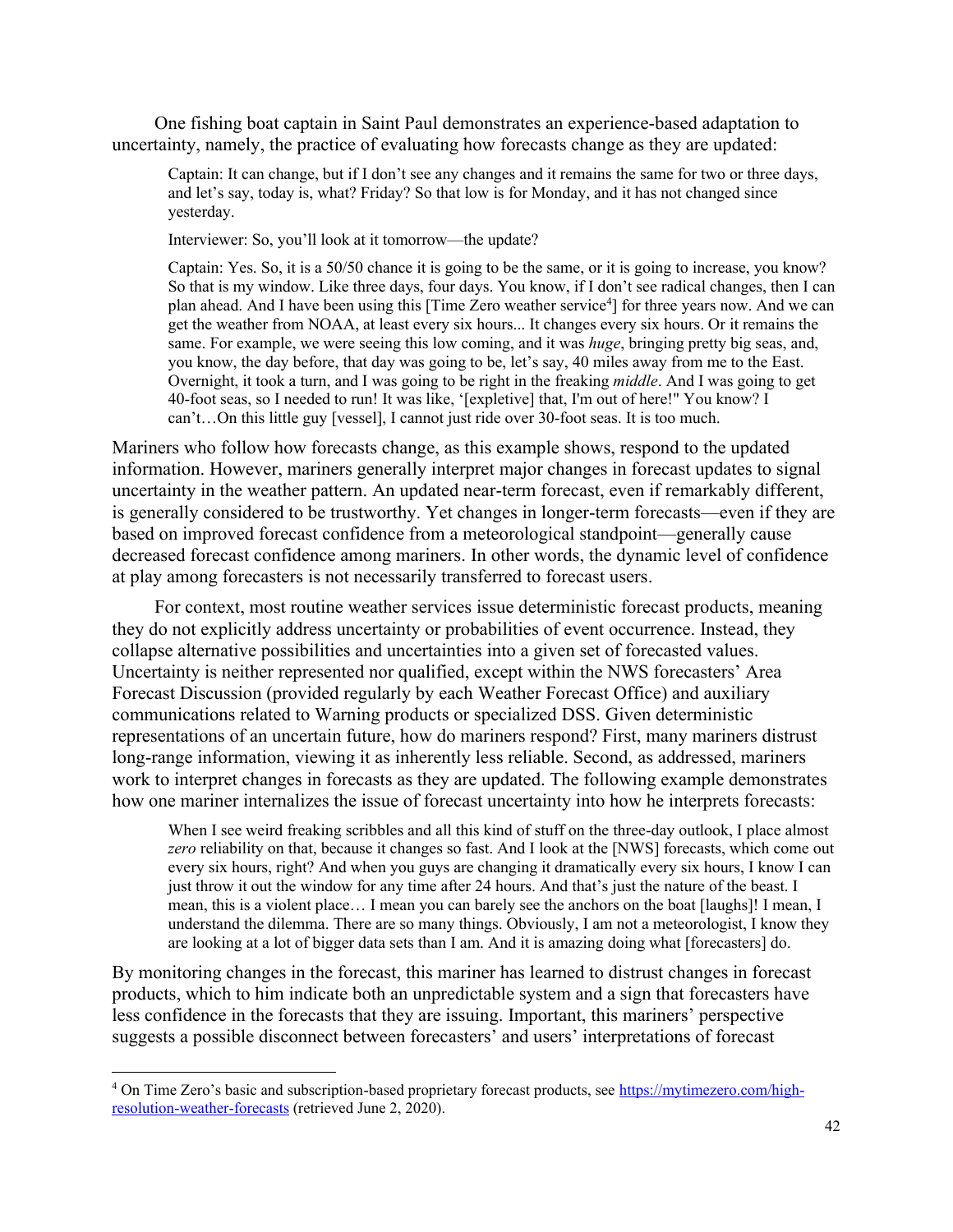changes. In particular, major forecast changes may represent improvements and higher confidence among forecasters but may represent lower confidence to forecast users. From mariners' standpoints, it is not easy to determine what a change in the forecast means insofar as the reasoning for the changes and its relationship to uncertainty is opaque to them.

Those who primarily use text- or other deterministic weather information without diligently evaluating forecast uncertainty report being regularly upset by unanticipated forecast changes. The following excerpt, from an interview with a Bering Sea crab boat captain, provides an example of frustration with forecast changes retrieved by an inReach satellite device (the captain's primary information source):

Captain: I like it. It does really screw us up with, just, how much it changes. For instance, I get a lot of, like, we hear it is going to be blowing 'east 45' or something like that, so we will set our gear eastwest. Well, then, 12 hours later we check the weather, and it says north-south, and you're like 'what the [expletive]?' And then 12 hours later it's is a whole different direction. And I know this is how it goes, but...

Interviewer: So, with the inReach, you are just getting the text?

Captain: Yes. I just use a cell phone. So, we call the inReach number, and then it's there [inaudible]. Every once in a while, they are all terrible and get in the wrong order, but most of the time they are all pretty good.

This example shows that mariners may fail to access or recognize significant changes in the forecast when they are reissued or updated. In this case, wind direction affected how this crabber decided to set pots and operate. Such unanticipated changes appear more common among those that make critical decisions based on text forecasts. This may be because people can register changes in the forecast differently when they are updated automatically (as in Windy) and displayed graphically, which may allow mariners to grasp the larger features of the weather systems they expect to encounter.

## *5.4.4. Principles of Experience-Based 'Bias' Correction*

To act in the context of uncertainty, mariners frequently report their own methods of anticipating future weather by adjusting forecasts to align with their experiences, local knowledge, or evaluations of the various information sources that they regularly synthesize. The following example shows that the process of comparing information sources incorporates practices of 'bias correction' of individual sources. Such practices depend on a mariner's past experiences and the weather dynamic they are seeking to identify, in this case, the timing of a storm passing. After identifying three information sources—Windy, Windfinder, and NWS—Ron, a halibut fisherman in Saint Paul, described:

I look at all of them, then compare. The trends are often close for all of them, but the timing can be different. I find Windy poor in the *timing* of wind, especially when it is going to come down after a storm. And that is important, because you're looking for when the storm will come down [to decide] when you can get out on the water.

Another mariner in Saint Paul demonstrates the common process, in this case regarding how he calibrated wind and wave values projected by a web-based graphical forecast. The calibration process led him to evaluate that fishing in the conditions he anticipated would not be possible:

Captain: So, right now it says 5 knots. [Speaking as he interprets the graph] And it is kind of variable 10. [Pause]. And I like this [graphical display] a lot better. I know that I have not updated. But it is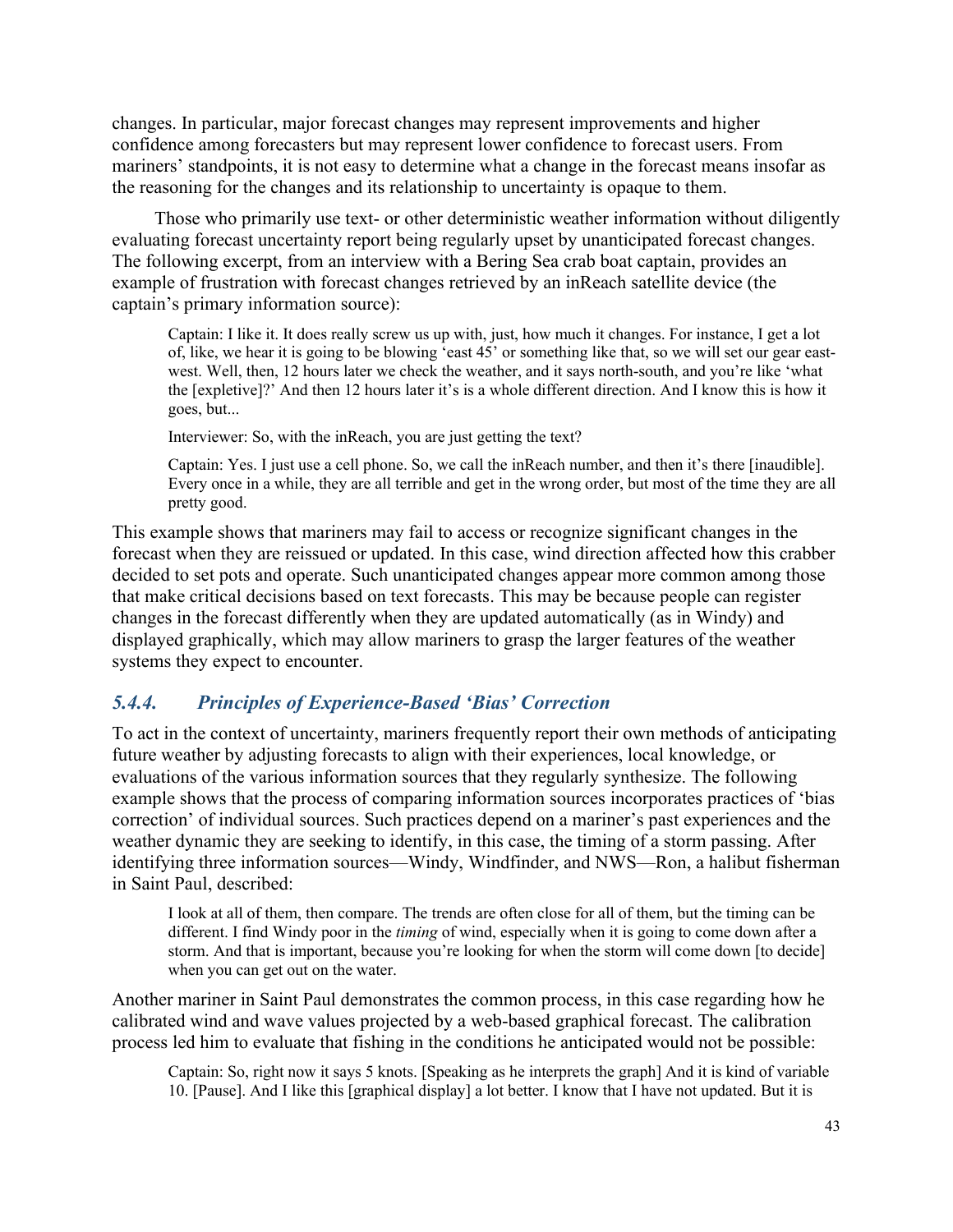going to be pretty nice, you know? And then you're going to have some southeast [winds], and it's going to be like, well, this is the low that I'm talking about [pointing to weather system displayed on a screen]. So, if I put my cursor over it, it is saying 32 knots. Uhh, it is going to be more like 45, you know?

Interviewer: That is interesting that you kind of calibrate that way…

Captain: Well, because I know that I can go with this, and then I go with the wind meter. And uhh [brief chuckle], when I see this, '35 knots,' it is a no fishing day for me, because I am a small boat, right? And then it says 13-foot seas, but it is going to be more like 17, 18. I'm not saying it is going to be steady. But you will see 18 footers. And they are going to be nine seconds apart. So, it is going, it is not going to be [expletive], but it will be uncomfortable [firm tone]. This is seven seconds apart [reading values displayed on-screen], that is fucking shitty.

A kind of bias correction in this case allowed the mariner to make a critical decision by related his experiences on the water and with forecasts to the combination of several forecasted weather elements.

As another example, a captain in Unalaska detailed how he tended to adjust NWS forecasts with respect to tides:

In my experience, it is 'big tides, big weather.' It is not 100% sure, but if I am looking at your threeday prediction, okay? And I'm coming into king tides, especially solstice tides either in December or in late June or July. Then I am going to add 10 to 15 knots to your forecast, and that is what it is going to be. If you are calling Southeast at 25, I call Southeast 35 to 40. Just based on the violence of the tides coming up. Conversely, if we are coming into neap tides, like now, near the equinox. It could be *minus* 10 of what you are forecasting. It is not boilerplate, but it is pretty dog gone close.

Although the mariner quoted above related his correction to forecasts with reference to tides, interviews generally suggest that the most common practice of adjusting forecasts involves wind speed values. One mariner exemplifies the process of adding wind values to an app-based weather forecast for open waters in the Bering Sea: "I am going to add…it varies, but, between 10 and 15 [knots]. When I see my report, it is just not accurate, [but] at least I have an idea, about 75% of the time, which is good."

A fisherman in Saint Paul demonstrated a similar practice, in this case adjusting wind and seas forecasted by a private weather app, which the mariner stated was his sole source of weather forecasts:

Mariner: This one, I can see the direction of the swell, the intensity, you know, all kinds of stuff that I can see here. And when I see it, it is more accurate. Umm [rethinking statement]. One thing though, like, it says, '30 knots,' and I know I have to add up 10 knots.

Interviewer: So that is what you use, and then you kind of modify that…

Mariner: Yes, and then I go with the 'quick meter'[?] and that is pretty accurate. Simply with the swell, it is telling me seven here. It is most likely 11. You know, I have always got to put in that margin of error. It is not accurate sometimes.

Another fisherman in Saint Paul provides a case of using local knowledge gained from experience and conversations with an NWS employee to add wind values, in this example, to NWS nearshore forecasts for the Pribilof Islands:

Because of my years fishing, and the experience, I guess, and with working with guys out there…There was another guy, he was in the Coast Guard and then he worked for the Weather Service. And so, he used to tell us, 'if we tell you it is blowing 10 miles an hour, let's say, here, or if it is blowing 15 here [pointing to map]. Add 5 miles an hour more to it if you are out on the water.' You know, it was those kinds of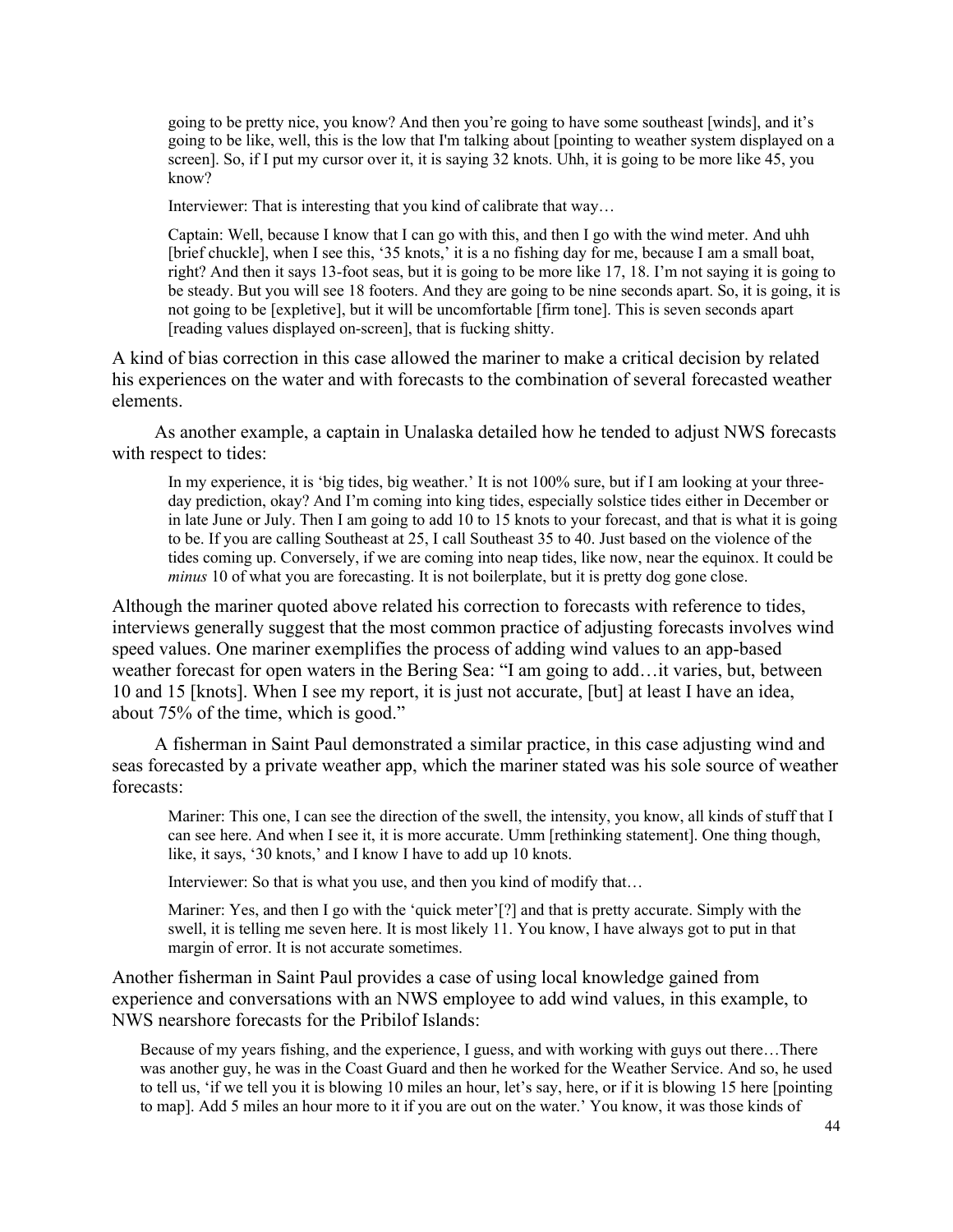things, which you are able to *learn* from the guy in the Weather Service here, personally, to work on figuring out what is going on out of the water.

Mariners, as these examples show, adjust forecasts while they interpret them. To do so, they rely upon shorthand principles rooted in advice and their own experiences with weather. Experiences with under-forecasted winds and seas leave special impressions upon mariners. Having dealt with unanticipated risks, experiences tend to inspire 'bias correction' in order to establish caution and contingency as a part of marine decision-making.

## **5.5. Use and Evaluation of National Weather Service Products**

#### *5.5.1. Experiences with Improved Forecasts*

Those that regularly utilize NWS forecasts agree that weather forecasts have improved. As already addressed, many mariners synthesize weather information sources. Therefore, praise for improved forecasts is often given to the entire weather forecasting enterprise. However, NWS products are also singled out for their improvements over time. The sentiment expressed by two mariners in Unalaska captures the general value of improved forecasts:

Mariner 1: Between the two of us we have logged a lot of miles on the Aleutian Islands. When we tell you we bank on [NWS]…you do not hear us bitching about anything, right? I cannot imagine how crazy weather predicting in this environment is.

Mariner 2: Let me give you guys this much for certain, you are tons better! I mean, *way* way way better. I don't know if it is just experience, or equipment. Because I just remember...Well, our joke was 'variable 15', no 'variable *50*.'

In other words, past experiences led these mariners to believe that forecasted winds, although given a range of 'variable 15' knots, could in fact be 50 knots. As these individuals continued to discuss, the reliability of NWS forecasts had improved their ability to operate safely with less stress regarding the range of weather conditions they must anticipate.

Similar evaluations abound. Another mariner suggested that the timeframe of forecasted weather is the most significant improvement: "Your guys' weather reports are so much better! I mean, you can almost give it to us to the hours, or close [Laughs]. So, that has improved a great deal, compared to just saying it's going to blow 45 *today*. So obviously you guys have seen the growth in your own industry big time on that." Such improvements in forecast precision and accuracy immediately help mariner decision-making. The mariner quoted above, for example, continued by stating that forecasts refine time-sensitive decisions: "This really helps [us] out, like, [characterizing a decision] 'well, I may just go ahead and stop at midnight, because it's going to get real bad for a few hours, and then I'll just get up early.' You know? Because the weather will be better. It is not always right, but it is getting there."

The above examples demonstrate the direct value of improved forecasts. They show, moreover, that forecast accuracy is significant when it results in a refined product, for example, a text product that delineates an hourly timescale instead of a daily timescale. Thus, improved forecast skill (in meteorological terms) positively facilitates decision-making when it is represented directly in the forecast products that mariners use.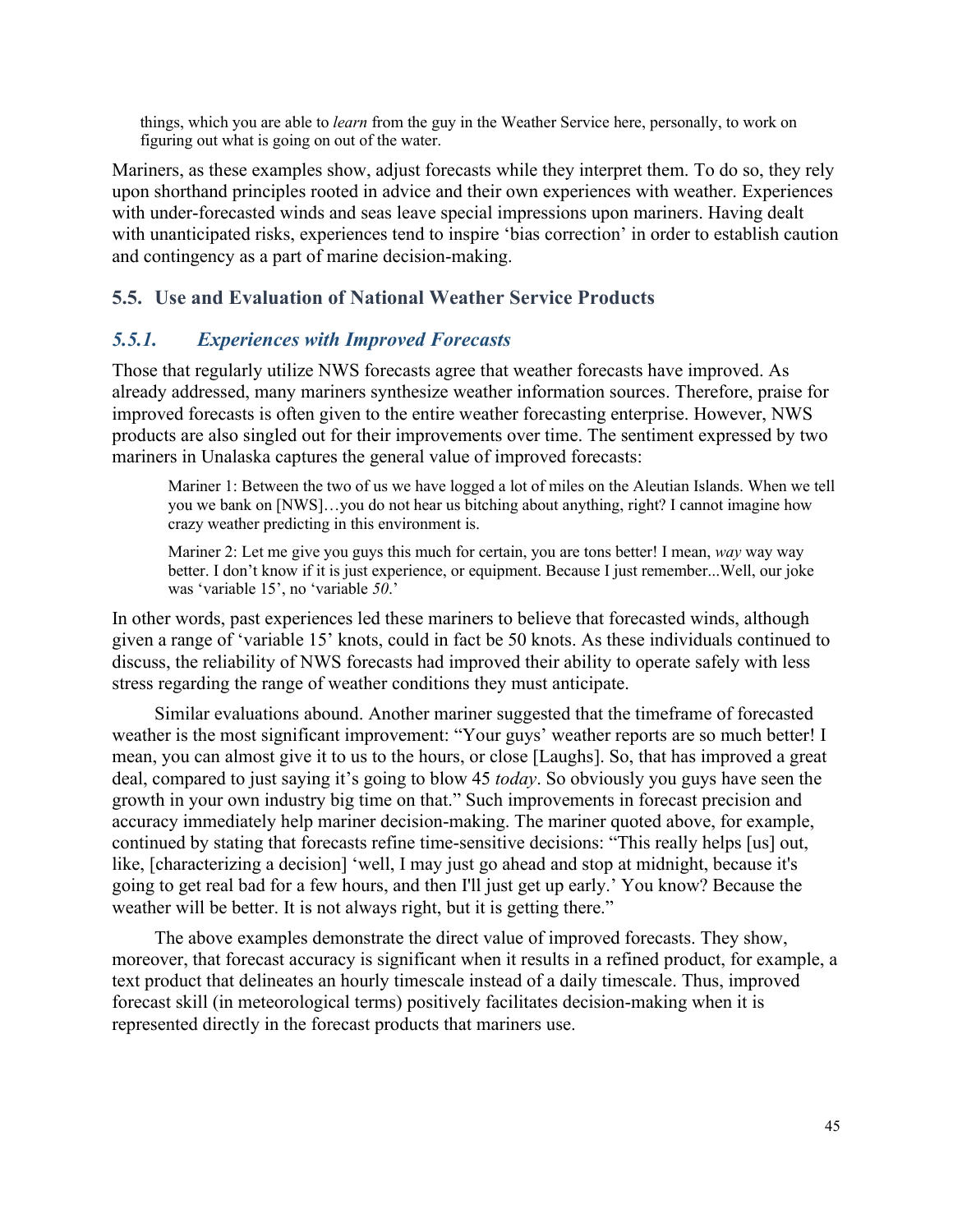## *5.5.2. Marine Zone Text Products*

Mariners generally tend to associate "NOAA weather" and "National Weather Service" forecasts with weather fax charts and, more commonly, with marine zone text forecasts. Those with internet access in their homes, on their devices, or on their ships, often have specific marine zone forecast pages bookmarked in an internet browser. Others only get NWS text products via radioor telephone-based automated readouts.

Although mariners frequently reported appreciating NWS text forecast products, a common evaluation concerns the size of open water marine forecast zones. The following statement, given in a frustrated tone, captures the common difficulty in interpreting marine zone forecasts with reference to marine operations:

Literally, I mean, you know how big [the zone] is. You get the whole section with this weather, and it can be really nice over here and terrible down here, and how are you going to average *that*? 179 is pretty small, but 410, 412, 413, they are so [expletive] big! I don't even know how you could really break them down. But if they were broken down into, maybe four sections? Or even the north and south of it? That would be helpful.

This individual discussed how marine zones are such common reference points that doing away with them would not be helpful. Instead, he recommended "breaking them down" into quadrants.

Very few interview respondents use, or have learned about, marine point forecasts. Among open ocean mariners that had heard of the product, none stated they use point forecasts as a primary source of forecast information. This is likely a result of the endemic use of zone forecasts and infrequent use of the full NWS website. Still, when modeled with mariners two had internet access, the product appeared useful to them.

One small boat mariner reported that point forecasts had allowed her to understand nearshore waters with greater accuracy, which she discussed as vital to her decisions to go out on the water:

I am on a 22-footer. You go around the corner, and it is a totally different world. So, it is important to know what [the weather] is going to be doing west of here. Even though it is a few miles as the crow flies, it is a big difference. I like to be able to do the point forecast, because there is like… rounding Cape Cheerful, you have to know what the seas are doing, what the winds are doing, and what the tides are doing. For a small boat, you kind of have to pay attention to those things. Because it could be beautiful here, and then you go around it is just, *pshhh*, naughtier than hell, like, *eww*!

This respondent went on to describe that the point forecast as her primary weather information source. Other respondents that report using the point-and-click function cite difficulties navigating NOAA webpages, especially when on the water. Although marine zone forecasts provide a common reference point for mariners, their future centrality to marine weather decision-making is unclear, given the rise of graphical app-based forecasts that provide different representations. Although text-based forecasts function as an important, if sometimes secondary, information sources, it remains unclear how forecast improvements to text-based products may result in enhanced decision-making among mariners.

## *5.5.3. Warnings, Watches and Advisories*

Most mariners are familiar with National Weather Service marine warnings, either from prior experiences with radio broadcasts or from ongoing use of text-based forecasts and warnings integrated into general media- and web-based weather services. Regarding marine weather in the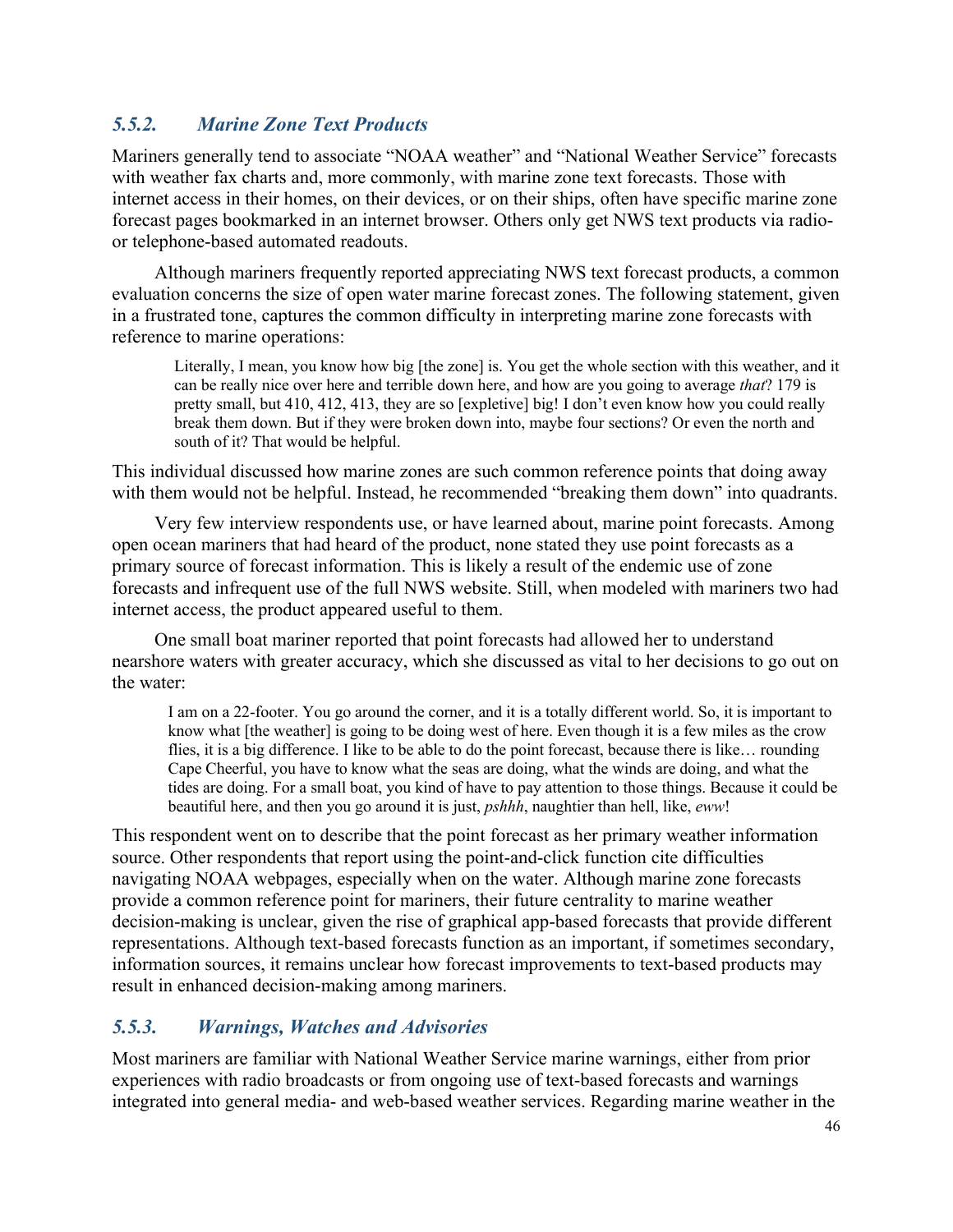Bering Sea, mariners also demonstrate in interviews a common language that involves National Weather Service categories—including for example, "storm" versus "gale" warnings, or "freezing spray" versus "heavy freezing spray" warnings. However, mariners interpret the meaning of formal warnings differently. For instance, mariners I spoke with rarely change operations or plans based on a "Freezing Spray" (as opposed to a "Heavy Freezing Spray") warning.

The following example demonstrates how a captain evaluates their recent operations, conducted in a zone for which Heavy Freezing Spray had been forecasted: "Like, we've been doing this a *long* time. If it says, 'Freezing Spray Warning,' like, it just doesn't, it doesn't matter. If it says, 'Heavy Freezing Spray,' then we consider it." When asked to clarify, this mariner stated:

It is not cold enough to really… to build ice. Maybe a little bit. Upon together examining the boat's bow, which is covered in a layer of ice, the captain stated: "If it is like this, there is no way. You ain't getting this under 'Freezing Spray.' You might get a little sheen built up on the deck, or 1/4 inch on the rail. At that level, maybe a little ice, but it will also just get knocked right back off, the next [time] you get a big splash, because it is not cold enough to really freeze solid.

Another mariner suggests that experiences with what he viewed as over-forecasted freezing spray meant that he does not necessarily heed warnings unless he also considers other information and experience-based thresholds.

Interviews suggest that mariners may therefore open themselves to risky situations when they cannot properly anticipate freezing spray:

Interviewer: With [freezing spray], do you feel like those were risks you know are were getting into?

Captain: Well…if I had to say it, [pause] More often than not, when you say, 'Freezing Spray,' we are not going to get any. You know, 'Heavy Freezing Spray,' that means we will get a little.

Warning categories, as interviews generally demonstrated, thus carry a high degree of interpretive flexibility. Still others discussed an appreciation for the current NWS differentiation between warning categories. Again, with reference to freezing spray, one mariner reported that how the warning category matched his decision thresholds: "It is pretty close, usually. Like for Heavy Freezing Spray, if it is only blowing 10 or 15 knots, that is just 'Freezing Spray.' Usually, you guys just call that Freezing Spray, not Heavy Freezing Spray. I am not sure exactly when it becomes that."

Regarding freezing spray risk, mariners generally agreed that warning categories must be interpreted in the context of operations—the duration of extreme conditions, the direction of intended travel, and the nature of operations (e.g., carrying gear and pots, or not). One captain reflected on how he makes decisions around moving gear while potentially dealing with freezing spray conditions. He used examples drawn from his own decision-making to reflect on how crab captains generally may or may not heed warnings:

Captain: So, if I am way up by St. Matthew, up here, and I have to move 100 pots 30 or 40 miles north, and it is going to blow northeast or north 45 knots—and those are all bitter winds—and I'm thinking, 'we are going to pile this shit [ice] on even just moving 40 miles'... I can put 26 tons of ice on, and so you go, 'okay, am I only going to take 80 pots instead of 100?' And that is something that I have never seen in the forecast for freezing spray. 'Heavy Freezing Spray,' I mean, there are a number of *degrees* of heavy freezing spray. I mean, if you have ice fog on the water and it is 10° out,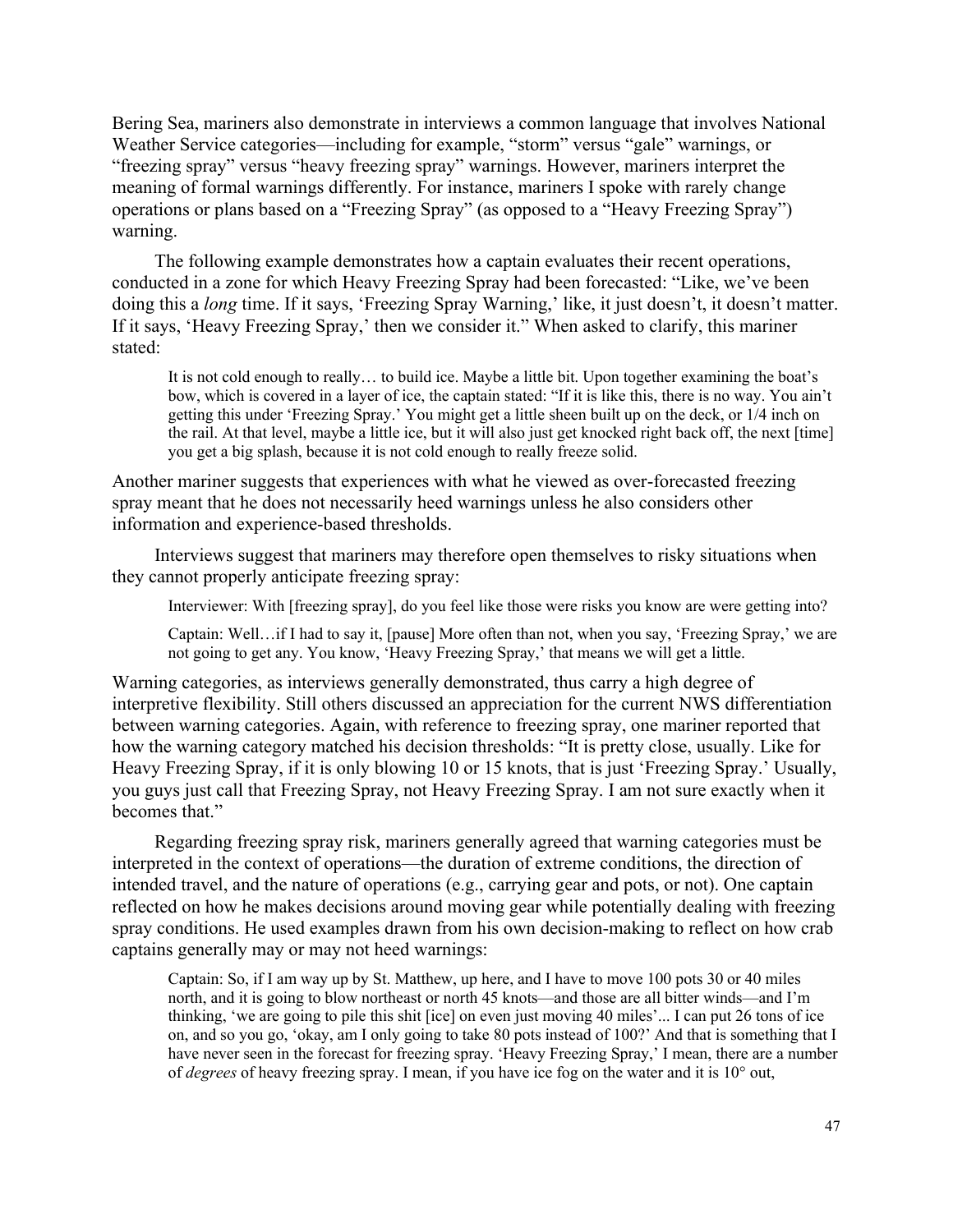then…Or anytime you get near land, the temperature drops. You know, that is where you get the bitter colds.

Interviewer: So, you experience lot of variability within that heavy freezing spray category?

Captain: yeah, so you could say 'North of 58° latitude or whatever, extreme icing conditions,' or something like that…Because a lot of guys, they see that [warning] and that is all they know: 'Well, oh, it says icing conditions, I can take it.' I mean, we just had an incident of a boat that rolled over a couple years ago, and I've *known* those guys, you know, I knew Sam for a long time. And here is a condition where there is *no way* he should have been out there—with a load of gear, and that area, with the currents! It is easy to be an armchair quarterback, but those were extreme conditions and all other boats that were in there were eventually kicking pots off. It was too much, you know?

The above discussion of freezing spray suggests that formal warnings are hardly interpreted as a direct indicator of conditions mariners should expect. Regarding freezing spray, the warning categories are given various meaning and significance. Mariners vary in how they consider "warning" thresholds to signify risk conditions, according to the other information sources they consult and the operations they are planning. These considerations, however, are upheld by a common understanding that Freezing Spray warnings do not often match an environmental threshold to successfully and safely operating. In turn, this makes for situations of risk, not only because of recklessness or lack of experience with marine operations, but because warnings are flexibly interpreted among mariners.

## *5.5.4. Alaska Sea Ice Program*

As already indicated, mariners who operate in the Bering Sea during the winter strongly rely upon ASIP products and expertise. Indeed, in interviews, no mariner cited any other sea ice information source that they utilized. From an operational standpoint, therefore, any developments in sea ice forecasting should be linked to ASIP products already in use.<sup>5</sup> Along with improvements in weather forecasting that mariners addressed, those who had been operating in the Bering Sea for decades evaluated recent developments in sea ice information as being substantially more accurate and usable.

A boat captain in Saint Paul, Earl, provided some perspective on how sea ice information has changed over time. Earl had only recently restarted crabbing in the Bering Sea, having taken a 15-year hiatus, during which he fished off the Oregon coast. His comparative perspective is therefore instructive. First, in prior periods, mariners had to rely more substantially on their own observations of sea ice. Earl discussed having intentionally travelling into the ice to evaluate its movement and to determine whether crabbing near the ice edge was too risky or not. As he put it: "Sometimes I used to fish all day and then I would run up at night and pull up into the ice and just drift with it, to kind of get an idea that way." When asked if he recalled having travelled into the ice regularly, Earl responded that when "we used to fish the sea ice" the "ice is kind of a respite—you can sleep, and you are not bouncing around. And then you just drift with it… I've gotten stuck in a couple of times." The practice carried risk and was generally inferior to utilizing sea ice forecasts, insofar as it could waste time and lead to further problems. For example, Earl narrating a situation, "one time, back in the 80s," in which "a couple of flows came in together on me, then froze solid, [and] I drifted all the way into Russia waters." Earl

 $<sup>5</sup>$  The only possible exception was discussion of what one mariner insisted on being the most useful—"quality</sup> satellite imagery"—which he may have regularly obtained from non-ASIP sources, in addition to the charts provided by ASIP (which incorporate satellite data).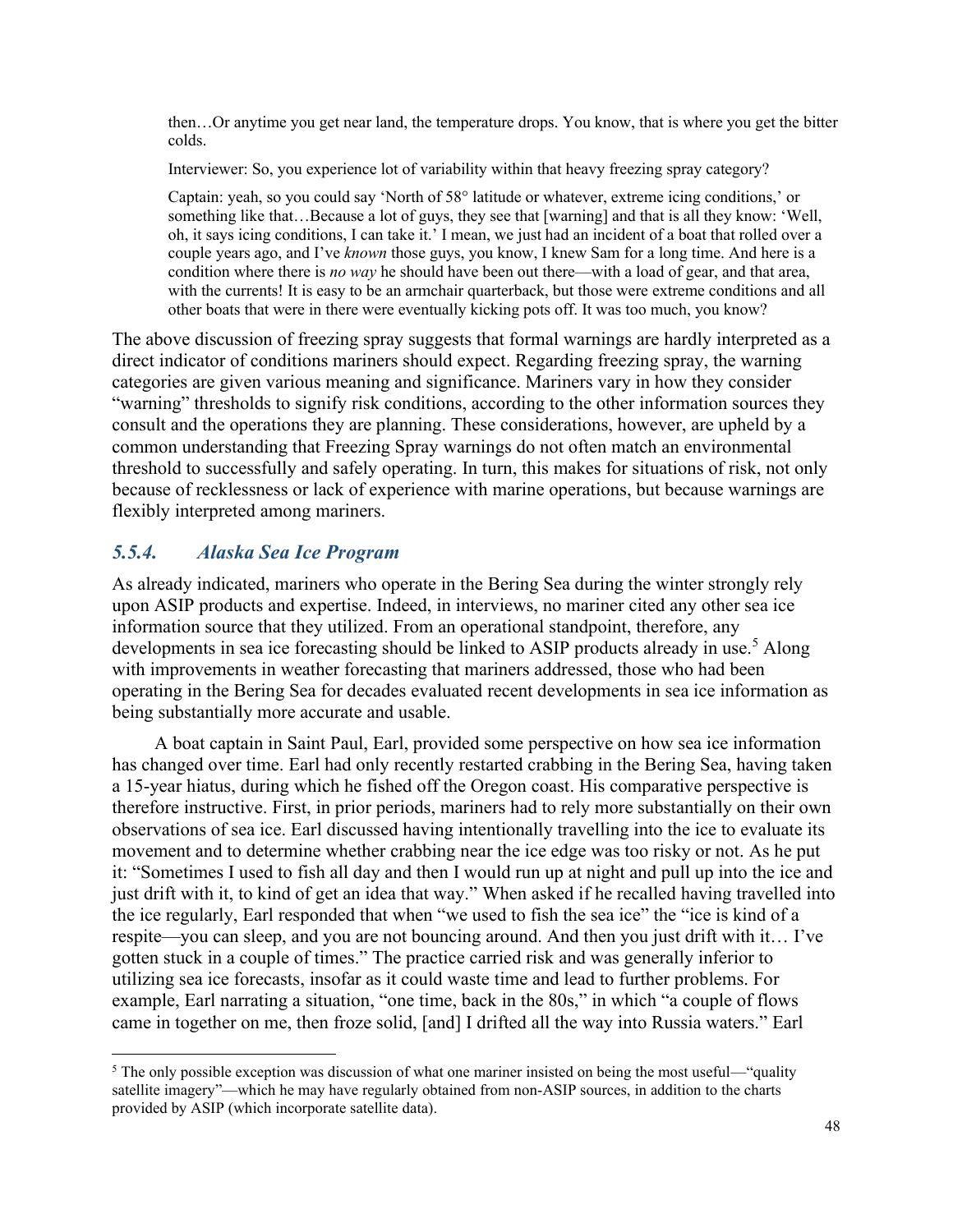suggested that sea ice information was not as available in the past, compared to 2020. He therefore reported being pleased with recent developments in sea ice forecast products available through ASIP, which could replace riskier practices.

Although ASIP is the primary sea ice information source, some mariners reported that they still synthesize ASIP charts with their own observations regarding sea ice movement.

Mariner: If we are working near the ice, we will run up and see where it is, and see if it matches what I see on the picture [meaning, ASIP charts]. And when we find it, we sit in it and see how fast it is moving. It is easy to move with the current. And we will see what kind of speed it is moving. And we will see and gauge how much time we have left where we are at, and then decide whether to stick around or move.

Interviewer: Do you ever call the National Weather Service Ice Desk?

Mariner: Yes. I have. I have in the past. When they were in Cold Bay, I think they were in Cold Bay. There was a guy in Cold Bay that used to do the weather. And I used to talk to him now and again. You know. But it's different. We just have so much information at our fingertips now. It's different.

The preceding narrative suggests several important features regarding NWS ASIP. First, the ASIP charts are basically universal. For this mariner, the chart is simply called "the picture." Second, mariners trust their own experiences and observations, and appreciate the ability to measure these against formal information sources. This value is reflected in the mariner's description of traveling into the ice to "move with it." The value of comparison may form part of the larger practice of synthesizing information when making critical decisions, which in this case could result, in the case of crabbing near the ice edge, losing expensive gear. Third, this mariners' discussion of information "at our fingertips" is disconcerting, insofar as ASIP staff (in Anchorage, not Cold Bay) are available to assist mariners, and such assistance may clarify mariners' understanding of sea ice dynamics. In this example, that may include an explanation of sea ice forecasting for ice growth, which is more dependent on wind than currents, as this mariner suggested. Finally, use of "the picture" may entail that mariners circulate ice charts, but may not consider Sea Ice Outlooks. Interestingly, very few mariners reported using seasonallevel or long-range forecast information, whether for sea ice or seasonal climate.

Mariners utilize ASIP products in combination with non-NWS weather information sources, suggesting possible ways in innovate how NWS products are developed in the future. Product integration is one possible avenue. For example, under-utilized or new NWS products may be linked to ASIP products, given that the latter are already in use. In a different direction, ASIP data may be made more available for import into other graphical forecasts.

Innovation in this direction could build upon the clear value already derived from ASIP by taking into account the common practices of informational synthesis. The following discussion, with a captain in Saint Paul, shows a somewhat typical, if enthusiastic, discussion of the value of sea ice information for those who operate near sea ice in the Bering Sea:

I always look at it! I mean, I look at the five-day forecast and the picture basically every day it comes out—if there is any concern at all. And then I have talked to both people, Mike and Mary-Beth, at the Ice Desk and they have both been very helpful. I kind of use the combination of the two. They give me an idea. And, you know, I've been doing it long enough that I look at my Windy app and see exactly where I'm at. And, you know, it is not rocket science, most of it. I can get a pretty good idea of what is going to happen. They have a little bit more insight into it. But that Windy app is really the *bottom way* [with emphasis, likely meaning 'most important']. That and the Ice Desk are probably the two things that I use the most.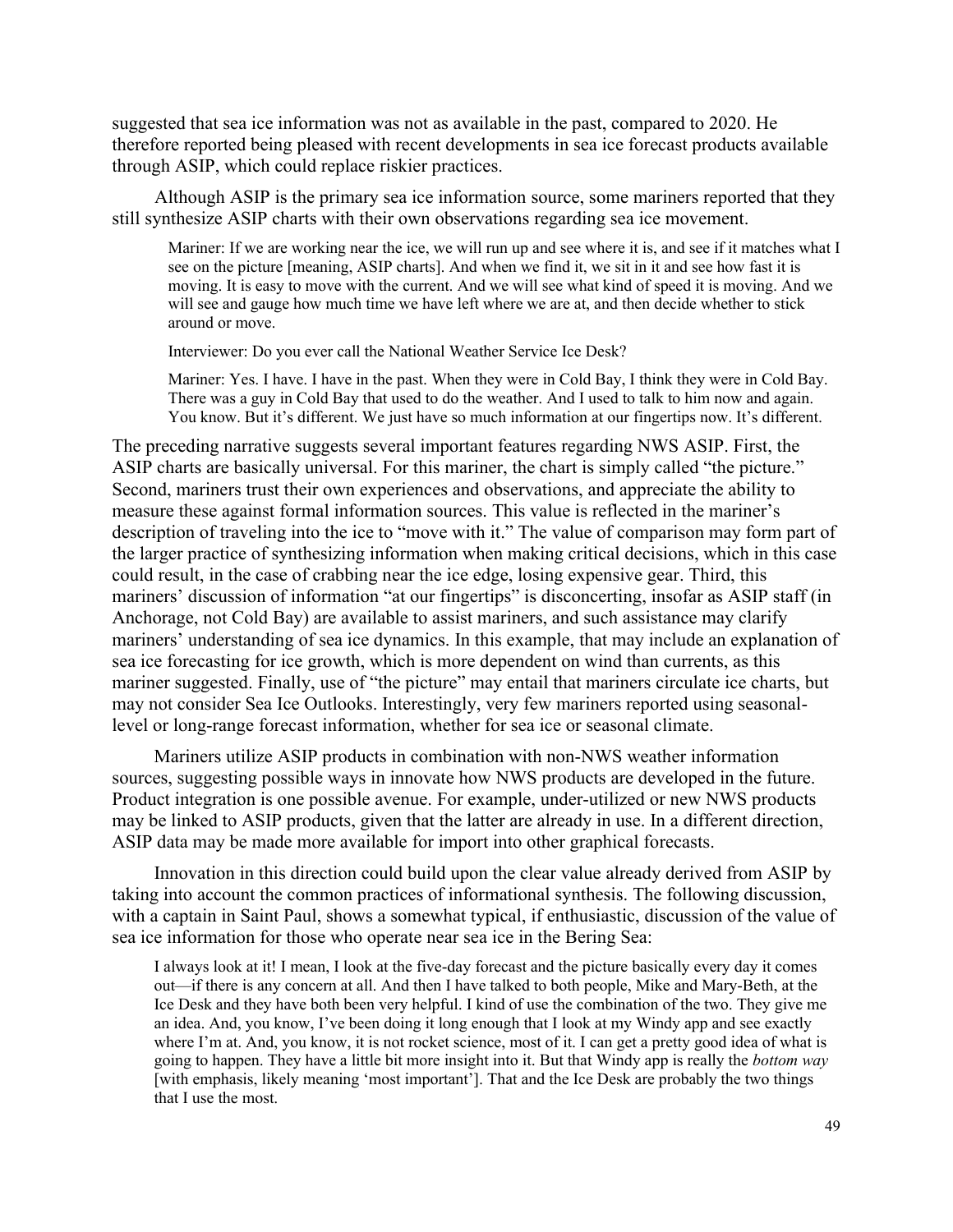The excerpt demonstrates several common themes. First, direct communication helps shape how mariners consider other information that regularly use. Second, improvements to forecasts can most directly add value to marine decision-making when they account for the technologies and information sources that mariners synthesize and rely upon. The following section addresses some recommendations for the National Weather Service Alaska Region, which may enhance the value and effectiveness of its products, given the analysis and findings presented above. The following recommendations are necessarily abbreviated and preliminary. They require collaboration and consultation among NWS staff to refine and, finally, make actionable.

#### **6. Discussion and Recommendations**

#### **6.1. Adapting to the Informational Environment**

The informational environment, addressed above, has transformed how people gather, evaluate, and use weather information. This presents a situation for NWS that may involve competition with other information sources as well as adaptation to user practices of information synthesis. NOAA/NWS may maintain data infrastructure, run weather models, and issue warnings that are incorporated into the entire weather forecast enterprise, yet NWS no longer holds a monopoly on weather prediction. Although a general issue for NWS and public weather services, some special opportunities and challenges may be addressed with respect to maritime and coastal Alaska.

The first recommendation is to ensure that NWS maintains the forecasts and services upon which communities and users substantially rely. For example, eliminating VHF radio broadcasts would not impact every Alaskan mariner, but would greatly impact those who rely upon it. Even for those mariners who utilize private weather services, moreover, NWS often provides a critical source of comparative information.

Second, NWS Alaska Region should consider how to either strategically make some forecast products available to other weather services or else invest in educational activities regarding its services. This is especially important in the event of new forecast capabilities or tools. If forecast tools are developed such that their value is only realized by using NWS products, the reality of informational synthesis should be acknowledged. NWS should especially account for the rise of private graphical app-based forecasts when developing marine forecast products. Product developers can adapt either by generating web- or app-based platforms that can provide better, user-friendly forecasts, or—perhaps equally ambitious—develop partnerships with private companies whose products are already in use (for example, Windy). As one example, sea ice information or zone- or polygon-based warnings may be incorporated into private graphical forecasts. At present, for instance, Windy.com incorporates NWS text Warnings, but uses their own color- and labeling scheme to represent "severe" weather warnings on their graphical output. This report cannot evaluate the feasibility of integrating NWS products and private, graphical forecasts, but it does indicate that it may be a strategic direction, unless NWS plans to develop its own app-based platform.

Even without formal integration, general modeling improvements clearly result in increased accuracy among both private and public weather forecasts. Yet experimental forecasts, tailored products and messages, and products that involve significant forecaster input may also provide unique value to mariners and coastal communities. Because NWS is not the sole source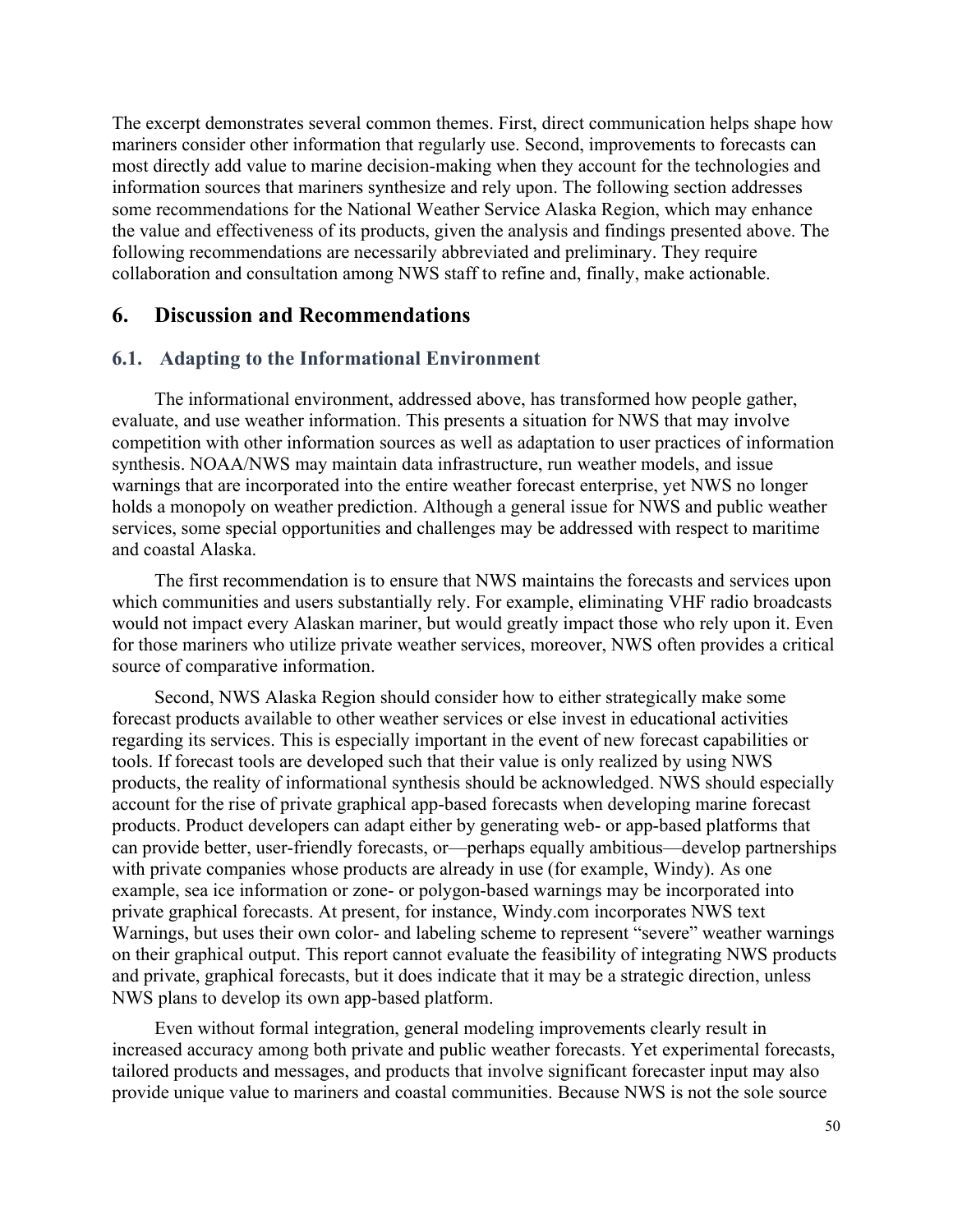of forecast information, however, the development of NWS tools must take the informational environment into account by budgeting and planning for outreach activities to their intended users. For example, this study finds that few people utilize weather.gov (the NWS main webpage), except for some use of area- or zone-based text forecasts. Yet web-based products, for example the Area Forecast Discussion "Marine" section, the NWS point forecast function, experimental forecast products, and graphics may be especially useful to the marine community. Such usefulness would require significant outreach, advertisement, or training workshops with strategic partners.

Third, NWS could support existing or new partnerships that engage in the "co-production" of weather services, in which knowledge is produced *with* communities, rather than delivered *to*  "customers." Because such an approach is resource- and time-intensive, it should be implemented for selective community needs for which NWS expertise is particularly relevant. The co-production of the Sea Ice for Walrus Outlook (SIWO) and the Alaska-Pacific River Forecast Center's River Watch Program are but two examples that directly integrate forecasters and user-participants (see also AAOK 2019). These programs are useful because participants provide observations, while also directly benefiting from the information they help to produce. Likewise, they build relationships and expand the social capital that people require to connect their local communities to relevant expertise and services (Adger 2003; Lo and Fan 2020; Robards, et al. 2018). These existing programs generally illustrate that new NWS services must engage their publics to create value for them, especially if services require community input and observations.

The fourth recommendation concerns direct communication, outreach, and community presence. The examples of outreach and co-production in the case of forecast innovations speaks to an issue raised through this study, namely the continued importance of direct communication to how mariners and marine communities anticipate the future and make decisions. Mariners and coastal communities in Western Alaska benefit from direct communication and active relationships between NWS and user communities. Tribal leaders interviewed in Saint Paul and Anchorage, for example, believed strongly that the Weather Service Office (WSO) should be preserved on the Island. This report does not evaluate the complexity of WSO siting, funding, and maintenance, in the case of Saint Paul, involving the Automated Surface Observing System and the relationship between NWS, the Federal Aviation Authority, and local agencies. For local mariners and residents in Saint Paul, the value of the WSO was perhaps more social and symbolic than meteorological *per se*. The presence on the Island of a meteorologically-trained NWS staff member, who is very integrated into the life of the community, provided a source of support and information for a community that is geographically remote, strongly dependent upon NWS forecasts, and otherwise in cooperative, if tense, relationship with NOAA. Given the history and contentious presence of NOAA Fisheries on the Pribilof Islands, NWS in fact may serve a role in helping to establish productive, conciliatory collaborations between NOAA (as a whole) and communities.

This report therefore recommends that NWS consider the social value provided by WSO personnel alongside their function in the data infrastructure (for example, in launching balloons for upper air measurements). Reduced human labor in the latter should not discount the former functions. Indeed, it may be productive and strategic to enhance training for WSO personnel, who may perform local outreach to community partners. At present, WSO personnel hold no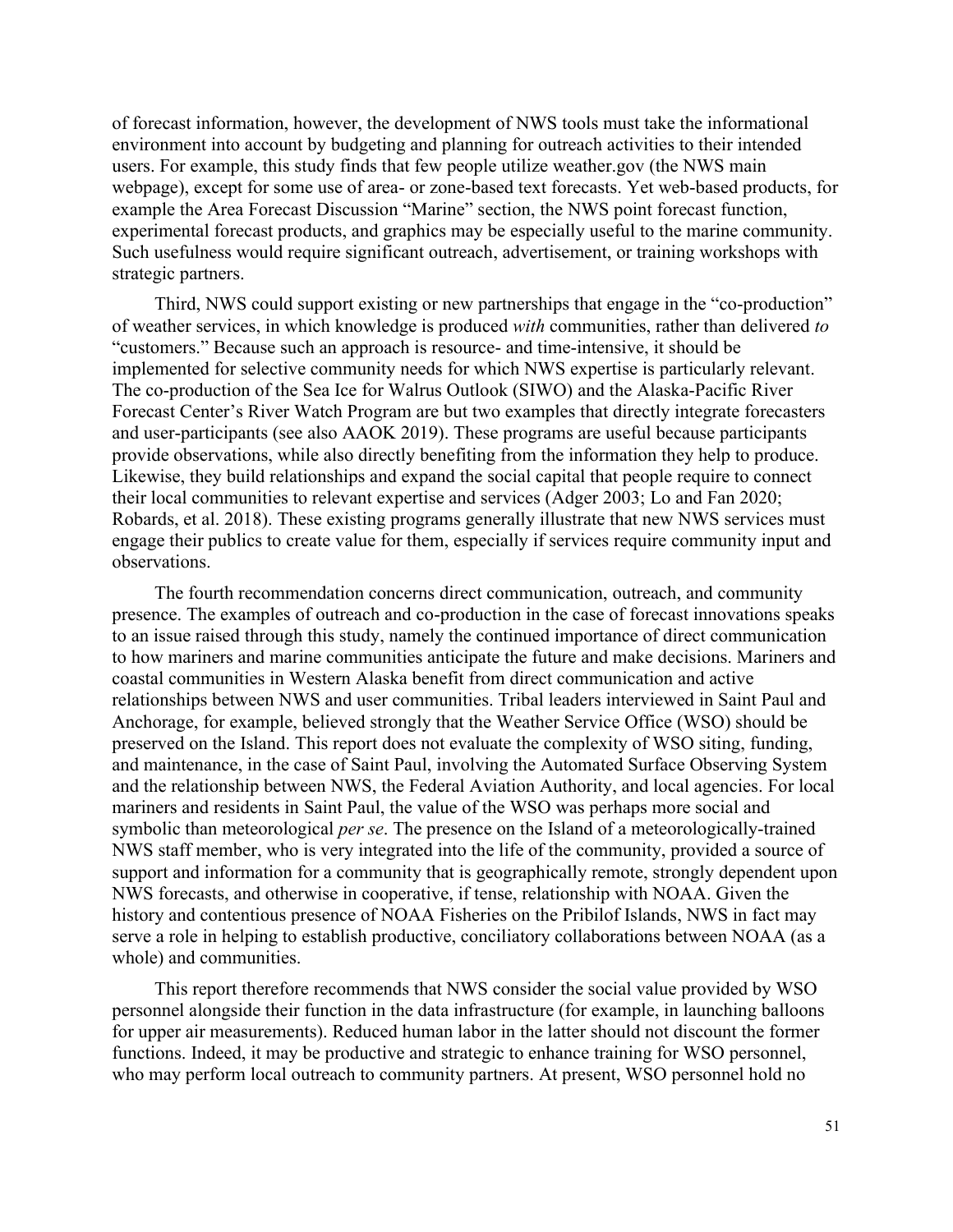such roles formally, although they (like others in the Service) have long connected with the communities they serve.

The outreach principle extends to the WFO and Regional levels. Forecast innovation continues to focus on scientific and computational advances and technological improvements. These gains realize value for people not in their production, but rather in their use. The context of use, as presented in this study, entails layers of interpretation, information synthesis, and shifting social, economic, and environmental realities that NWS must keep in its purview to fulfill its mission. As one example, the analysis above suggest that the seasonality of commercial and subsistence fishing activities may depend upon mariners' economic and regulatory pressures, which intersect with anticipated seasonal weather patterns or pattern changes. Forecasting innovation may add value when improvements are delivered in a way that most directly corresponds to these activities. Because such pressures may not be static over time, supporting decisions may require sustained correspondence and active relationships to be effective.

One need only take a cursory look at the role of community-level relationships in having established the original validity of government weather prediction in the early-twentieth century United States to recognize that the trust, credibility, and effective use of government weather services are hardly inevitable (see Pietruska 2011). Rather, they take active work, outreach, and collaborative relationships. The increasing use of app-based forecasts among mariners notwithstanding, because many rural areas of the United States are under-served by private weather services, the function of government services remain all the more relevant.

## **6.2. Building Partners for DSS**

Formal DSS requires expert collaboration modulated by technical skills and tailored information. The DSS mission is undoubtedly enhanced through relationship-building. In rural Alaskan communities, which are primarily Native Alaskan villages who disproportionately face weather and climate impacts, such relationship-building is particularly important to support. DSS with federal agency core partners and emergency managers may be established through bureaucratic and formal channels, for example the Incident Meteorology program and its relationship to federal- and state- fire management agencies. Such channels are not likely solely sufficient to form impactful relationships between NWS (at the Regional and WFO levels) and remote communities. Nevertheless, below I discuss several possibilities for formal DSS, which I suggest may be extended beyond the case areas to other communities and partnerships across Alaska.

## *6.2.1. Messaging Weather Events and Patterns: Linking Key Actors in Marine Decision-making*

NWS can develop DSS with harbormasters, fleet managers, and leaders in organizations that otherwise form critical nodes in the network of mariners and marine decision-making. Harbormasters make decisions regarding port operations. Often embedded within municipal or otherwise public entities, harbormasters make various critical decisions regarding weather and harbor operations. Weather information use among harbor operators is mixed, however, suggesting opportunities for decision support. Based upon interviews with harbor operators and fleet managers in Saint Paul and Unalaska, respondents indicate the value of longer lead times regarding extreme weather that may, for example, substantially alter port traffic and harbor operations or else may require harbormasters to close facilities.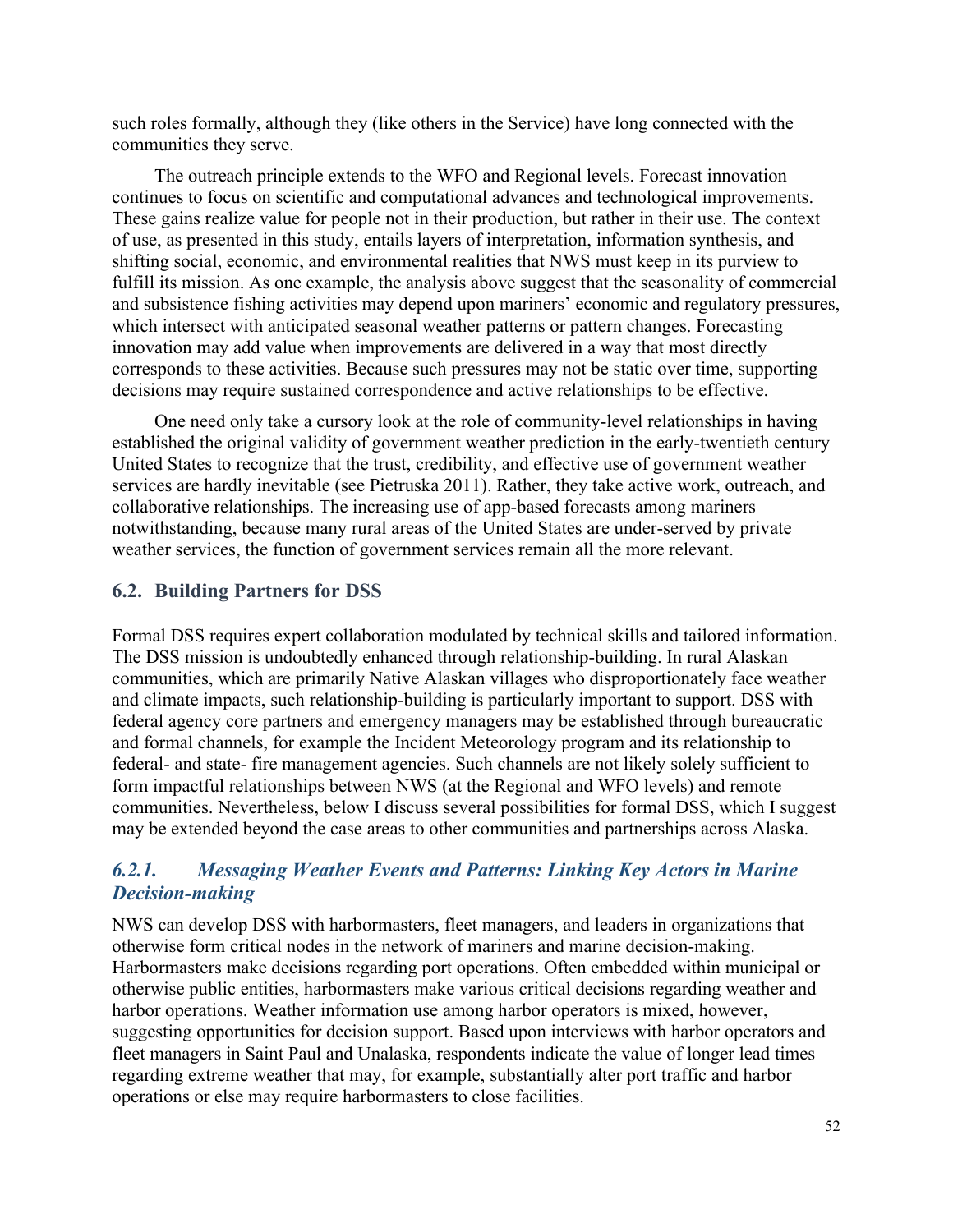The harbormaster of Saint Paul, for example, indicated that he decided to "close the port down about ten or eleven times last year," during the [crab season]. He stated that he makes the decision to close the port based on observed weather and the telephone recorded NWS zone forecast (marine zone 179). He described that he then notifies the local Public Safety department of the decision and announces the closure "on channel 16 to all the mariners." Direct communication with NWS forecasters may have assisted in this decision-making process, given that the harbormaster operated under relatively explicit thresholds for swell direction and height when making decisions to close the port. Harbor closures can significantly affect mariner and processing industry operations, thus providing a clear circumstance in which DSS may be of high impact and value.

Fleet managers, employed by fish processing companies, are those that oversea the relationship between mariners and processing operations. They work to schedule boats' deliveries and therefore coordinate frequently with individual boat captains and the fleet as a whole. Thus, those that manage commercial fishing fleets are a central node in marine decisionmaking. A fleet manager in Saint Paul indicated that to ensure efficient processing operations, he tries to plan ships' deliveries 72 hours in advance. In return, he stated, mariners "bank on that timeline." Fish processing plants are central to commercial fishing. Unlike harbor operators or emergency managers, however, commercial fleet managers they represent private firms. Nevertheless, they are primary stakeholders in marine operations, and have considerable influence over how information spreads among a fleet. Mariners regularly communicate with the plants to which they deliver, and weather is a primary factor determining when and how boats travel, come to port, offload their catch, and return to sea.

However, fleet managers vary in their weather knowledge. Some managers appear to trust their own evaluations. As one stated: "So even when I see Southwest in Adak, I know that were getting at the aftermath of that, even if I don't see that written into the forecast". As this fleet manager described, southwest winds and seas indicated for him the most severe storms that would impact the fishing fleet. Managers and processing plant staff also likely vary regarding how much of a role they play in disseminating weather information. One example of a proactive role is that of a major plant in Unalaska, the fleet manager of which regularly communicates weather information. After speaking with those who deliver to this plant, it is clear that this is an important information source for some mariners, as the following excerpt shows:

Captain: I get an ice picture from my cannery down in Dutch Harbor.

Zeke: Is that Arnie, then?

Captain: Arnie, yeah. He sends me an ice picture every day. Great guy, especially with all that he has going on…If he is sending it to me, why do I have to [access it]? I'm not going to bother getting on there.

Although critical actors in the fishing industry and harbor operations may or may not utilize NWS products and take an active role in messaging weather events, they are generally not directly connected to NWS personnel. Fleet managers, I suggest, are one private entity that may benefit from greater direct communication with forecasters in a DSS capacity. Fleet managers have a direct interest in knowing and planning for how mariners respond to weather patterns and extreme events. Routine interaction, coordination, and weather-impacted decision-making are already well-established between mariners and fleet- and plant managers. Because these managers are central to the network of commercial fisherman, they may also be a more reliable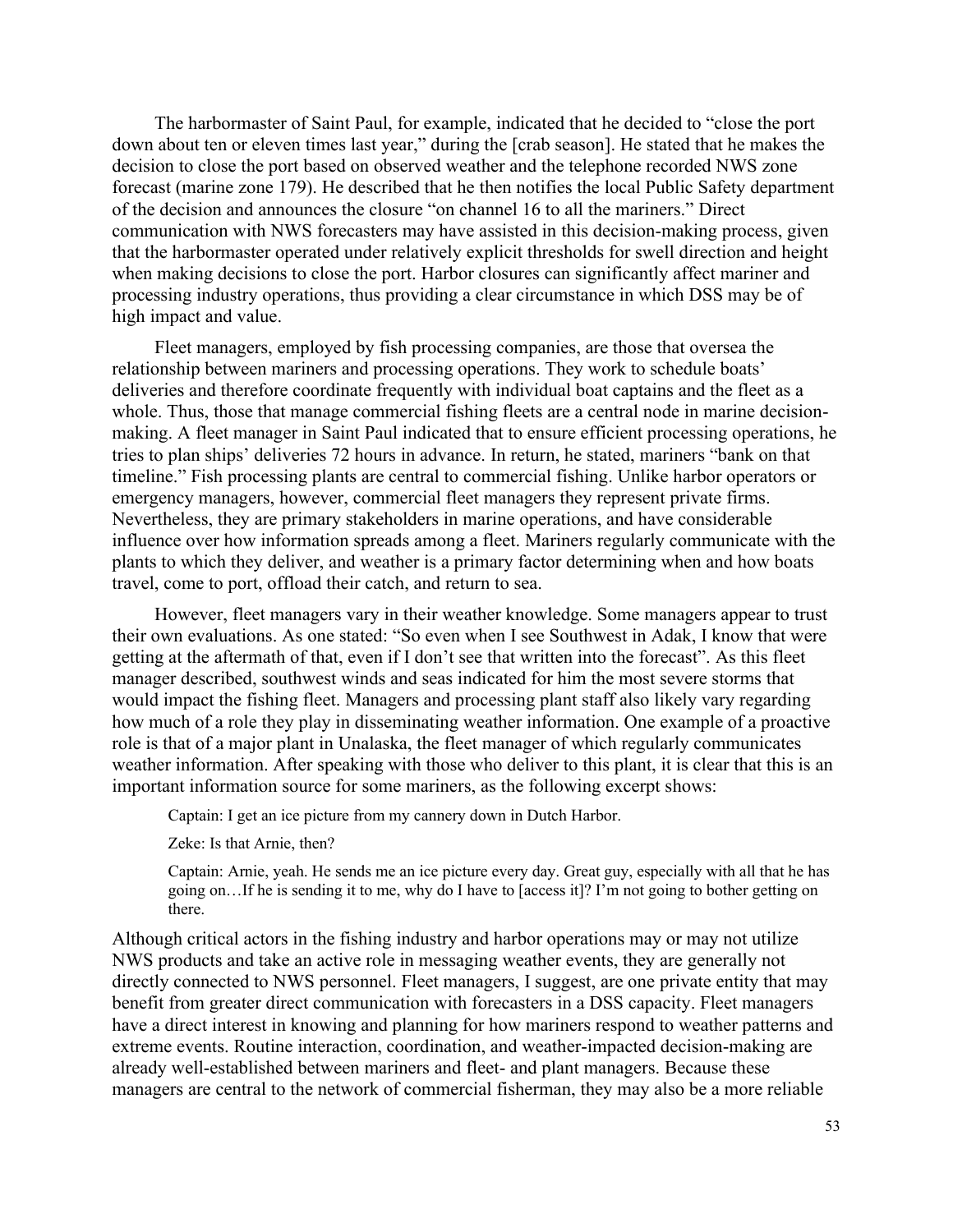point of contact for weather forecasters, compared to interacting with mariners directly (for example, to secure or promote ship-based weather observations).

Furthermore, the centrality of processing operations may mean messaging extreme events or conducting outreach that instruct mariners on the use of NWS products and services could most reasonably be directed to processing plant personnel, many of whom have a breadth of experience as mariners. Such messaging and outreach, when necessary, may also be more equitable and eliminate the logistical problems associated with communicating with those who are operating at sea.

In addition to identifying key players that can help to message weather events, partnerships could be established that help to tailor forecast information by more deeply acknowledging seasonal livelihoods and marine activities that characterize the Bering Sea and coastal communities. For example, the *opilio* crab fleet clearly has a working knowledge of the Alaska Sea Ice Program. However, most activities in the Bering Sea are likewise seasonal, and the nature of decision-making and risk during specific seasons could benefit from new partnerships, including with industry groups, local/tribal governments, and state and federal fisheries agencies. One mariner, whom I interviewed, suggests a basic pattern among fishermen, who fish different seasons in different geographic areas throughout the year: "It's Pretty much just the *opi* for now. But then, I tender salmon. I use one of these boats and ride all summer long and drive around picking up salmon. I do that and Bristol Bay, Area M, sometimes."

A subsistence hunter and commercial fisherman in Saint Paul likewise emphasizes the importance of weather to the community, especially during the summer fishing months:

We look at the weather, we look at it *every day*. *Every day*. No matter what. No matter who you are in the community, everybody always looks at the weather, and everybody talks about the weather. And so, for me, halibut fishing, our season starts in June, normally in June, and goes sometimes in the September. And we check the weather every day.

Coastal communities reliant upon specific subsistence resource "seasons" match the more itinerant or rotating pattern among commercial fishermen. In all cases, the seasonality of activity corresponds to certain weather patterns and different exposures to risk or productivity gains related to weather. The extent to which seasonal activities, in addition simply to seasonal weather, is internalized among forecasters' work and NWS practices is variable. It is a thus a direction of growth, particularly given a relatively high level of staff turnover among forecasters. If developed, however, such a direction could strongly augment mariners' use of non-NWS services, which are not predicated upon a capacity or interest to know local Alaskan communities.

## *6.2.2. Tribal Entities in Alaska Native Cultural Context*

Coordination between NWS and tribal entities is a federal policy priority and a priority for NWS Alaska Region. Findings from fieldwork among Unangan people in the Bering Sea are not representative of the tribal, cultural, and geographic diversity that characterizes the varied situations of Native Alaskan cultures, villages, and governmental/tribal organizations. However, several themes emerged related to issues of weather risk, long-term uncertainty, and economic precariousness that may be considered across Native Alaskan community contexts in the Bering Sea/Western Alaska region and beyond.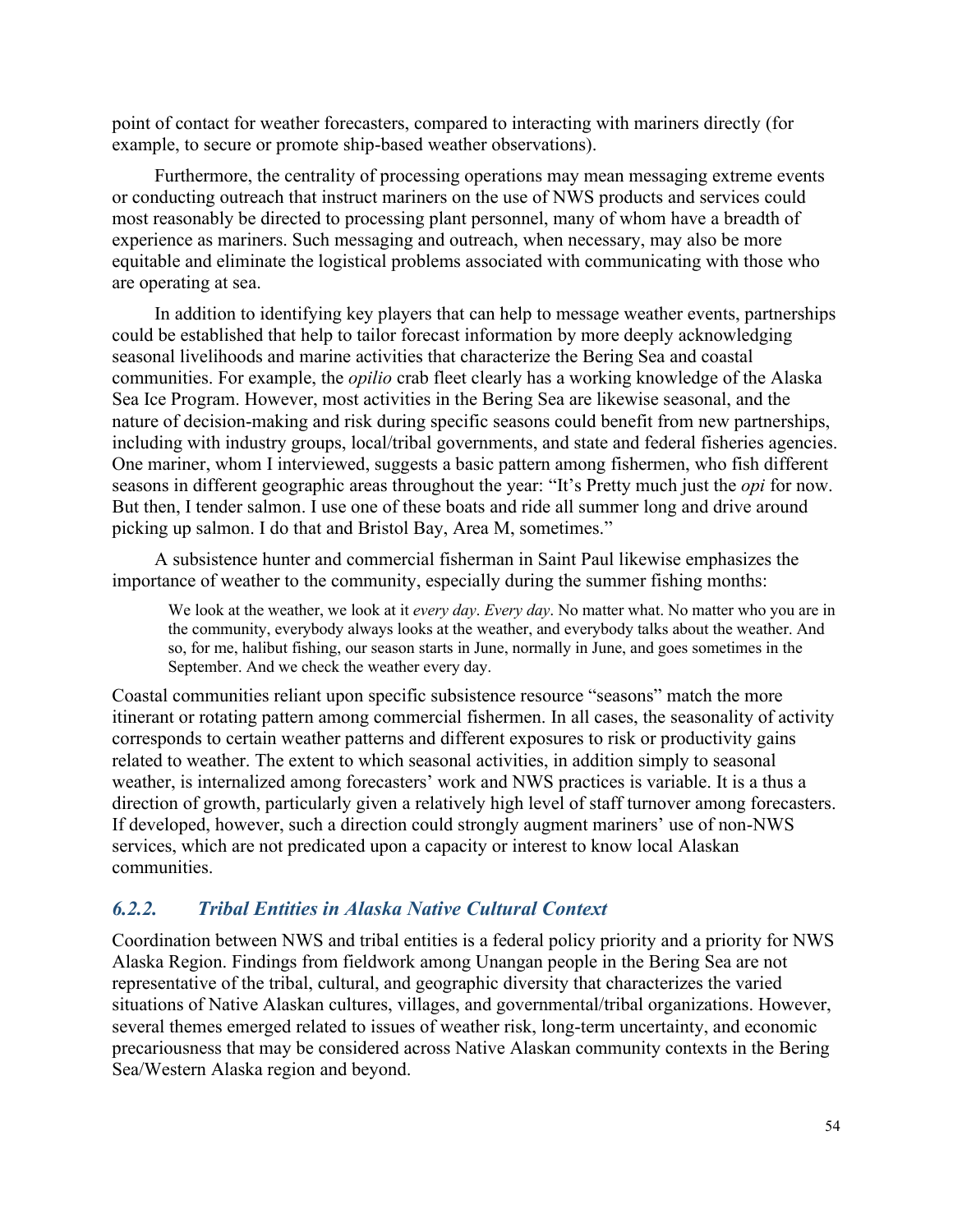Residents who situate themselves with reference to a long-term history, and who imagine themselves as participating in a long-term future, necessarily link everyday life, including experiences of weather, to these larger timescales. The focus of this study was not on improving long-term predictive capacity (a meteorological problem). Yet it does find that capacity to link short-term to long-term forecasting may help those for whom anticipating the future across those timeframes is most relevant. To understand why anticipation across timescales, and the role of NWS in shaping that process, is so significant, it is necessary to understand the cultural context, in this case of Unangan people in the Pribilof Islands. I will then suggest that NWS can incorporate aspects of this context into future partnerships, outreach, and product development and delivery among Native Alaskan communities.

Indigenous livelihood is tied to *place*, and thus to the use values that come from the social relationship to the local environment. The exchange values, which stem from the commodification of commercial fish species, for example, are important to regional and village economies. Yet, for most Unangan people with whom I spent time, concern over subsistence resources (and the policies and rights which could protect access to them) related to concern over sustainable commercial development. Thus, the NWS central mission to protect life and property, to be appropriately matched to indigenous livelihood and concerns over future weather, can adapt to indigenous understandings of life, property, and the future. In the case of the Pribilof Islands, these concepts are necessarily related to colonial history and the relationship between people and the Bering Sea ecosystem.

The colonial legacy on the Aleutian and Pribilof Islands looms large for natives of the Bering Sea region. Prior to Russian invasion, tribes had consistently occupied the Aleutian island chain for eight to ten thousand years (McCartney and Veltre 1999). Given that the culture was marine-based, with especially advanced boating, navigation, and hunting technologies, Unangan elders, including those that have been deeply involved in commercial development, considered if not lamented—lost knowledge and ways of living within the marine environment. Unalaska Island had been a major indigenous Unangax̂ center, and by the end of the eighteenth century was an important hub for Russian (and later American) colonial activity for all of Alaska (Veniaminov 1840). An estimated 80% of the total indigenous population of the Aleutian Island chain was decimated by colonial violence and disease in the Russian Period, from first contact in 1741 until the United States purchased the territory in 1867 (Torrey 1983). Along with indigenous population loss, native culture and language was disrupted, and many marine mammal species, especially sea otters, were hunted to near extinction along the chain.

The Pribilof Islands (labelled by Russian founders as "Saint George" and "Saint Paul" Islands) over 200 miles north of Unalaska, held no stable settlement until Russian *promishleniki*, or fur hunters, arrived in the late 1780s. They soon drove Aleut slaves from Unalaska and nearby islands to serve as seal hunters and processors. When first opened to Russian colonial sealing, Saint Paul Island held from four to six million Northern fur seals, which migrate to the island's rookeries from Spring to Fall. The population was on the brink of collapse just several decades after commercial sealing began. Upon the sale of Alaska to the United States in 1867, the American Commercial Company ran the sealing operation as a monopoly for the US Treasury, thus taking control of Unangan labor and livelihood on the Island, where Unangax were formally "wards of the state" (Elliot 1906). Competition for furs grew, and the population of the fur seals declined rapidly, while Unangax gained little rights in the following decades under United States rule (Kohlhoff 1995; Torrey 1983; Reedy and Lowe 2017).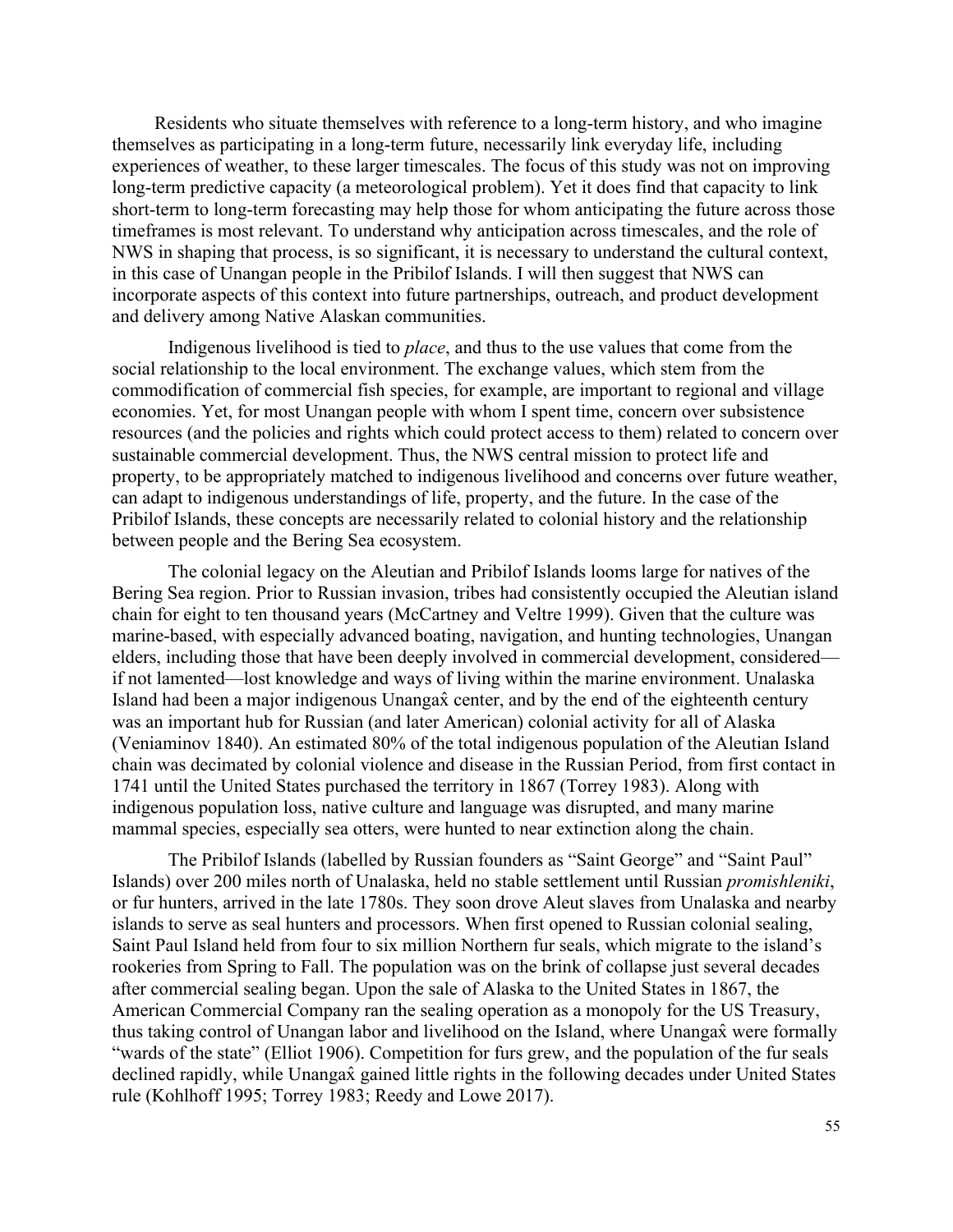Unangan culture on Saint Paul Island, therefore, has always been strongly but complexly tied to the fur seal, which for centuries has represented the means to life and subsistence on Saint Paul Island but also the yoke of colonialism. Moreover, since the prohibition of the commercial seal harvest in 1983, the fur seal population initially rebounded but is now in steady decline because of the changing Bering Sea ecosystem. Contemporary Unangax nevertheless still attribute prime cultural significance to the seasonal cycle of migration, arrival, mating, pupping, the subsistence harvest, and the departure of the seals. As one prominent cultural leader of the Pribilof Islands had put it, "if the fur seal is gone, our culture is also gone." For many residents, likewise, the colonial history and present precariousness of the fur seals (Sidon and Zador 2019) reflect the socio-ecological uncertainty of the Island's cultural future (for comparison, in the case of Unalaska, see Sepez et al. 2007). Declining human population on the Island, changing economic prospects, difficulty advancing native language literacy, climate, and ecosystem shifts—these changes register for some local people as of a whole, rather than as separate issues.

As already addressed, some native mariners lament the colonial experience as having erased cultural adaptations to the local marine environment. Yet native mariners, who acknowledge uncertain livelihoods and marine environments for the future, also draw strength from the resilience that characterizes the indigenous history in the Bering Sea. Two halibut fishermen in Saint Paul once discussed how they would fair if the halibut fishery, which they had transitioned into once the commercial seal industry closed in the early 1980s, were to fail. As one concluded, "I don't know what St. Paul will be like without [the halibut fishery]. I mean, we are Aleuts, and Aleuts *survive*, but if we don't know what's next, and today that means if halibut fishing goes away…that makes me uncomfortable." The uncertainty of the present expresses, for many, the temporal dissonance experienced by those who live in the light of a deep local heritage and an unstable vision of how to secure, as the First Alaskans Institute (2017) proclaims, indigenous "progress for the *next* 10,000 years."

To compare, some individuals whom I interviewed operate in the Bering Sea with relatively minimal attention to longer-term future trends and place little significance on the historical and environmental context for their marine activities. Many do not report interacting with local native people. To be sure, many fishermen discussed that they participated in the industry since childhood and describe being part of multi-generational businesses. Even so, in general, large-scale commercial fishermen operating in the Bering Sea are less concerned about climate change and its possible impacts on marine resources. Mariners are keenly aware of environmental change, especially because the results of fisheries stock assessments structure the allocation of fishing quotas from season to season. They also live by the annual cycle of fishing seasons and the weather patterns that structure their everyday decisions. Nevertheless, many view their operations as sustainable, insofar as the shorter time frame of the immediate future is the preeminent concern. Common to other regulated extractive-productive industries, some fishermen expressed that federal and state regulations on the industry over-manage their activities out of uninformed concern for environmental problems, including climate change.

How can NWS, which is grounded in Western science and a rational-bureaucratic organization, engage Native Alaskan issues? One area of strategic partnership could be to further connect short- and long-term forecasts and projections. Another could be to engage tribal leaders in the co-production of knowledge regarding weather and climate. Some such projects are already underway in Alaska and in the circumpolar North, but few directly involve NWS. Such engagement could help NWS to secure partners that can provide useful observational data while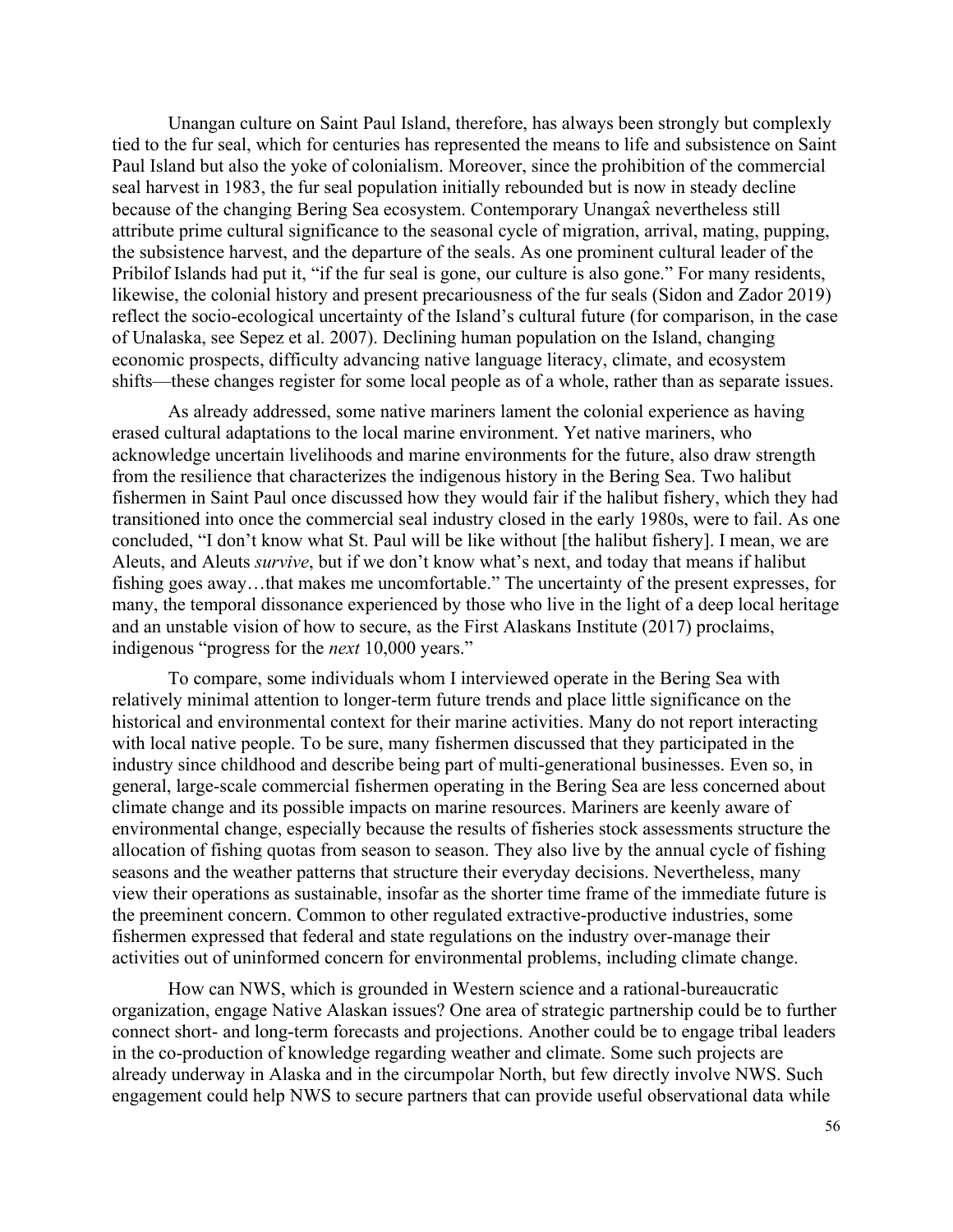also advancing tribal goals of cultural revitalization, safety, and economic (subsistence and commercial) security.

## **7. Conclusion**

The possibility of NWS Alaska Region building upon existing or new partnerships with Alaska Native tribal entities brings into relief the larger issue addressed in this report. Namely, how can NWS continue to successfully engage communities of users by integrating their concerns, activities, and perspectives into the production and dissemination of weather forecasts and related weather/climate information? To conclude, it is worth reflecting on prior situations for the Signal Service and Weather Bureau (the administrative precursors to the National Weather Service). Over the past two centuries, weather prediction and forecasting have had to adapt to novel social, environmental, and scientific/technical circumstances. In the process, public weather services have at times been overtly challenged by alternative bases of weather knowledge, including charismatic 'weather prophets,' publics frustrated by poor information, and private firms that would make weather services into a market. The play of these forces has entailed gains and losses, challenges, and opportunities, regarding the support of a public informed about and prepared for future weather (Baker 2019, Pietruska 2017). In the past, to deal with these issues, innovations in public weather service have always entailed technical/scientific developments as well as concerted efforts to connect the Service to communities. At a time when technological change is altering forecasting and forecast users, and when the *anticipatory culture*  of the Bering Sea is beset by environmental, economic, and sociocultural change, it is necessary to consider how knowledge producers can best relate to the communities they serve. It is the goal of this report, and the research effort which it represents, to continue to enliven how NWS Alaska Region incorporates social science and the needs, perspectives, and voices of the diverse communities it serves.

## **8. References**

- AAOK (Alaska Arctic Observatory & Knowledge Hub). 2019. "Community-based Observations of Changes in the Seasonal Cycle in Alaska's Arctic." Available at: [https://arctic-aok.org/the](https://arctic-aok.org/the-seasonal-cycle/)[seasonal-cycle/](https://arctic-aok.org/the-seasonal-cycle/) (retrieved November 24, 2019).
- Adam, Barbara. 1998. *Timescapes of Modernity: The Environment and Invisible Hazards*. New York: Routledge.
- Adger, Neil. 2003. "Social Capital, Collective Action, and Adaptation to Climate Change." *Economic Geography* 79(387–404).
- Alaska Ocean Observing System (AOOS). 2020. "Community-Based Monitoring." Available at: <https://aoos.org/alaska-community-based-monitoring/resources/> (retrieved August 1, 2020).
- Anderson, Ben. 2010. "Preemption, Precaution, Preparedness: Anticipatory Action and Future Geographies." *Progress in Human Geography* 34(6):777–98. doi: [10.1177/0309132510362600.](https://doi.org/10.1177/0309132510362600)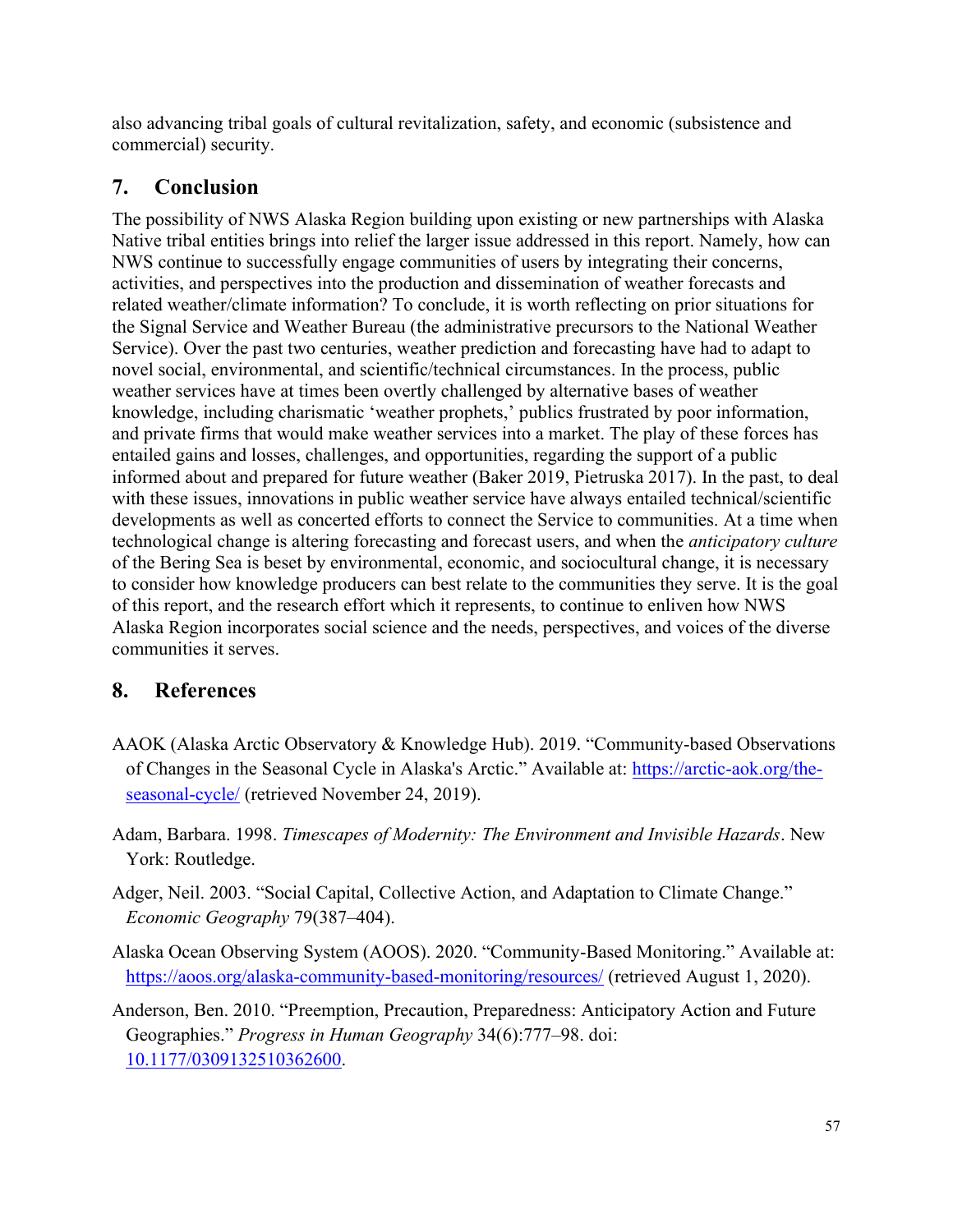- Anderson, Katharine. 2005. *Predicting the Weather: Victorians and the Science of Meteorology*. Chicago: University of Chicago Press.
- Atlas of Community-Based Monitoring in a Changing Arctic. 2020. "Atlas of Community-Based Monitoring & Indigenous Knowledge in a Changing Arctic." Available at: <http://www.arcticcbm.org/index.html> (retrieved August 1, 2020).
- Bahnke, Melanie, Vivian Korthuis, Amos Philemonoff, Mellisa Johnson, Marissa Flannery. 2020a. "The Need for Co-Productive Approaches to Research Planning in the Bering Sea." Letter to Chris Oliver, Lynn Palensky, Molly McCammon, and John Farrell. August 2. Available at:<https://kawerak.org/download/august-2020-bering-sea-research-letter/> (retrieved August 15, 2020).
- Bahnke, Melanie, Vivian Korthuis, Amos Philemonoff, and Mellisa Johnson. 2020b. "Navigating the New Arctic Program: Comment on Behalf of Association of Village Council Presidents, Kawerak, Inc., Bering Sea Elders Group, and Aleut Community of St. Paul Tribal Government." March 19. Available at: [https://kawerak.org/download/navigating-the-new](https://kawerak.org/download/navigating-the-new-arctic-program-comment-letter/)[arctic-program-comment-letter/](https://kawerak.org/download/navigating-the-new-arctic-program-comment-letter/) (retrieved June 2, 2020).
- Baker, Zeke. 2019. "Meteorological Government: A Political Genealogy of Climate Knowledge in the United States, 1780-2018." PhD dissertation, Department of Sociology, University of California, Davis.
- Baker, Zeke, Julia Ekstrom and Louise Bedsworth. 2018. "Climate Information? Embedding Climate Futures within Temporalities of California Water Management." *Environmental Sociology* 4(4):419-433.
- Bostrom, Ann, Rebecca E. Morss, Jeffrey K. Lazo, Julie L. Demuth, Heather Lazrus, and Rebecca Hudson. 2015. "A Mental Models Study of Hurricane Forecast and Warning Production, Communication, and Decision-Making." *Weather, Climate, and Society* 8(2):111– 29. doi: [10.1175/WCAS-D-15-0033.1.](https://doi.org/10.1175/WCAS-D-15-0033.1)
- Brinkman, Todd J., Winslow D. Hansen, F. Stuart Chapin, Gary Kofinas, Shauna BurnSilver, and T. Scott Rupp. 2016. "Arctic Communities Perceive Climate Impacts on Access as a Critical Challenge to Availability of Subsistence Resources." *Climatic Change* 139(3):413–27. doi: [10.1007/s10584-016-1819-6.](https://doi.org/10.1007/s10584-016-1819-6)
- Brown, Zachary W., and Kevin R. Arrigo. 2013. "Sea Ice Impacts on Spring Bloom Dynamics and Net Primary Production in the Eastern Bering Sea." *Journal of Geophysical Research: Oceans* 118(1):43–62. doi: [10.1029/2012JC008034.](https://doi.org/10.1029/2012JC008034)
- Carothers, Courtney. 2015. "Fisheries Privatization, Social Transitions, and Well-Being in Kodiak, Alaska." *Marine Policy* 61:313–22. doi: [10.1016/j.marpol.2014.11.019.](https://doi.org/10.1016/j.marpol.2014.11.019)
- Carothers, Courtney, Keith R. Criddle, Catherine P. Chambers, Paula J. Cullenberg, James A. Fall, Amber H. Himes-Cornell, Jahn Petter Johnsen, Nicole S. Kimball, Charles R. Menzies,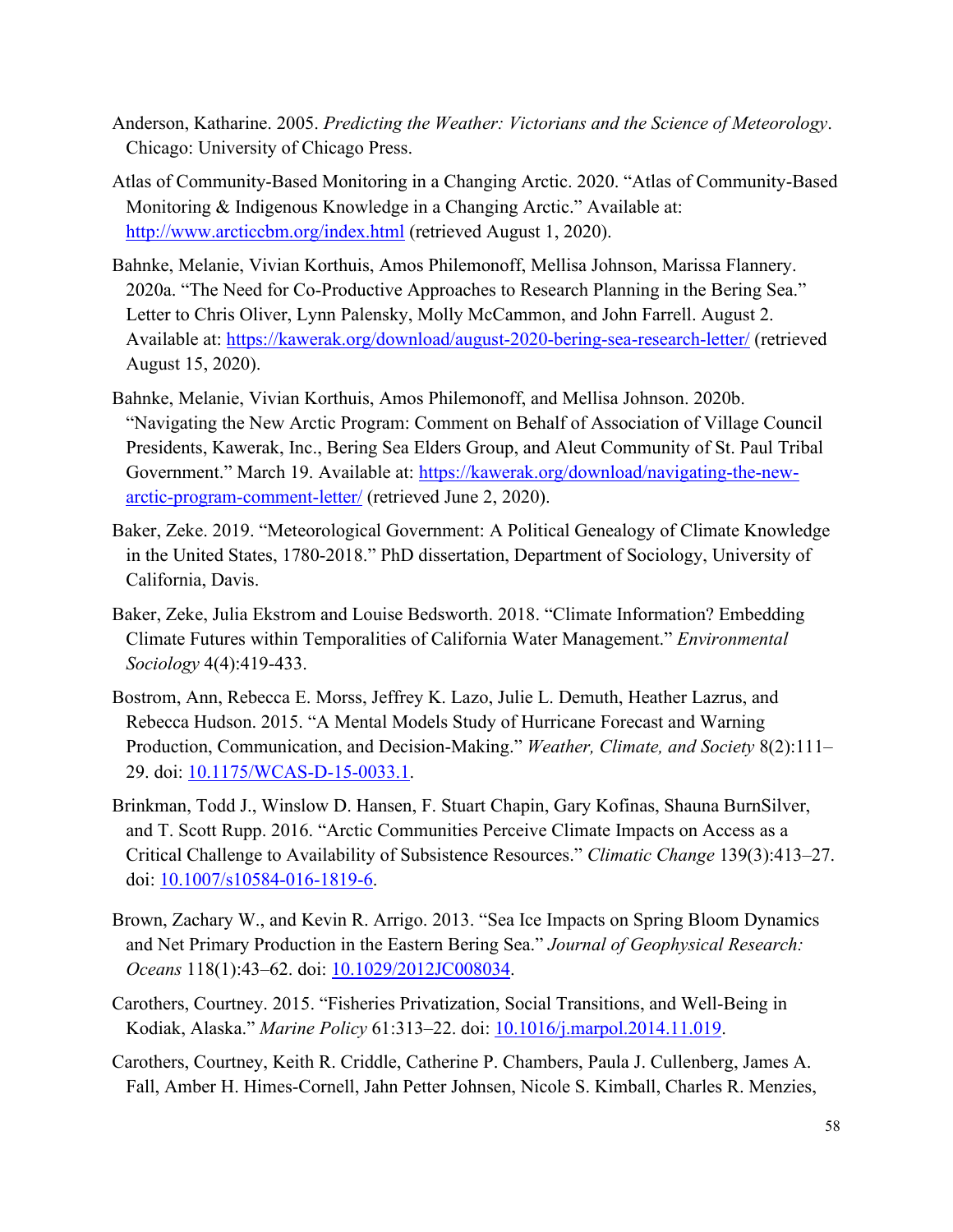and Emilie S. Springer, eds. 2012. *Fishing People of the North: Cultures, Economies, and Management Responding to Change*. University of Alaska, Fairbanks: Sea Grant Alaska.

- Cochran, Patricia, Orville H. Huntington, Caleb Pungowiyi, Stanley Tom, F. Stuart Chapin, Henry P. Huntington, Nancy G. Maynard, and Sarah F. Trainor. 2013. "Indigenous Frameworks for Observing and Responding to Climate Change in Alaska." *Climatic Change* 120(3):557–67.
- Collins, H. M., and Robert Evans. 2002. "The Third Wave of Science Studies: Studies of Expertise and Experience." *Social Studies of Science* 32(2):235–96. doi: [10.1177/0306312702032002003.](https://doi.org/10.1177/0306312702032002003)
- Cornwall, Warren. 2019. *Science*. "On a Bering Sea Island, Disappearing Ice Threatens a Way of Life." Available at: [https://www.sciencemag.org/news/2019/05/qa-bering-sea-island](https://www.sciencemag.org/news/2019/05/qa-bering-sea-island-disappearing-ice-threatens-way-life)[disappearing-ice-threatens-way-life](https://www.sciencemag.org/news/2019/05/qa-bering-sea-island-disappearing-ice-threatens-way-life) (retrieved January 3, 2020).
- Crate, Susan A. 2011. "Climate and Culture: Anthropology in the Era of Contemporary Climate Change." *Annual Review of Anthropology* 40(1):175–94.
- Daipha, Phaedra. 2015. *Masters of Uncertainty: Weather Forecasters and the Quest for Ground Truth*. Chicago: University of Chicago Press.
- Deemer, Gregory J., Uma S. Bhatt, Hajo Eicken, Pamela G. Posey, Jennifer K. Hutchings, James Nelson, Rebecca Heim, Richard A. Allard, Helen Wiggins, and Kristina Creek. 2017. "Broadening the Sea-Ice Forecaster Toolbox with Community Observations: A Case Study from the Northern Bering Sea." *Arctic Science* 4(1):42–70.
- Dickie, Gloria. 2019. "Shrinking Seasonal Ice in the Bering Sea Threatens Local Livelihoods." *Pacific Standard.* March 19. Available at: [https://psmag.com/environment/shrinking-sea-ice](https://psmag.com/environment/shrinking-sea-ice-threatens-local-livelihoods)[threatens-local-livelihoods](https://psmag.com/environment/shrinking-sea-ice-threatens-local-livelihoods) (retrieved July 25, 2020).
- Druckenmiller, Matthew L., Hajo Eicken, J. C. "Craig" George, and Lewis Brower. 2013. "Trails to the Whale: Reflections of Change and Choice on an Iñupiat Icescape at Barrow, Alaska." *Polar Geography* 36(1–2):5–29. doi: [10.1080/1088937X.2012.724459.](https://doi.org/10.1080/1088937X.2012.724459)
- Edwards, Paul N. 2010. *A Vast Machine: Computer Models, Climate Data, and the Politics of Global Warming*. Cambridge, MA: MIT Press.
- Elliot, Henry W. 1906. *Our Arctic Province, Alaska, and the Seal Islands*. New York: Scribner.
- Elliott, Rebecca. 2018. "The Sociology of Climate Change as a Sociology of Loss." *European Journal of Sociology* 59(3):301–37.
- ELOKA (Exchange for Local Observations and Knowledge in the Arctic). 2019. "ELOKA InDepth." Available at: <https://eloka-arctic.org/about-in-depth> (retrieved November 9, 2020).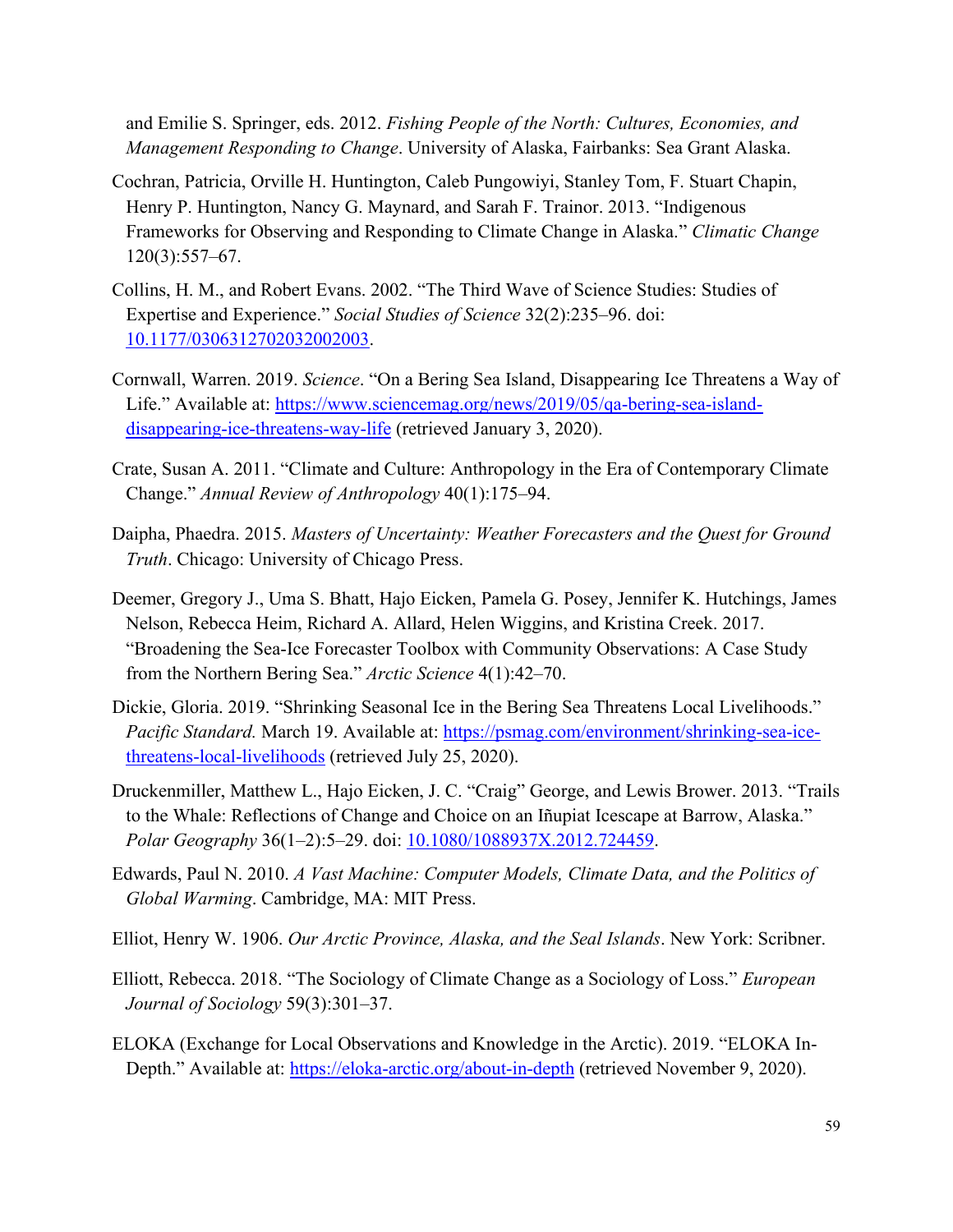- ELOKA. 2020. "Products." Available at: <http://eloka-arctic.org/products/> (retrieved August 3, 2020).
- Emerson, Robert. M., R. I. Fretz, and L. W. Shaw. 2011. *Writing Ethnographic Fieldnotes*. Chicago: Chicago University Press.
- Fine, Gary A. 2007. *Authors of the Storm: Meteorologists and the Culture of Prediction*. Chicago: University of Chicago Press.
- First Alaskans Institute. 2017. "First Alaskans Institute Strategic Plan, 2017-2021." Available at: [https://firstalaskans.org/wp-content/uploads/2018/05/First-Alaskans-Institute-2017-2021-](https://firstalaskans.org/wp-content/uploads/2018/05/First-Alaskans-Institute-2017-2021-Strategic-Plan.pdf) [Strategic-Plan.pdf](https://firstalaskans.org/wp-content/uploads/2018/05/First-Alaskans-Institute-2017-2021-Strategic-Plan.pdf) (retrieved December 4, 2019).
- Gearheard, Shari, Warren Matumeak, Ilkoo Angutikjuaq, James Maslanik, Henry P. Huntington, Joe Leavitt, Darlene Matumeak Kagak, Geela Tigullaraq, and Roger G. Barry. 2006. "'It's Not That Simple': A Collaborative Comparison of Sea Ice Environments, Their Uses, Observed Changes, and Adaptations in Barrow, Alaska, USA, and Clyde River, Nunavut, Canada." *Ambio* 35(4):203–11.
- Gearheard, Shari, Matthew Pocernich, Ronald Stewart, Joelie Sanguya, and Henry P. Huntington. 2010. "Linking Inuit Knowledge and Meteorological Station Observations to Understand Changing Wind Patterns at Clyde River, Nunavut." *Climatic Change* 100(2):267– 94. doi: [10.1007/s10584-009-9587-1.](https://doi.org/10.1007/s10584-009-9587-1)
- Golinski, Jan. 2003. "Time, Talk, and the Weather in Eighteenth-century Britain." Pp. 17-38 in Strauss, Sarah and Benjamin S. Orlove, eds., *Weather, Climate, Culture*. Oxford: Berg.
- Golinski, Jan. 2007. *British Weather and the Climate of Enlightenment*. Chicago: University of Chicago Press.
- Grundmann, Reiner. 2017. "The Problem of Expertise in Knowledge Societies." *Minerva* 55(1):25–48. doi: [10.1007/s11024-016-9308-7.](https://doi.org/10.1007/s11024-016-9308-7)
- Haavisto, Riina, Machiel Lamers, Rick Thoman, Daniela Liggett, Jorge Carrasco, Jackie Dawson, Gita Ljubicic, and Emma Stewart. 2020. "Mapping Weather, Water, Ice and Climate (WWIC) Information Providers in Polar Regions: Who Are They and Who Do They Serve?" *Polar Geography* 43(2–3):120–38. doi: [10.1080/1088937X.2019.1707320.](https://doi.org/10.1080/1088937X.2019.1707320)
- Hall, John R. 2009. *Apocalypse: From Antiquity to the Empire of Modernity*. Cambridge, UK: Polity.
- Hall, John. R. 2016. "Social Futures of Global Climate Change: A Structural Phenomenology." *American Journal of Cultural Sociology* 4 (1):1–45.
- Henson, Robert. n.d. *Weather on the Air: A History of Broadcast Meteorology*. Boston, MA: American Meteorological Society.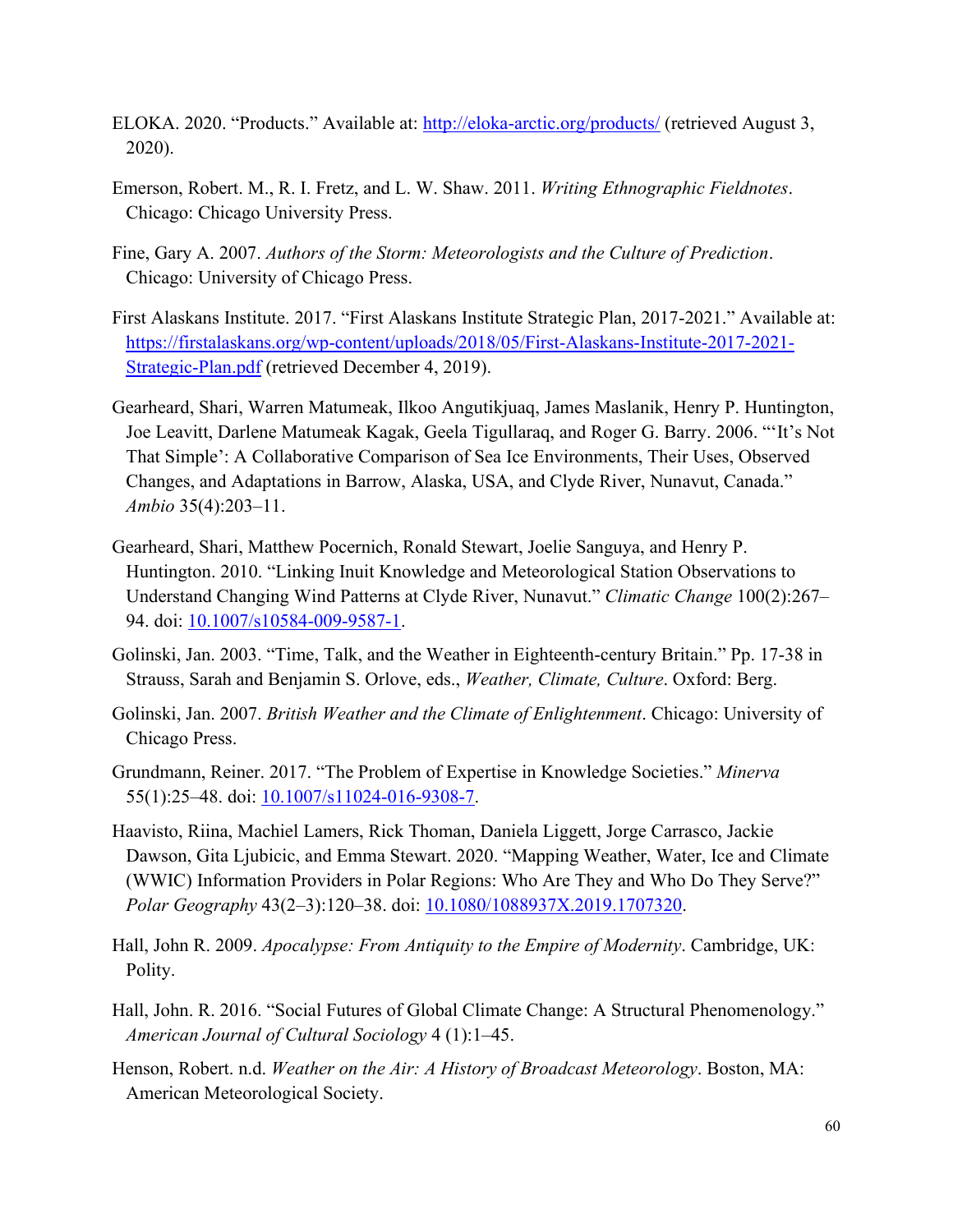- Himes-Cornell, Amber and Kristin Hoelting. 2015. "Resilience Strategies in the Face of Shortand Long-Term Change: Out-Migration and Fisheries Regulation in Alaskan Fishing Communities." *Ecology and Society* 20(2).
- Hobday, Alistair J., Claire M. Spillman, J. Paige Eveson, and Jason R. Hartog. 2016. "Seasonal Forecasting for Decision Support in Marine Fisheries and Aquaculture." *Fisheries Oceanography* 25(S1):45-56. doi: **10.1111/fog.12083**.
- Huntington, Henry P., Nicole M. Braem, Caroline L. Brown, Eugene Hunn, Theodore M. Krieg, Pamela Lestenkof, George Noongwook, Jennifer Sepez, Michael F. Sigler, Francis K. Wiese, and Philip Zavadil. 2013. "Local and Traditional Knowledge Regarding the Bering Sea Ecosystem: Selected Results from Five Indigenous Communities." *Understanding Ecosystem Processes in the Eastern Bering Sea II* 94:323–32.
- IPCC, 2018: Global warming of 1.5°C. An IPCC Special Report on the impacts of global warming of 1.5°C above pre-industrial levels and related global greenhouse gas emission pathways, in the context of strengthening the global response to the threat of climate change, sustainable development, and efforts to eradicate poverty [V. Masson-Delmotte, P. Zhai, H. O. Pörtner, D. Roberts, J. Skea, P.R. Shukla, A. Pirani, W. Moufouma-Okia, C. Péan, R. Pidcock, S. Connors, J. B. R. Matthews, Y. Chen, X. Zhou, M. I. Gomis, E. Lonnoy, T. Maycock, M. Tignor, T. Waterfield (eds.)] Available at:<https://www.ipcc.ch/sr15/> (retrieved July 18, 2020).
- Johnson, Terry. 2016. "Climate Change and Alaska Fisheries." Available at: [https://alaskaseagrant.org/wp-content/uploads/2018/02/Climate-Change-and-](https://alaskaseagrant.org/wp-content/uploads/2018/02/Climate-Change-and-Fisheries_Johnson_WEB.pdf)Fisheries Johnson WEB.pdf (retrieved September 10, 2020).
- Kettle, Nathan P., Sarah F. Trainor, and Philip A. Loring. 2017. "Conceptualizing the Science-Practice Interface: Lessons from a Collaborative Network on the Front-Line of Climate Change." *Frontiers in Environmental Science* 5:33. doi: [10.3389/fenvs.2017.00033.](https://doi.org/10.3389/fenvs.2017.00033)
- Kohlhoff, Dean. 1995. *When the Wind was a River: Aleut Evacuation in World War II*. Seattle: University of Washington Press.
- Krakow, Morgan and Aubrey Wieber. 2020. "Sinking of Crab Boat Comes after Decades-long Push to Improve Safety of Commercial Fishing." *Anchorage Daily News*. January 4. Available at: [https://www.adn.com/alaska-news/2020/01/04/in-alaska-commercial-fishing-remains](https://www.adn.com/alaska-news/2020/01/04/in-alaska-commercial-fishing-remains-dangerous-despite-increased-safety-measures/)[dangerous-despite-increased-safety-measures/](https://www.adn.com/alaska-news/2020/01/04/in-alaska-commercial-fishing-remains-dangerous-despite-increased-safety-measures/) (retrieved March 2, 2020).
- Krupnik, Igo, C. Aporta, S. Gearheard, S. Laidler, G.J. Kielsen, and L. Holm (eds) 2010. *SIKU: Knowing our Ice: Documenting Inuit Sea Ice Knowledge and Use*. Springer.
- Labe, Zachary, Gudrun Magnusdottir, and Hal Stern. 2018. "Variability of Arctic Sea Ice Thickness Using PIOMAS and the CESM Large Ensemble." *Journal of Climate* 31(8):3233– 47. doi: [10.1175/JCLI-D-17-0436.1.](https://doi.org/10.1175/JCLI-D-17-0436.1)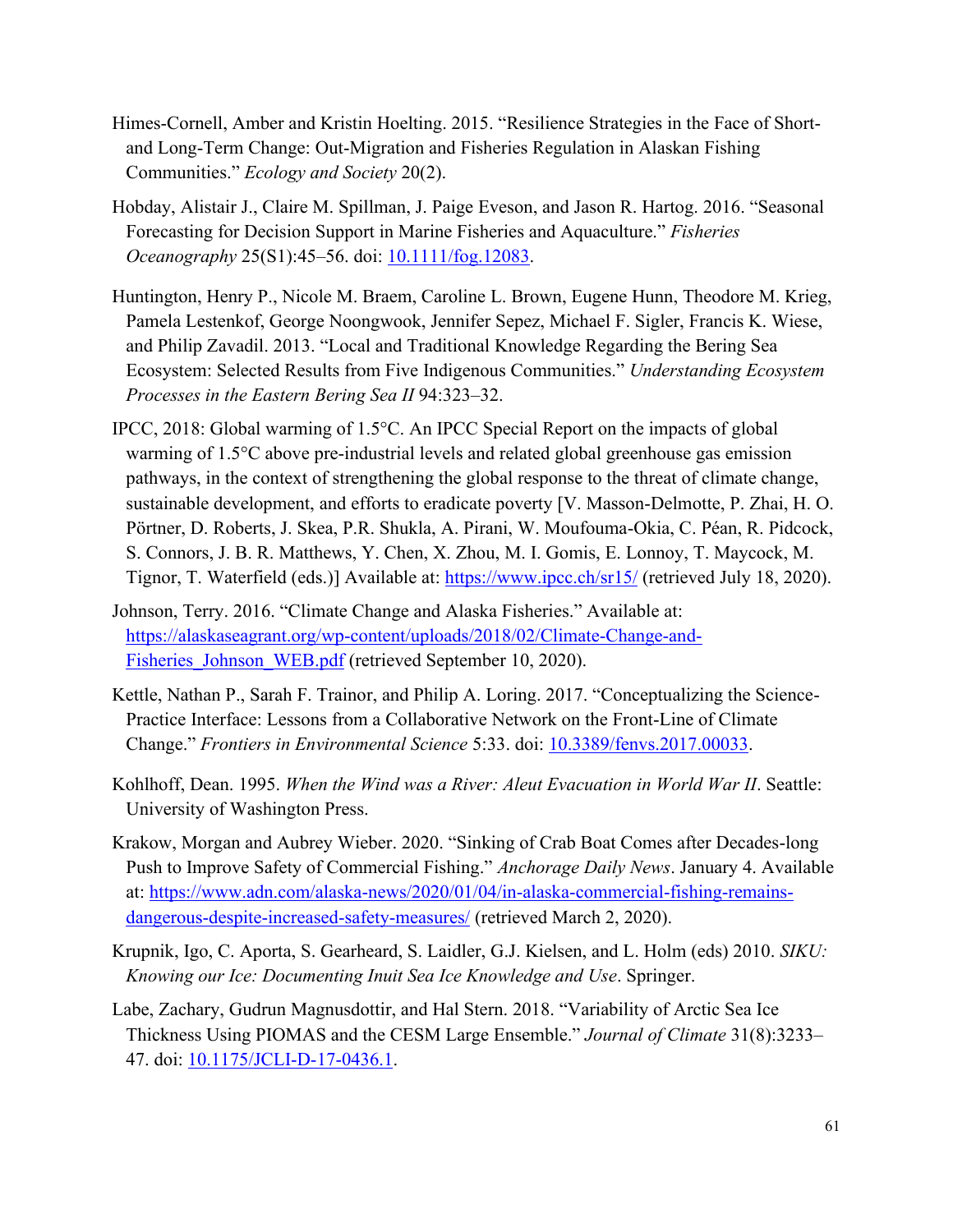- Labe, Zachary, Yannick Peings, and Gudrun Magnusdottir. 2018. "Contributions of Ice Thickness to the Atmospheric Response from Projected Arctic Sea Ice Loss." *Geophysical Research Letters* 45(11):5635–42. doi: [10.1029/2018GL078158.](https://doi.org/10.1029/2018GL078158)
- Lo, Ming-Cheng and Yun Fan. 2020. "Brightening the Dark Side of 'Linking Social Capital'? Negotiating Conflicting Visions of Post-Morakot Reconstruction in Taiwan." *Theory and Society*. Available at: doi.org/10.1007/s11186-020-09376-3.
- Lockie, Stuart. 2013. "Climate, Scenario-Building and Governance: Comprehending the Temporalities of Socio-Ecological Change." In *Routledge International Handbook of Social and Environmental Change*, edited by S. Lockie, D. Sonnenfeld, and D. R. Fisher, 95–105. London: Routledge.
- Loring, Philip A., S. Craig Gerlach, and Henry J. Penn. 2016. "'Community Work' in a Climate of Adaptation: Responding to Change in Rural Alaska." *Human Ecology* 44(1):119–28. doi: [10.1007/s10745-015-9800-y.](https://doi.org/10.1007/s10745-015-9800-y)
- Lovett, Ray, Vanessa Lee, Tahu Kukutai, Stephanie Carroll Rainie, Jennifer Walker. 2019. "Good Data Practices for Indigenous Data Sovereignty," in Angela Daly, Kate Devitt, & Monique Mann (Eds.), *Good Data*, Amsterdam: Institute of Network Cultures Inc. Available at: [http://networkcultures.org/wp-content/uploads/2019/01/Good\\_Data.pdf](http://networkcultures.org/wp-content/uploads/2019/01/Good_Data.pdf) (retrieved May 12, 2020).
- Maldonado, Julie. K., Benedict Colombi,, & Rajul Pandya (eds). 2014. *Climate Change and Indigenous Peoples in the United States: Impacts, Experiences and Actions.* Springer. doi: 10.1007/978-3-319-05266-3.
- Manrique, David M., Serafín Corral, and Ângela Guimarães Pereira. 2018. "Climate-Related Displacements of Coastal Communities in the Arctic: Engaging Traditional Knowledge in Adaptation Strategies and Policies." *Environmental Science & Policy* 85:90–100.
- Marcus, George E. 1995. "Ethnography in/of the World System: The Emergence of Multi-Sited Ethnography." *Annual Review of Anthropology* 24(1):95–117. doi: [10.1146/annurev.an.24.100195.000523.](https://doi.org/10.1146/annurev.an.24.100195.000523)
- Marino, Elizabeth. 2012. "The Long History of Environmental Migration: Assessing Vulnerability Construction and Obstacles to Successful Relocation in Shishmaref, Alaska." *Global Environmental Change* 22(2):374-81.
- Markon, C., S. Gray, M. Berman, L. Eerkes-Medrano, T. Hennessy, H. Huntington, J. Littell, M. McCammon, R. Thoman, and S. Trainor. 2018. "Chapter 26: Alaska." Pp. 1185–1241 In: *Impacts, Risks, and Adaptation in the United States: Fourth National Climate Assessment, Volume II* [Reidmiller, D.R., C.W. Avery, D.R. Easterling, K.E. Kunkel, K.L.M. Lewis, T.K. Maycock, and B.C. Stewart (eds.)]. Washington, DC: U.S. Global Change Research Program.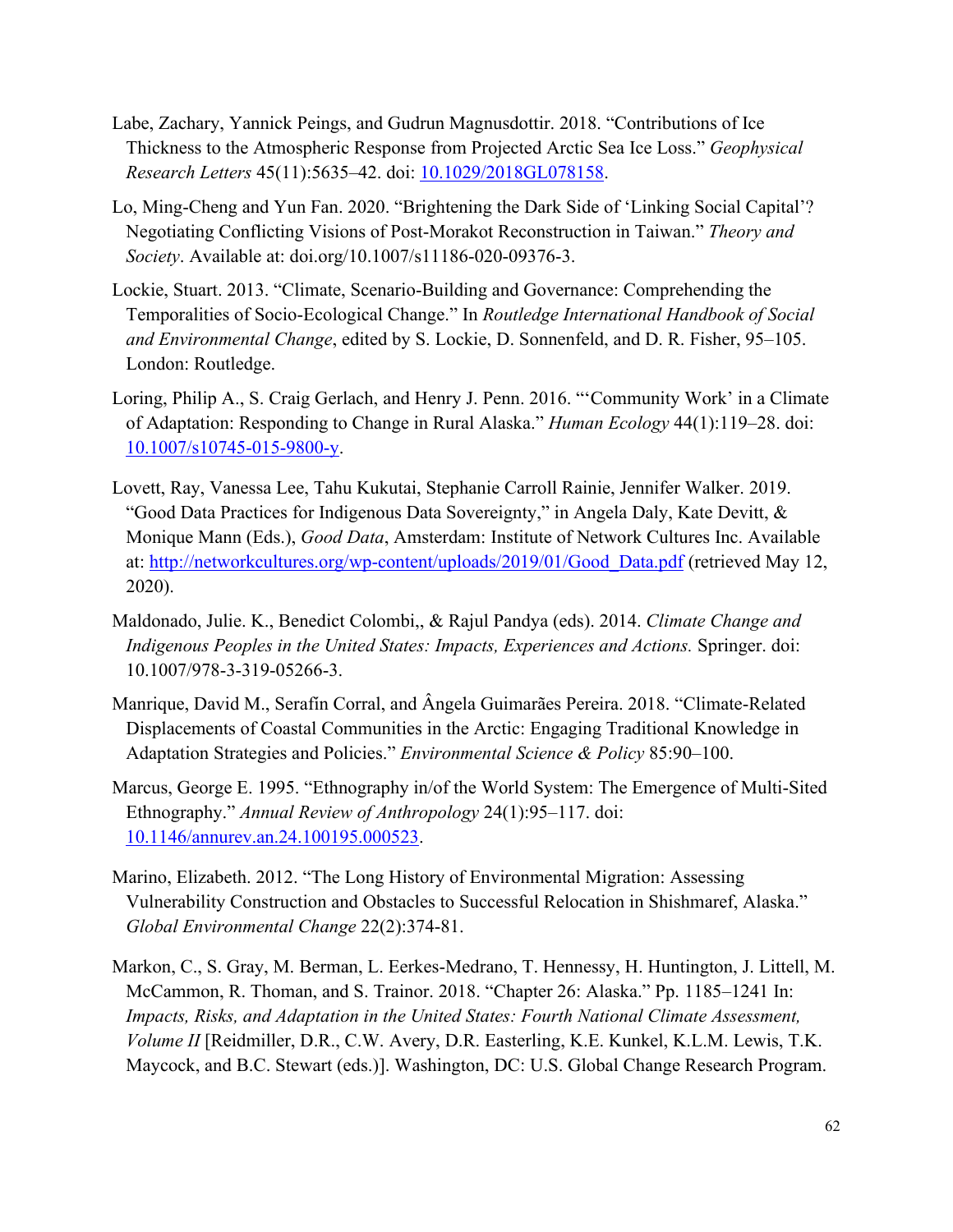- McCartney, Allen P. and Douglas W. Veltre. 1999. "Aleutian Island Prehistory: Living in Insular Extremes." *World Archaeology* 30(3):503–15.
- Mische, Ann. 2009. "Projects and Possibilities: Researching Futures in Action." *Sociological Forum* 24: 694–704.
- Mische, Ann. 2014. "Measuring Futures in Action: Projective Grammars in the Rio+20 Debates." *Theory and Society* 43(3–4):437–464.
- Moerlein, Katie J., and Courtney Carothers. 2012. "Total Environment of Change." *Ecology and Society* 17(1).
- National Weather Service. 2013. *National Weather Service Weather-Ready Nation Roadmap,*  Version 2.0. Available at: [https://www.weather.gov/media/wrn/nws\\_wrn\\_roadmap\\_final\\_april17.pdf](https://www.weather.gov/media/wrn/nws_wrn_roadmap_final_april17.pdf) (retrieved August 5, 2020).
- National Weather Service. 2018. Service Description Document: Impact-Based Decision Support Services for NWS Core Partners. Available at: [https://www.weather.gov/media/coo/IDSS\\_SDD\\_V1\\_0.pdf](https://www.weather.gov/media/coo/IDSS_SDD_V1_0.pdf) (retrieved August 5, 2020).
- National Weather Service. 2019. *NOAA National Weather Service Strategic Plan, 2019-2022.*  Washington, DC: U.S. Department of Commerce.
- Norgaard, Kari M. 2019. *Salmon and Acorns Feed Our People: Colonialism, Nature and Social Action*. New Brunswick, NJ: Rutgers University Press.
- North Pacific Fishery Management Council (NPFMC). 2017. "Ten-Year Program Review for the Crab Rationalization Management Program in the Bering Sea/Aleutian Islands." Available at: [https://www.npfmc.org/wp](https://www.npfmc.org/wp-content/PDFdocuments/catch_shares/Crab/Crab10yrReview_Final2017.pdf)[content/PDFdocuments/catch\\_shares/Crab/Crab10yrReview\\_Final2017.pdf](https://www.npfmc.org/wp-content/PDFdocuments/catch_shares/Crab/Crab10yrReview_Final2017.pdf) (retrieved June 18, 2020).
- Overland, James E. 1990. "Prediction of Vessel Icing for Near-Freezing Sea Temperatures." *Weather and Forecasting* 5(1):62–77. doi: [10.1175/1520-](https://doi.org/10.1175/1520-0434(1990)005%3c0062:POVIFN%3e2.0.CO;2) [0434\(1990\)005<0062:POVIFN>2.0.CO;2.](https://doi.org/10.1175/1520-0434(1990)005%3c0062:POVIFN%3e2.0.CO;2)
- Overland, James, Carol Pease, R. Preisendorfer, and A. Comiskey. 1986. "Prediction of Vessel Icing." *Journal of Applied Meteorology* 25:1793–1806. doi: [10.1175/1520-](https://doi.org/10.1175/1520-0450(1986)025%3c1793:POVI%3e2.0.CO;2) [0450\(1986\)025<1793:POVI>2.0.CO;2.](https://doi.org/10.1175/1520-0450(1986)025%3c1793:POVI%3e2.0.CO;2)
- Patel, Jugal K. and Henry Fountain. 2017. "As Arctic Ice Vanishes, New Shipping Routes Open." *New York Times*. May 3. Available at: [https://www.nytimes.com/interactive/2017/05/03/science/earth/arctic-shipping.html](https://www.nytimes.com/interactive/2017/05/03/science/earth/arctic-shipping.html?mtrref=www.google.com&gwh=89D13C47311DF73EF4A4141FA46B76E8&gwt=pay&assetType=PAYWALL)
- Pietruska, Jamie L. 2011. "US Weather Bureau Chief Willis Moore and the Reimagination of Uncertainty in Long-Range Forecasting." *Environment and History* 17(1):79–105.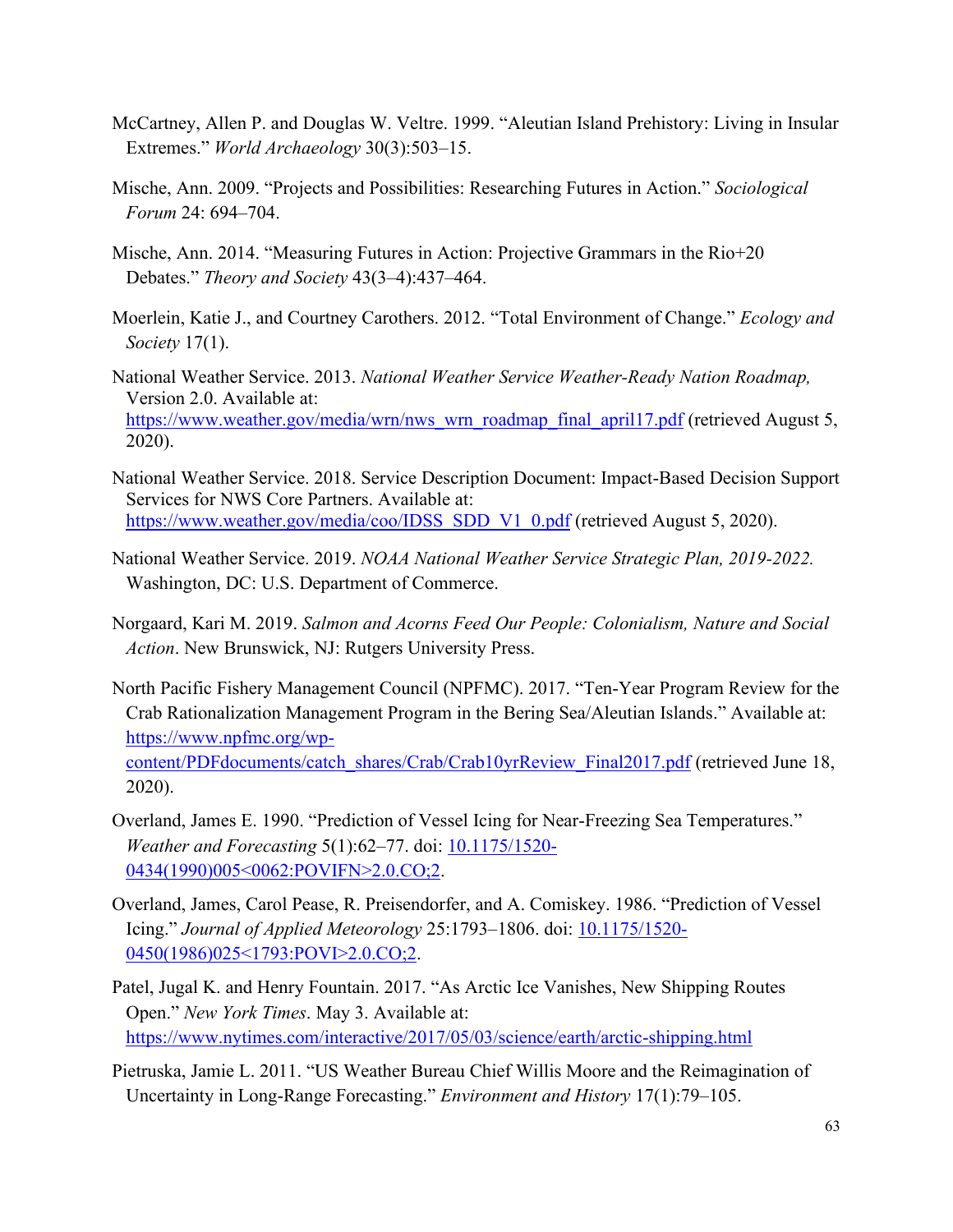- Pietruska, Jamie L. 2017. *Looking Forward: Prediction and Uncertainty in Modern America*. Chicago: Chicago University Press.
- Pulsifer, P., Gearheard, S., Huntington, H.P., Parsons, M.A., McNeave, C., McCann, H.S.. 2012. The role of data management in engaging communities in Arctic research: Overview of the Exchange for Local Observations and Knowledge of the Arctic (ELOKA). Polar Geography 35:271–290.
- Raymond-Yakoubian, Julie and Raychelle Daniel. 2018. "An Indigenous Approach to Ocean Planning and Policy in the Bering Strait Region of Alaska." *Marine Policy* 97:101–8.
- Reedy, Katherine L. and Marie E. Lowe. 2017. "Aleut Ethnography in Transition: In Memory of Dorothy Jones." *Arctic Anthropology* 54(1):61-71.
- Robards, M. D., H. P. Huntington, M. Druckenmiller, J. Lefevre, S. K. Moses, Z. Stevenson, A. Watson, and M. Williams. 2018. "Understanding and Adapting to Observed Changes in the Alaskan Arctic: Actionable Knowledge Co-Production with Alaska Native Communities." *Deep Sea Research Part II: Topical Studies in Oceanography* 152:203–13. doi: [https://doi.org/10.1016/j.dsr2.2018.02.008.](https://doi.org/10.1016/j.dsr2.2018.02.008)
- Samuelsen, Eirik Mikal. 2018. "Ship-Icing Prediction Methods Applied in Operational Weather Forecasting." *Quarterly Journal of the Royal Meteorological Society* 144(710):13–33. doi: [10.1002/qj.3174.](https://doi.org/10.1002/qj.3174)
- Sepez, Jennifer, Christina Package, Patrica E. Malcolm, and Amanda Poole. 2007. "Unalaska, Alaska: Memory and Denial in the Globalization of the Aleutian Landscape." *Polar Geography* 30(3):193-209.
- Sherman-Morris, Kathleen. 2005. "Tornadoes, Television and Trust—A Closer Look at the Influence of the Local Weathercaster during Severe Weather." *Global Environmental Change Part B: Environmental Hazards* 6(4):201–10. doi: [10.1016/j.hazards.2006.10.002.](https://doi.org/10.1016/j.hazards.2006.10.002)
- Sidon, Elizabeth and Stephanie Zador (eds). *Ecosystem Status Report 2019: Eastern Bering Sea*. Available at<https://access.afsc.noaa.gov/REFM/REEM/ecoweb/pdf/2019EBSecosys.pdf> (retrieved January 12, 2020).
- Slats, R., C. Oliver, R. Bahnke, H. Bell, A. Miller, D. Pungowiyi, J. Merculief, N. Menadelook Sr., J. Ivanoff, and C. Oxereok; M.L. Druckenmiller, R. Daniel, and M. Johnson, Eds. (2019) "Voices from the Front Lines of a Changing Bering Sea." *Arctic Report Card 2019*, J. Richter-Menge, M.L. Druckenmiller, and M. Jeffries, Eds., [http://www.arctic.noaa.gov/Report-Card.](http://www.arctic.noaa.gov/Report-Card)
- Stabeno, Phyllis J., and Shaun W. Bell. 2019. "Extreme Conditions in the Bering Sea (2017– 2018): Record-Breaking Low Sea-Ice Extent." *Geophysical Research Letters* 46(15):8952–59. doi: [10.1029/2019GL083816.](https://doi.org/10.1029/2019GL083816)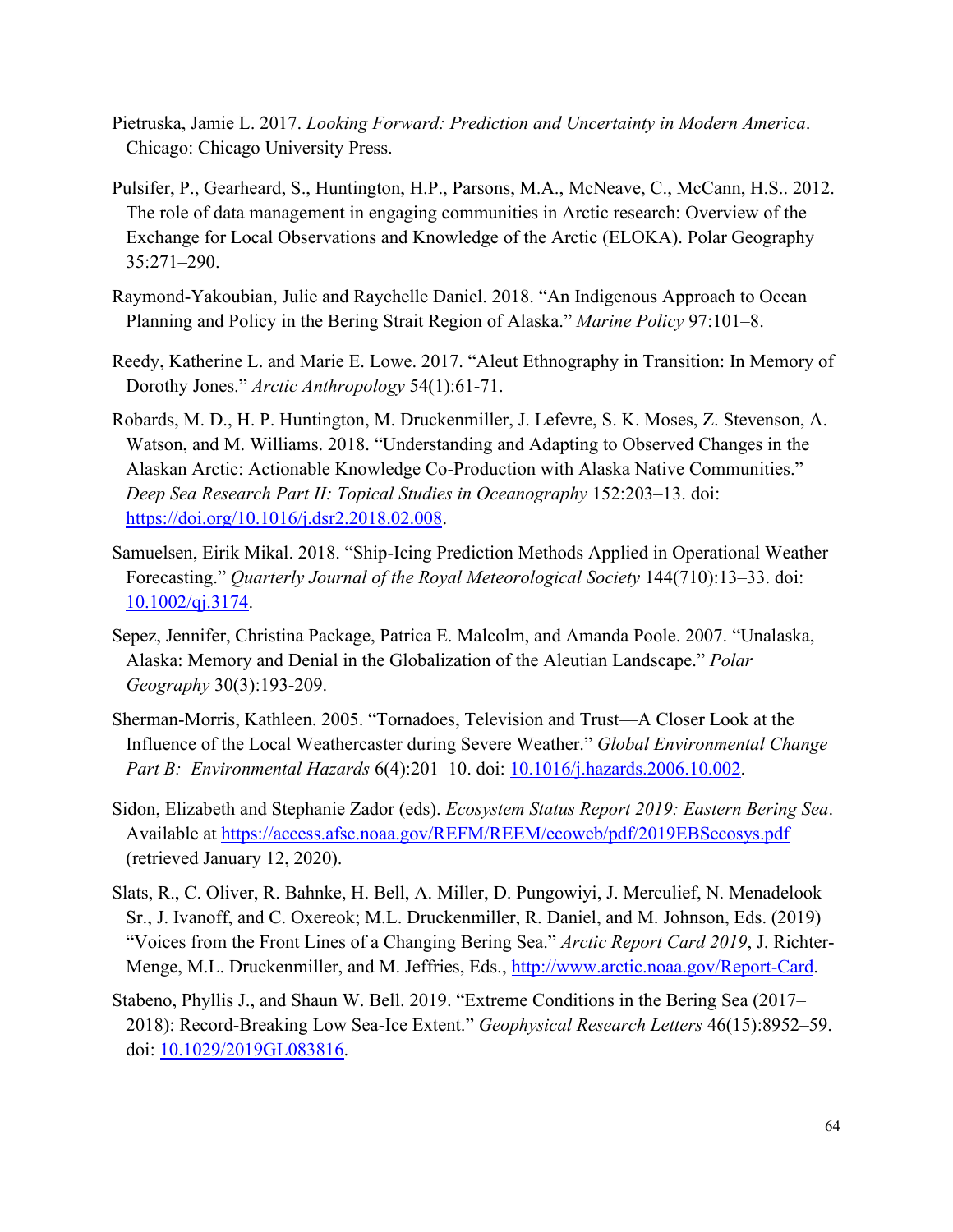- Stephenson, Scott R., Lawson W. Brigham, and Laurence C. Smith. 2014. "Marine Accessibility along Russia's Northern Sea Route." *Polar Geography* 37(2):111–33. doi: [10.1080/1088937X.2013.845859.](https://doi.org/10.1080/1088937X.2013.845859)
- Struzik, Ed. 2016. "Food Insecurity: Arctic Heat Is Threatening Indigenous Life." *YaleEnvironment360.* March 16. Available at: [https://e360.yale.edu/features/arctic\\_heat\\_threatens\\_indigenous\\_life\\_climate\\_change](https://e360.yale.edu/features/arctic_heat_threatens_indigenous_life_climate_change) (retrieved August 4, 2019).
- Tavory, Iddo and Nina Eliasoph. 2013. "Coordinating Futures: Toward a Theory of Anticipation." *American Journal of Sociology* 118(4):908–942.
- Thoman, Rick, Jacqueline Richter-Menge, and Matthew L. Druckenmiller, eds. 2020. *2020: Arctic Report Card*. National Oceanic and atmospheric Association. [http://doi.org/10.25923/mn5p-t549.](http://doi.org/10.25923/mn5p-t549)
- Thoman, Richard L., Uma S. Bhatt, Peter A. Bieniek, Brian R. Brettschneider, Michael Brubaker, Seth L. Danielson, Zachary Labe, Rick Lader, Walter N. Meier, Gay Sheffield, and John E. Walsh. 2020. "The Record Low Bering Sea Ice Extent in 2018: Context, Impacts, and an Assessment of the Role of Anthropogenic Climate Change." *Bulletin of the American Meteorological Society* 101(1):S53–58. doi: [10.1175/BAMS-D-19-0175.1.](https://doi.org/10.1175/BAMS-D-19-0175.1)
- Torrey, Barbara B. 1983. *Slaves of the Harvest*. Anchorage, AK: Tanadgusix Corporation.
- Veniaminov, Ivan. 1840. *Notes on the Islands of the Unalashka District*. Translated by Lydia T. Black and R.H. Geoghegan. Kingston: Limestone Press.
- Vorosmarty, C., Rawlins, M., Hinzman, L., Francis, J., Serreze, M., Liljedahl, A., McDonald, K., Piasecki, M. & Rich, R. 2018. *Opportunities and Challenges in Arctic System Synthesis: A Consensus Report from the Arctic Research Community*. New York, NY. City University of New York.
- Wang, Muyin, Qiong Yang, James E. Overland, and Phyllis Stabeno. 2018. "Sea-Ice Cover Timing in the Pacific Arctic: The Present and Projections to Mid-Century by Selected CMIP5 Models." *Deep Sea Research Part II: Topical Studies in Oceanography* 152:22–34.
- Weatherhead, E., S. Gearheard, and R. G. Barry. 2010. "Changes in Weather Persistence: Insight from Inuit Knowledge." *Governance, Complexity and Resilience* 20(3):523–28. doi: [10.1016/j.gloenvcha.2010.02.002.](https://doi.org/10.1016/j.gloenvcha.2010.02.002)
- Weaver, Christopher P., Robert J. Lempert, Casey Brown, John A. Hall, David Revell, and Daniel Sarewitz. 2013. "Improving the Contribution of Climate Model Information to Decision Making: The Value and Demands of Robust Decision Frameworks." *Wiley Interdisciplinary Reviews: Climate Change* 4(1):39–60. doi: [10.1002/wcc.202.](https://doi.org/10.1002/wcc.202)